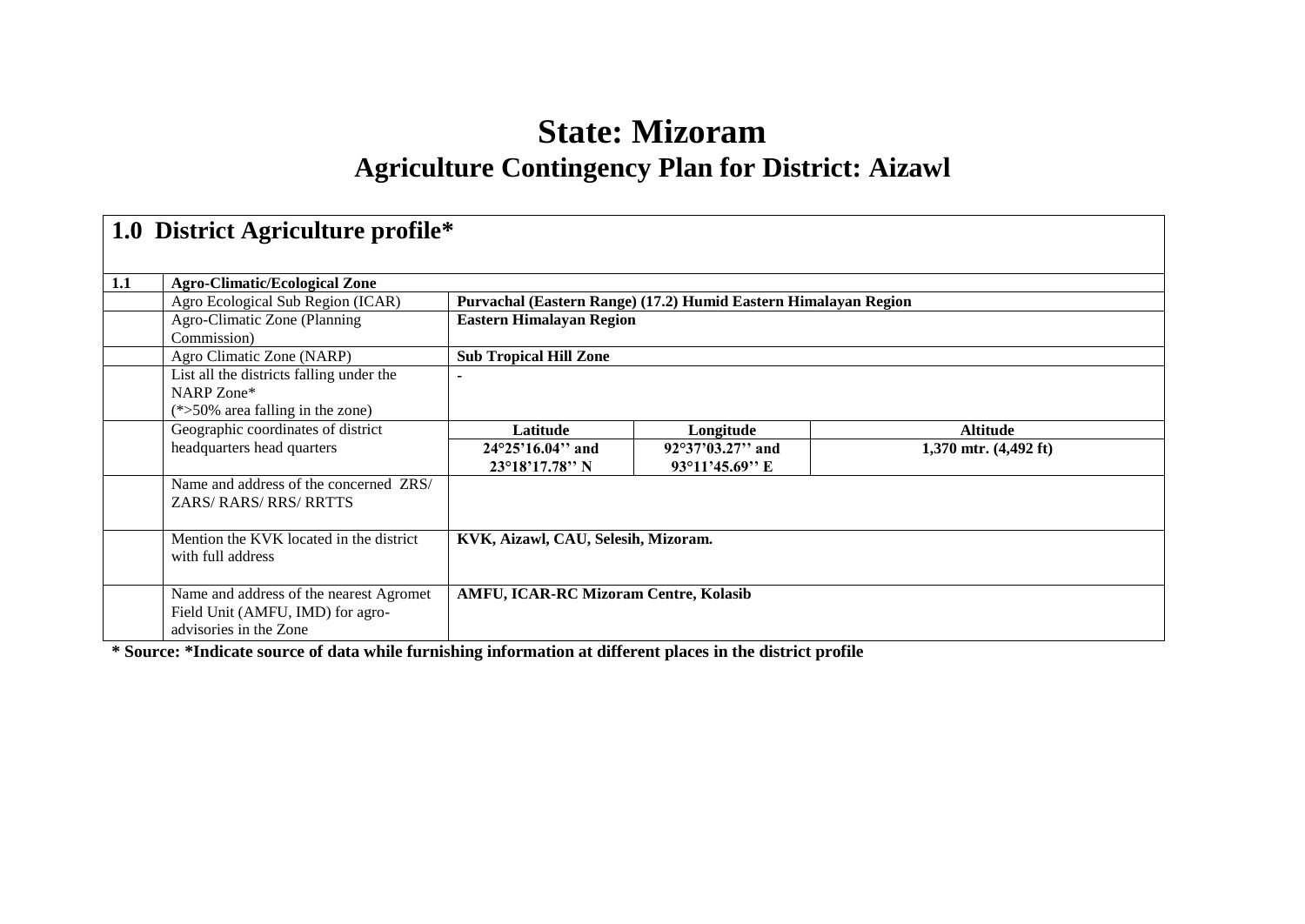| 1.2 | Rainfall               | Normal RF(mm) | <b>Normal Rainy days</b><br>(number) | <b>Normal Onset</b><br>(specify week and<br>month) | <b>Normal Cessation</b><br>(specify week and<br>month) |
|-----|------------------------|---------------|--------------------------------------|----------------------------------------------------|--------------------------------------------------------|
|     | SW monsoon (June-Sep): | 1633.28       | 120                                  | $1st$ week of June                                 | Last week of September                                 |
|     | NE Monsoon(Oct-Dec):   | 199           | 20                                   | 1 <sup>st</sup> week of October                    | $2nd$ week of December                                 |
|     | Winter (Jan-February)  | 135           |                                      | 1 <sup>st</sup> Week of January                    | $2nd$ week of February                                 |
|     | Summer (March-May)     | 377.1         |                                      | 1 <sup>st</sup> week of March                      | 4 <sup>th</sup> week of May                            |
|     | Annual                 | 2344.38       | 233                                  |                                                    |                                                        |

| 1.3 | <b>Land use</b>  | Geographical | Cultivable | Forest   | Land under       | Permanent | Cultivable | Land     | Barren and   | Current  | Other    |
|-----|------------------|--------------|------------|----------|------------------|-----------|------------|----------|--------------|----------|----------|
|     | pattern of the   | area         | area       | area     | non-             | pastures  | wasteland  | under    | uncultivable | fallows  | fallows  |
|     | district (latest |              |            |          | agricultural use |           |            | Misc.    | land         |          |          |
|     | statistics)      |              |            |          |                  |           |            | tree     |              |          |          |
|     |                  |              |            |          |                  |           |            | crops    |              |          |          |
|     |                  |              |            |          |                  |           |            | and      |              |          |          |
|     |                  |              |            |          |                  |           |            | groves   |              |          |          |
|     | Area $('000 ha)$ | 357.631      | 20.933     | 273.158  | 15.627           | 1.020     | 1.023      | 13.938   | 1.200        | 6.169    | 26.269   |
|     |                  | thousand ha  | thousand   | thousand | thousand ha      | thousand  | thousand   | thousand | thousand ha  | thousand | thousand |
|     |                  |              | ha         | ha       |                  | ha        | ha         | ha       |              | ha       | ha       |
|     |                  |              |            |          |                  |           |            |          |              |          |          |
|     |                  |              |            |          |                  |           |            |          |              |          |          |

| 1.4 | Major Soils (common names like red            | Area $(Sq, Km)^{**}$ | Percent (%) of total geographical area |
|-----|-----------------------------------------------|----------------------|----------------------------------------|
|     | sandy loam deep soils (etc.,) $*$             |                      |                                        |
|     | 1. Very deep, dark brown to yellowish red,    | 1520.00              | 42.50                                  |
|     | clay loam to clay, very strongly acidic, well |                      |                                        |
|     | drained                                       |                      |                                        |
|     | 2. Deep yellowish frown to brownish           | 980.00               | 27.40                                  |
|     | yellow clay loam to sandy clay loam,          |                      |                                        |
|     | strongly acidic, poorly drained               |                      |                                        |
|     | 3. Dark yellowish brown to yellowish          | 1076.31              | 30.09                                  |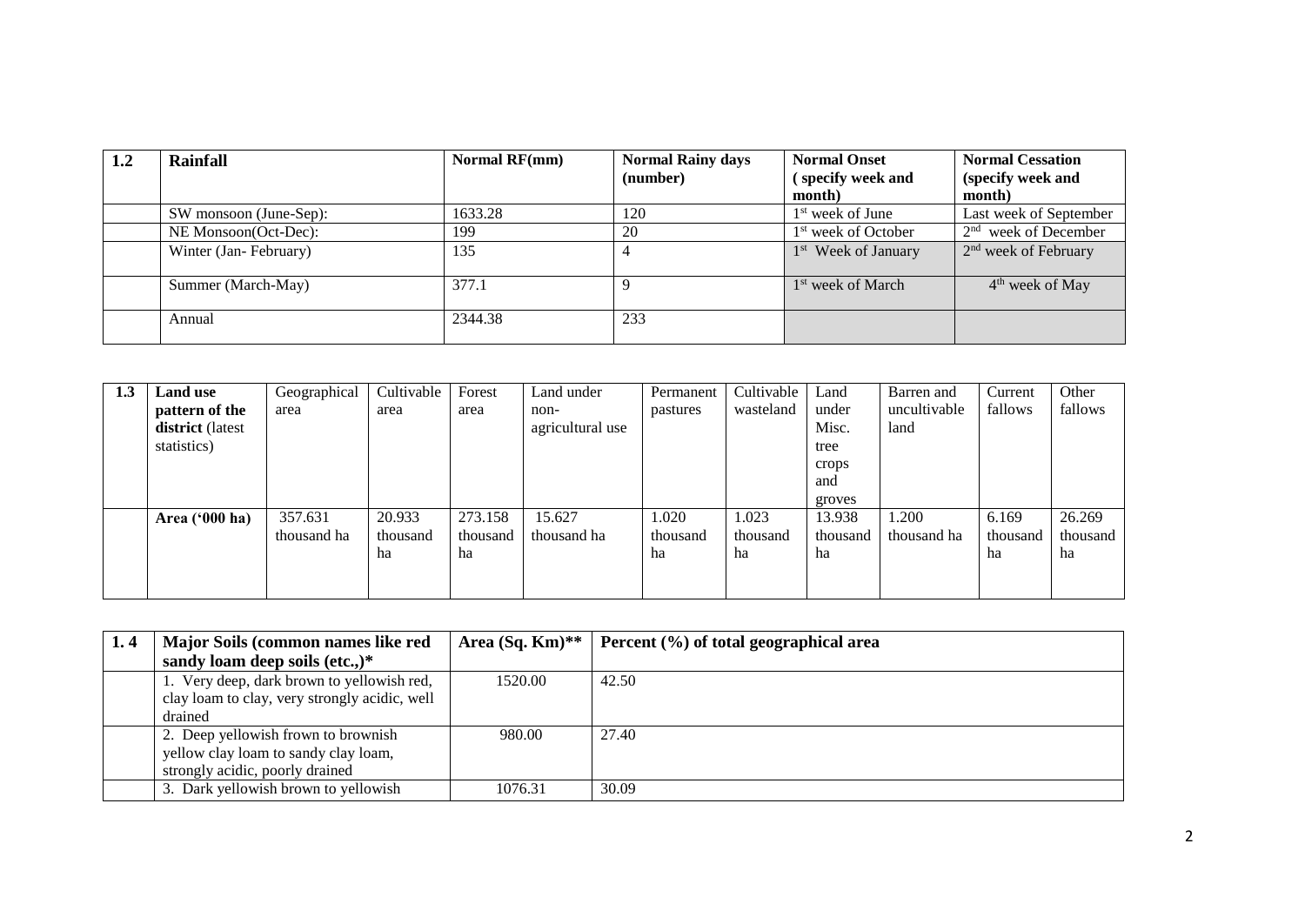| brown<br>clav loam.<br>_strongTv<br>acidic<br>. |                                        |  |
|-------------------------------------------------|----------------------------------------|--|
| m<br><b>f</b> otal                              | $\sim$ $\sim$ $\sim$<br>$\cdot$<br>ر ر |  |

\* mention colour, depth and texture (heavy, light, sandy, loamy, clayey etc) and give vernacular name, if any, in brackets (data source: Soil Resource Maps of NBSS & LUP); \*\* Pl. give the details of the major soils occupying more than 5% of total geographical area. Degree of soil acidity (pH) may also be indicated

| 1.5 | <b>Agricultural land use</b> | Area $('000 ha)$ | Cropping intensity % |
|-----|------------------------------|------------------|----------------------|
|     | Net sown area                | 20.266           |                      |
|     | Area sown more than once     | 0.667            | 103                  |
|     | Gross cropped area           | 20.933           |                      |

| 1.6 | <b>Irrigation</b>                                                                                          | Area ('000 ha)            |                |                                                                                                   |  |  |  |  |
|-----|------------------------------------------------------------------------------------------------------------|---------------------------|----------------|---------------------------------------------------------------------------------------------------|--|--|--|--|
|     | Net irrigated area                                                                                         | 0.300                     |                |                                                                                                   |  |  |  |  |
|     | Gross irrigated area                                                                                       | 0.300                     |                |                                                                                                   |  |  |  |  |
|     | Rainfed area                                                                                               | 19.97                     |                |                                                                                                   |  |  |  |  |
|     | <b>Sources of Irrigation</b>                                                                               | Number                    | Area ('000 ha) | Percentage of total irrigated area                                                                |  |  |  |  |
|     | Canals                                                                                                     |                           |                |                                                                                                   |  |  |  |  |
|     | Tanks                                                                                                      | 760                       |                |                                                                                                   |  |  |  |  |
|     | Open wells                                                                                                 |                           |                |                                                                                                   |  |  |  |  |
|     | Bore wells                                                                                                 |                           |                |                                                                                                   |  |  |  |  |
|     | Lift irrigation schemes                                                                                    |                           |                |                                                                                                   |  |  |  |  |
|     | Micro-irrigation                                                                                           |                           |                |                                                                                                   |  |  |  |  |
|     | Other sources (Farm ponds)                                                                                 | 180                       |                |                                                                                                   |  |  |  |  |
|     | <b>Total Irrigated Area</b>                                                                                |                           | 0.300          |                                                                                                   |  |  |  |  |
|     | Pump sets                                                                                                  | 200                       |                |                                                                                                   |  |  |  |  |
|     | No. of Tractors                                                                                            | $\overline{4}$            |                |                                                                                                   |  |  |  |  |
|     | Groundwater availability and use* (Data<br>source: State/Central Ground water<br><b>Department /Board)</b> | No. of blocks/<br>Tehsils | $(\%)$ area    | Quality of water (specify the problem<br>such as high levels of arsenic,<br>fluoride, saline etc) |  |  |  |  |
|     | Over exploited                                                                                             |                           |                |                                                                                                   |  |  |  |  |
|     | Critical                                                                                                   |                           |                |                                                                                                   |  |  |  |  |
|     | Semi-critical                                                                                              |                           |                |                                                                                                   |  |  |  |  |
|     | Safe                                                                                                       |                           |                |                                                                                                   |  |  |  |  |
|     | Wastewater availability and use                                                                            |                           |                |                                                                                                   |  |  |  |  |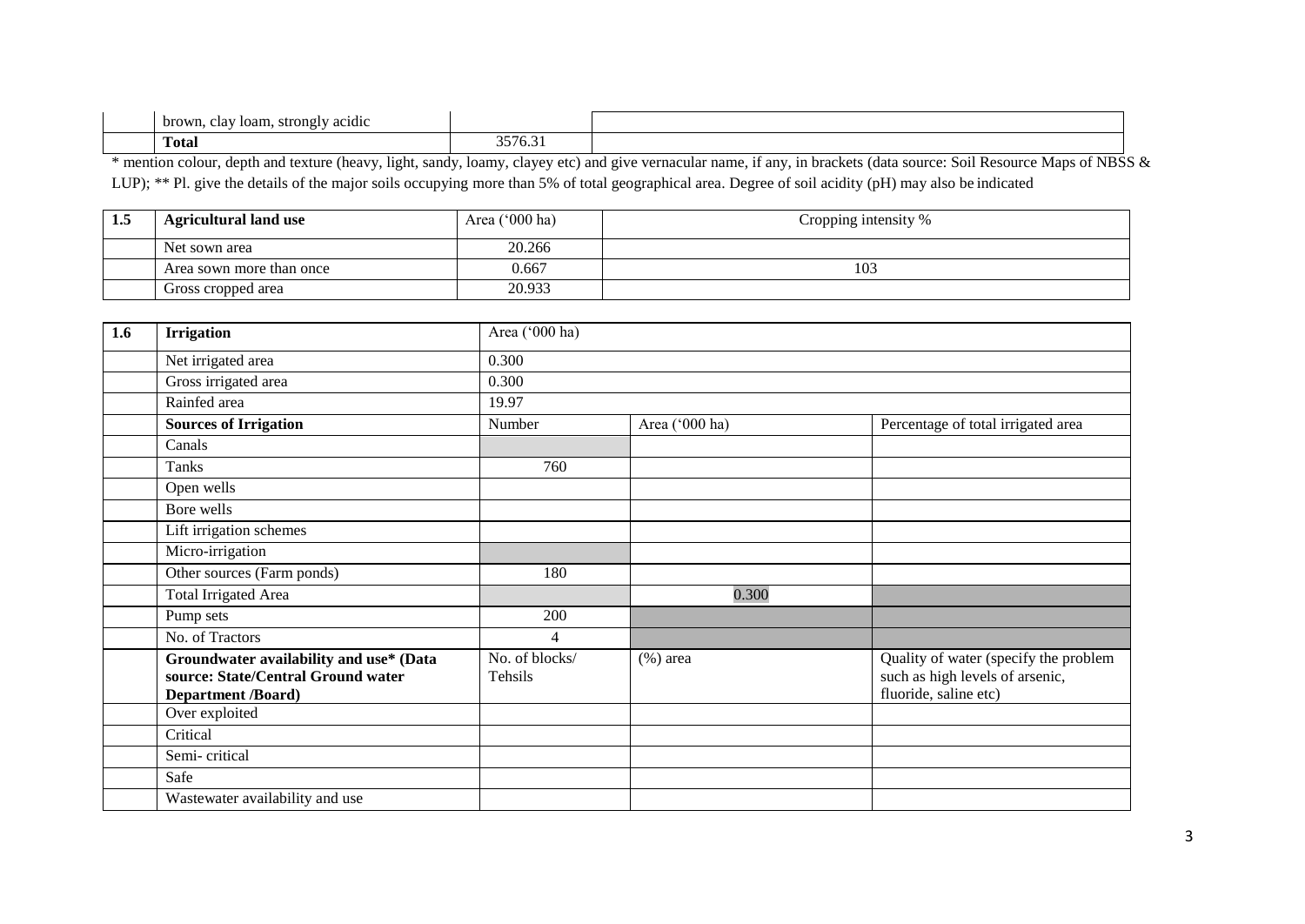|                        | quality<br>Ground<br>water                                                              |                                                                                          |
|------------------------|-----------------------------------------------------------------------------------------|------------------------------------------------------------------------------------------|
| $\mathbf{A}$<br>$\tau$ | $00\%$<br>critical:<br>utilization '<br>loited:<br>. groundwater<br><b>. .</b><br>้⊾∧เл | .70%<br>$\Omega$<br>100%<br>-90-<br>sem <sub>1</sub><br>$-90\%$ .<br>sate:<br>-critical. |

| 1.6. a. | <b>Fertilizer and Pesticides use</b> | Type                                 | Total quantity (tonnes) |            |               |      |
|---------|--------------------------------------|--------------------------------------|-------------------------|------------|---------------|------|
|         |                                      |                                      | $2007 - 2008$           |            | $2008 - 2009$ |      |
|         |                                      |                                      | Kharif                  | Rabi       | Kharif        | Rabi |
|         | Fertilizers*                         | Urea                                 | 160                     | <b>200</b> | 350           | 350  |
|         |                                      | DAP                                  | 200                     | 300        | 300           | 250  |
|         |                                      | Potash                               | 140                     | 180        | 200           | 150  |
|         |                                      | <b>SSP</b>                           |                         |            | -             |      |
|         |                                      | Other straight fertilizers (specify) |                         |            | -             |      |
|         |                                      | Other complex fertilizers (specify)  | -                       |            | -             |      |
|         | Chemical Pesticides**                | Insecticides                         | 3636                    |            | 570           |      |
|         |                                      | Fungicides                           |                         |            |               |      |
|         |                                      | Weedicides                           | 210                     |            |               |      |
|         |                                      | Others (specify)                     |                         |            |               |      |

\* Fertilizers – Statistical Abstract, Directorate of Agriculture (Crop Husbandry), Mizoram, Aizawl, 2008 – 09

\*\* Chemical Pesticides – Outbreak of Insect Pests in 2007, Directorate of Agriculture (Crop Husbandry), Mizoram, Aizawl, 2008 – 09

**1.7 Area under major field crops & horticulture (as per latest figures) (2008-09)** 

| 1.7 | S. No.         | Major field crops<br>cultivated |                  |                |              |                  | Area ('000 ha) |              |               |                |
|-----|----------------|---------------------------------|------------------|----------------|--------------|------------------|----------------|--------------|---------------|----------------|
|     |                |                                 |                  | <b>Kharif</b>  |              | Rabi             |                |              |               |                |
|     |                |                                 | <b>Irrigated</b> | <b>Rainfed</b> | <b>Total</b> | <b>Irrigated</b> | <b>Rainfed</b> | <b>Total</b> | <b>Summer</b> | Grand<br>total |
|     |                | Paddy                           |                  |                |              |                  |                |              |               |                |
|     |                | $1)$ Jhum                       |                  | 6304           |              |                  |                |              |               | 6304           |
|     |                | 2) WRC                          |                  | 300            |              |                  |                |              |               | 300            |
|     | $\overline{c}$ | Maize                           |                  | 1794           |              |                  | 58             |              |               | 1852           |
|     | 3              | Pulses                          |                  |                |              |                  |                |              |               |                |
|     |                | 1) Rice bean                    |                  | 209            |              |                  |                |              |               |                |
|     |                | 2) Arhar                        |                  |                |              |                  |                |              |               |                |
|     |                | 3) Field pea                    |                  |                |              |                  | 38             |              |               |                |
|     |                | 4) Cowpea                       |                  | 349            |              |                  | 106            |              |               |                |
|     |                | 5) French bean                  |                  |                |              |                  | 215            |              |               |                |
|     | $\overline{4}$ | Oilseeds                        |                  |                |              |                  |                |              |               |                |
|     |                | 1) Soyabean                     |                  | 246            |              |                  |                |              |               | 246            |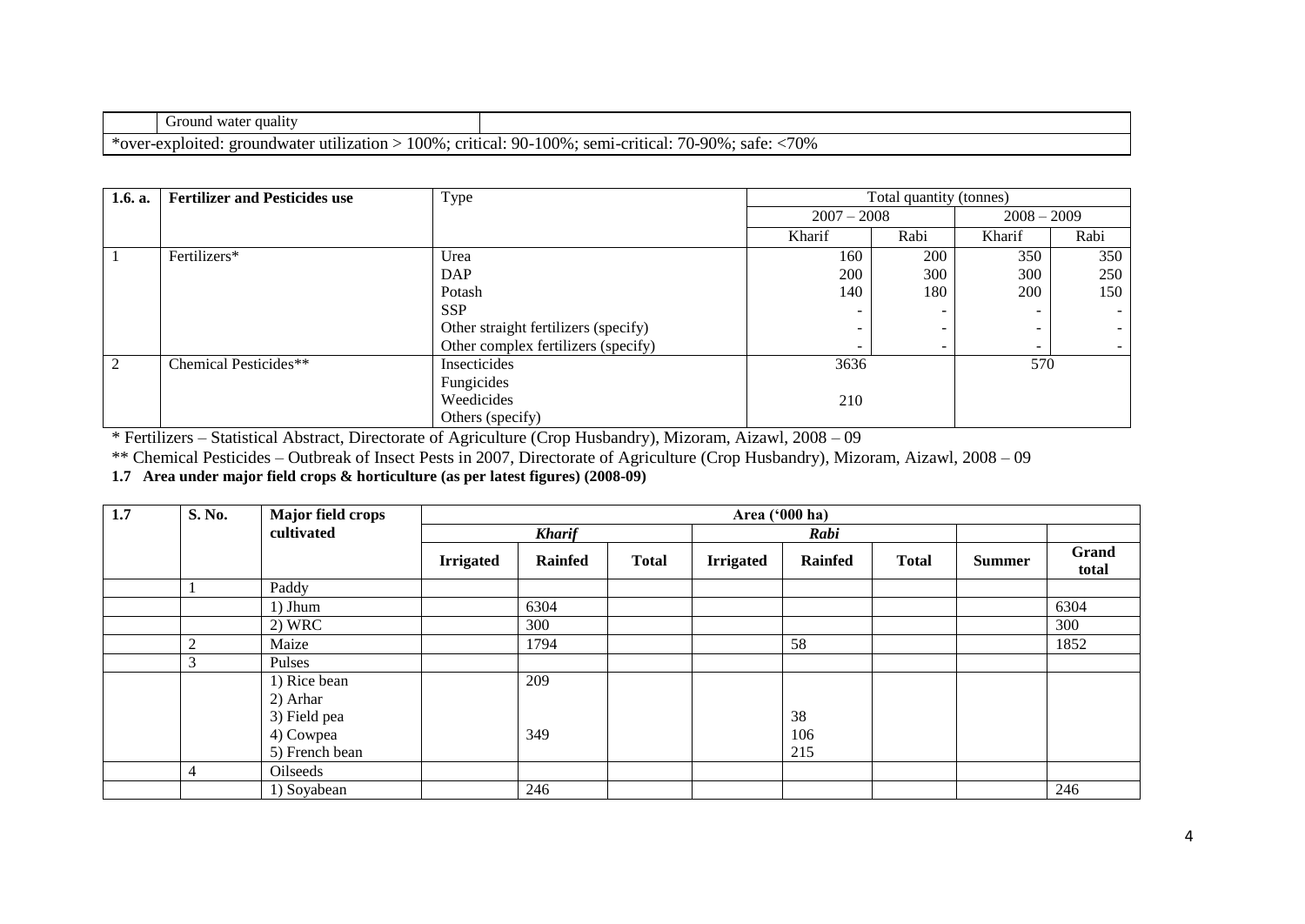|                | $\overline{2}$ ) Sesamum       | 331             |                  | 331             |
|----------------|--------------------------------|-----------------|------------------|-----------------|
|                | 3) Rapeseed and                |                 | 185              | 185             |
|                | Mustard                        |                 |                  |                 |
| 5              | Cotton                         | 36              |                  | 36              |
| $6\,$          | Tobacco                        | $\overline{51}$ |                  | $\overline{51}$ |
| $\overline{7}$ | Sugarcane (in cane)            | 339             |                  | 339             |
| $8\,$          | Potato                         | 16              |                  | 16              |
|                |                                |                 |                  |                 |
|                | S. No.<br>Horticulture crops - |                 | Area ('000 ha)   |                 |
|                | <b>Fruits</b>                  | <b>Total</b>    | <b>Irrigated</b> | <b>Rainfed</b>  |
| -1             | <b>Passion Fruit</b>           | 4084            |                  | 4084            |
| $\overline{2}$ | Grape                          | 1172            |                  | 1172            |
| 3              | Banana                         | 7220            |                  | 7220            |
| $\overline{4}$ | M. Orange                      | 8275            |                  | 8275            |
| $\overline{5}$ | Hatkora                        | 1618            |                  | 1618            |
| 6              | Other Citrus                   | 1192            |                  | 1192            |
|                | Horticulture crops -           | <b>Total</b>    | <b>Irrigated</b> | <b>Rainfed</b>  |
|                | <b>Vegetables</b>              |                 |                  |                 |
| $\mathbf{1}$   | Cabbage                        | 2984            |                  | 2984            |
| $\overline{2}$ | Cucumber                       | 2749            |                  | 2749            |
| $\mathfrak{Z}$ | Lady's Finger                  | 2550            |                  | 2550            |
| $\overline{4}$ | Cowpea (green pod)             | 3474            |                  | 3474            |
| 5              | French Bean (green<br>pod)     | 2250            |                  | 2250            |
| 6              | Chow chow                      | 3200            |                  | 3200            |
| $\overline{7}$ | Others                         | 2266            |                  | 2266            |
|                | <b>Medicinal and</b>           | <b>Total</b>    | <b>Irrigated</b> | Rainfed         |
|                | <b>Aromatic crops</b>          |                 |                  |                 |
| $\mathbf{1}$   | Stevia                         | 455             |                  | 455             |
| $\overline{2}$ | Achla                          | 545             |                  | 545             |
| $\overline{3}$ | Aloevera                       | 50              |                  | $\overline{50}$ |
|                | <b>Plantation crops</b>        | <b>Total</b>    | <b>Irrigated</b> | Rainfed         |
| $\mathbf{1}$   |                                |                 |                  |                 |
| $\overline{2}$ |                                |                 |                  |                 |
| $\mathfrak{Z}$ |                                |                 |                  |                 |
| $\overline{4}$ |                                |                 |                  |                 |
| $\overline{5}$ |                                |                 |                  |                 |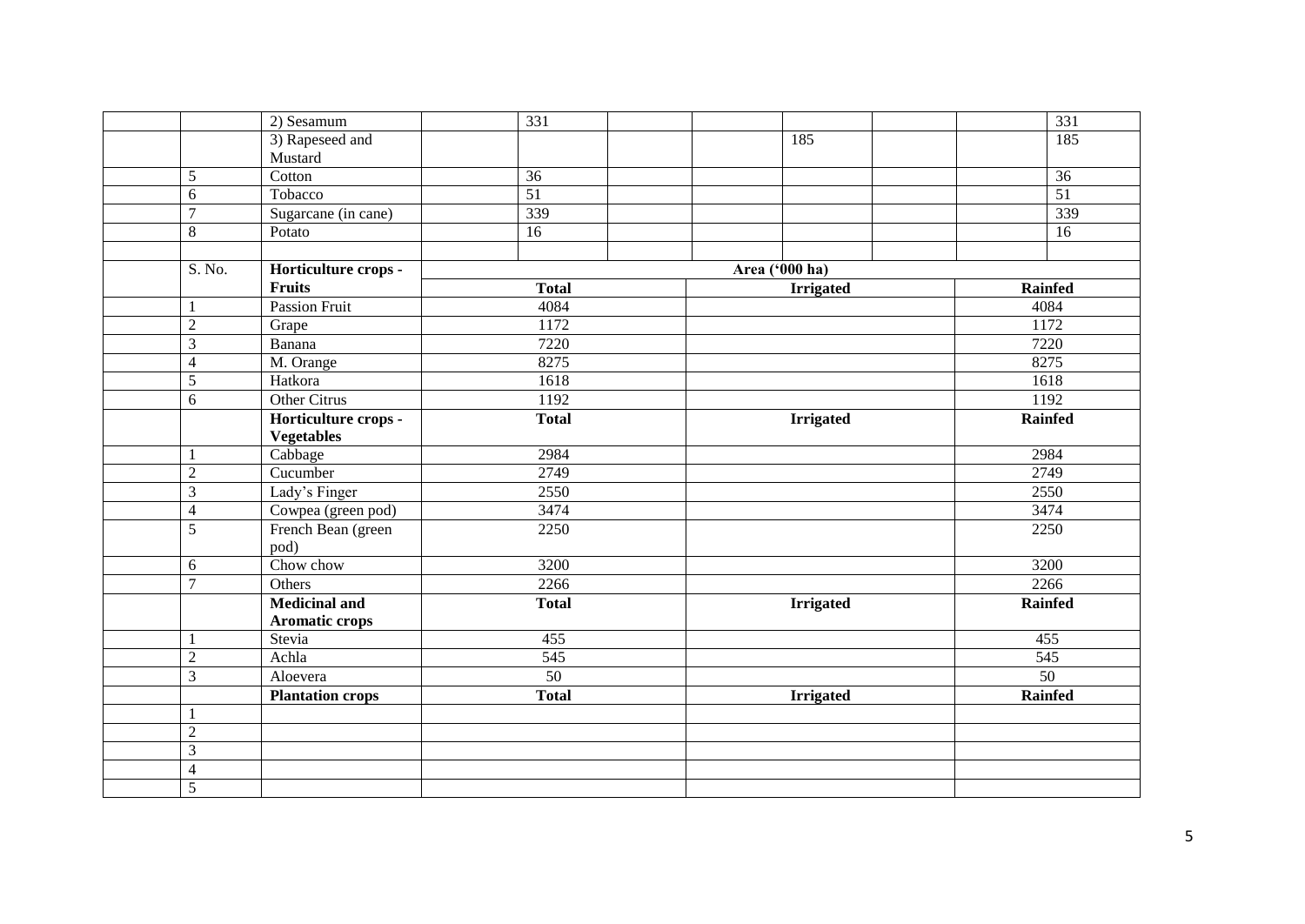| Others           | Eg., industrial                                             |              |                  |                |
|------------------|-------------------------------------------------------------|--------------|------------------|----------------|
| (Specify)        | pulpwood crops etc.                                         |              |                  |                |
|                  | Fodder crops                                                | <b>Total</b> | <b>Irrigated</b> | <b>Rainfed</b> |
|                  | Aecanut                                                     | 4562         |                  | 4562           |
| $\boldsymbol{2}$ | Jatropha                                                    | 490          |                  | 490            |
| 3                | Other crops                                                 | 3455         |                  | 3455           |
|                  | <b>Total fodder crop</b><br>area                            |              |                  |                |
|                  | Grazing land,<br>reserve areas etc                          |              |                  |                |
|                  | Availability of<br>unconventional<br>feeds/by products eg., |              |                  |                |
|                  | breweries waste, food<br>processing,                        |              |                  |                |
|                  | fermented feeds<br>bamboo shoots, fish<br>etc               |              |                  |                |
|                  | Sericulture etc<br>Other agro                               |              |                  |                |
|                  | enterprises<br>(mushroom<br>cultivation etc<br>specify)     |              |                  |                |
|                  | Others (specify)                                            |              |                  |                |

| 1.8 | <b>Livestock</b>               | <b>Male ('000)</b> | Female ('000) | <b>Total ('000)</b> |
|-----|--------------------------------|--------------------|---------------|---------------------|
|     | Indigenous cattle              | 341                | 669           | 1020                |
|     | Improved / Crossbred cattle    | 868                | 4187          | 5055                |
|     | Buffaloes (local low yielding) | 114                | 202           | 316                 |
|     | <b>Improved Buffaloes</b>      |                    |               |                     |
|     | Goat                           | 635                | 1014          | 1649                |
|     | Sheep                          | 17                 | 26            | 43                  |
|     | Pig                            | 39963              | 34377         | 74340               |
|     | Mithun                         |                    |               |                     |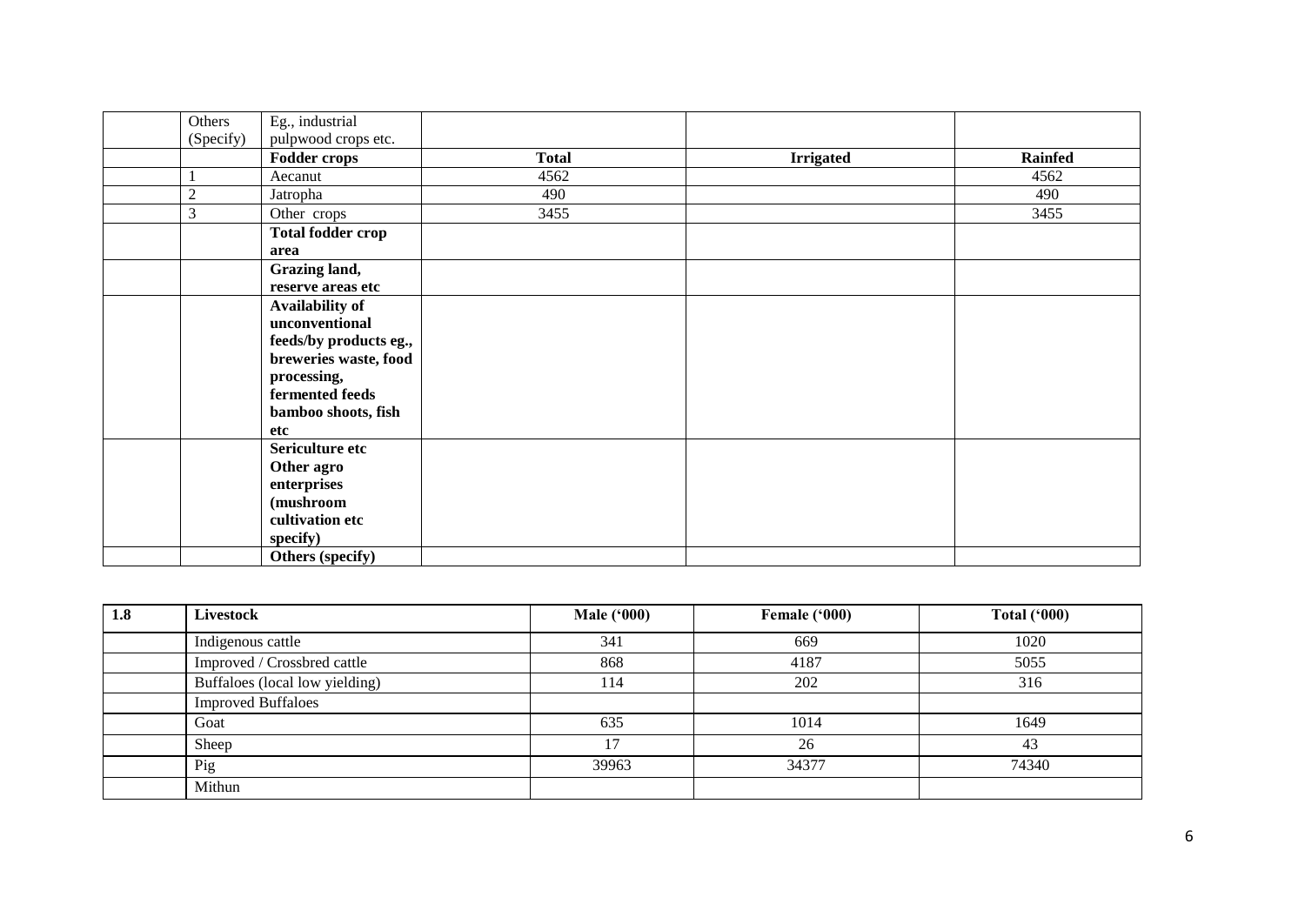|      | Yak                                                         |                                                 |              |                    |  |                                          |                                                        |                      |                                                                |  |  |
|------|-------------------------------------------------------------|-------------------------------------------------|--------------|--------------------|--|------------------------------------------|--------------------------------------------------------|----------------------|----------------------------------------------------------------|--|--|
|      | Others (Horse, mule, donkey etc., specify)                  |                                                 |              |                    |  |                                          |                                                        |                      |                                                                |  |  |
|      | Commercial dairy farms (Number)                             |                                                 |              |                    |  |                                          |                                                        |                      |                                                                |  |  |
| 1.9  | <b>Poultry</b>                                              |                                                 | No. of farms |                    |  |                                          | Total No. of birds ('000)                              |                      |                                                                |  |  |
|      | Commercial                                                  |                                                 |              |                    |  |                                          |                                                        |                      |                                                                |  |  |
|      | Backyard                                                    |                                                 |              |                    |  |                                          |                                                        |                      |                                                                |  |  |
| 1.10 |                                                             | Fisheries (Data source: Chief Planning Officer) |              |                    |  |                                          |                                                        |                      |                                                                |  |  |
|      | A. Capture                                                  |                                                 |              |                    |  |                                          |                                                        |                      |                                                                |  |  |
|      | i) Marine (Data Source:<br><b>Fisheries Department)</b>     | No. of fishermen                                |              | <b>Boats</b>       |  |                                          | <b>Nets</b>                                            |                      | <b>Storage</b><br>facilities (Ice                              |  |  |
|      |                                                             |                                                 | Mechanized   | Non-<br>mechanized |  | Mechanized<br>(Trawl nets,<br>Gill nets) | Non-mechanized<br>(Shore Seines, Stake &<br>trap nets) |                      | plants etc.)                                                   |  |  |
|      |                                                             | 846                                             |              |                    |  | $\mathbf{r}$                             | $\overline{\phantom{0}}$                               |                      | 5 MT Capacity-<br>2 Nos.<br>3 MT Capacity-<br>1 N <sub>0</sub> |  |  |
|      | ii) Inland (Data Source:<br><b>Fisheries Department)</b>    | No. Farmer owned ponds                          |              |                    |  | <b>No. of Reservoirs</b>                 |                                                        | No. of village tanks |                                                                |  |  |
|      | <b>B.</b> Culture                                           |                                                 |              |                    |  |                                          |                                                        |                      |                                                                |  |  |
|      |                                                             |                                                 |              |                    |  | Water Spread Area (ha)                   | Yield (t/ha)                                           |                      | <b>Production ('000 tons)</b>                                  |  |  |
|      | i) Brackish water (Data Source: MPEDA/Fisheries Department) |                                                 |              |                    |  |                                          |                                                        |                      |                                                                |  |  |
|      | ii) Fresh water (Data Source: Fisheries Department)         |                                                 |              |                    |  | 153.4                                    | 1.53                                                   |                      | 234                                                            |  |  |
|      | <b>Others</b>                                               |                                                 |              |                    |  |                                          |                                                        |                      |                                                                |  |  |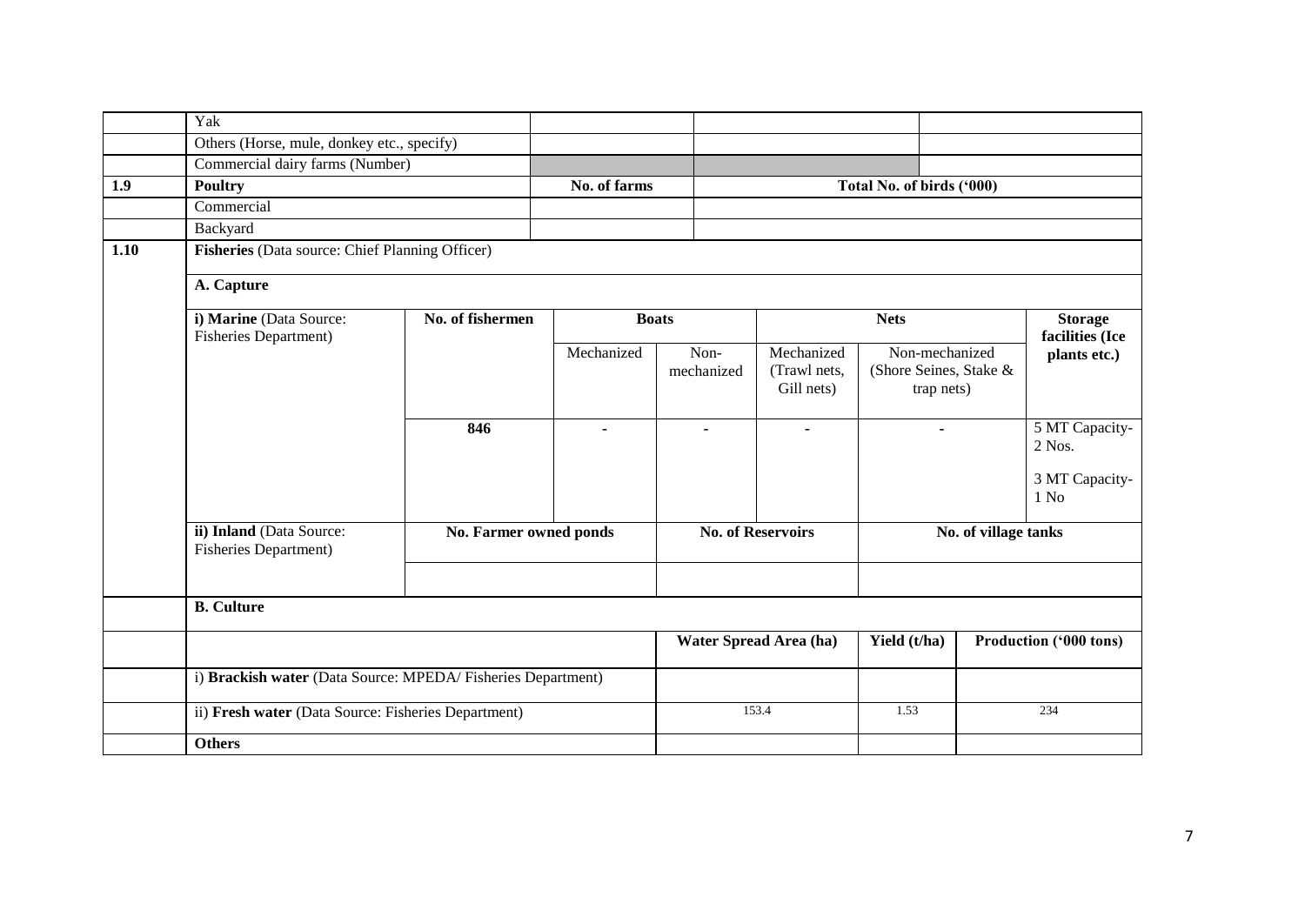|        |                                                                                                        | Kharif                |                         |                      |                             |                           |                             |                       |                             |                               |                             |                                                |                             |
|--------|--------------------------------------------------------------------------------------------------------|-----------------------|-------------------------|----------------------|-----------------------------|---------------------------|-----------------------------|-----------------------|-----------------------------|-------------------------------|-----------------------------|------------------------------------------------|-----------------------------|
| 1.11   | Name of crop                                                                                           | $2007 - 08$           |                         |                      | $2008 - 09$                 |                           | $2009 - 10$                 |                       | $2010 - 11$                 |                               | $2011 - 12$                 | $2012 - 13$                                    |                             |
|        |                                                                                                        | Production<br>(000 t) | Productivity<br>(kg/ha) | Productio<br>n(000t) | Productiv<br>ity<br>(kg/ha) | Productio<br>n(000 t)     | Productivit<br>y (kg/ha)    | Production<br>(000 t) | Productivit<br>y (kg/ha)    | Producti<br>on ('000<br>t)    | Productivit<br>y (kg/ha)    | Production<br>(000 t)                          | Productiv<br>ity<br>(kg/ha) |
|        | Major Field crops (Crops to be identified based on total acreage)                                      |                       |                         |                      |                             |                           |                             |                       |                             |                               |                             |                                                |                             |
| Crop 1 | Paddy<br>i) Jhum                                                                                       | 72181                 | 1661.36                 | 64420                | 1572.41                     | 63100                     | 1573.57                     | 13658                 | 329.39                      | 11355                         | 252.63                      | 44942.8                                        | 1077.87                     |
| Crop 2 | ii) W.R.C                                                                                              | 36738                 | 2687.88                 | 37548                | 2681.23                     | 37940                     | 2681.27                     | 12131                 | 13242.70                    | 4146                          | 438.91                      | 25700.6                                        | 4346.4                      |
| Crop 3 | iii) H.Y.V.                                                                                            | 5711                  | 2744.35                 | 5692                 | 2693.80                     | 6700                      | 3031.67                     |                       |                             | $\overline{a}$                |                             | 6034.33                                        | 2823.27                     |
| Crop 4 | Maize                                                                                                  | 20282                 | 1935.12                 | 19788                | 1883.67                     | 22703                     | 1933.49                     | 20969                 | 1946.08                     | 729                           | 99.48                       | 16894.2                                        | 1559.57                     |
| Crop 5 | Pulses (Pea.<br>Cowpea, Arhar,<br>Frenchbean, Rice<br>bean                                             | 4313                  | 881.64                  | 7971                 | 1182.46                     | 8663                      | 1262.64                     | 5833                  | 1153.91                     | 2632                          | 521.39                      | 5882.4                                         | 1000.41                     |
| Crop 6 | Oil Seed (Rape<br>& Mustard,<br>Sesamum,<br>soyabean,<br>groundnut)                                    | 5478                  | 727.30                  | 5321                 | 914.73                      | 5560                      | 947.19                      | 3757                  | 921.51                      | 745                           | 213.77                      | 4172.2                                         | 744.9                       |
| Crop 7 | Sugarcane (In<br>cane)                                                                                 | 36174                 | 25968.41                | 13565                | 9996.31                     | 45953                     | 3322.04                     | 12187                 | 9094.77                     | 828                           | 937.71                      | 21741.4                                        | 9863.85                     |
|        | * Source : Statistical Abstract, Directorate of Agriculture (Crop Husbandry) Mizoram, Aizawl 2008 - 09 |                       |                         |                      |                             |                           |                             |                       |                             |                               |                             |                                                |                             |
|        | Major Horticultural crops (Crops to be identified based on total acreage)                              |                       |                         |                      |                             |                           |                             |                       |                             |                               |                             |                                                |                             |
|        | Name of crop                                                                                           |                       | <b>Kharif</b>           |                      |                             |                           | Rabi                        |                       | <b>Summer</b>               |                               | <b>Total</b>                | Crop residue as fodder<br>$(000 \text{ tons})$ |                             |
|        |                                                                                                        | Production<br>(000 t) | Productivity (kg/ha)    |                      |                             | Product<br>ion<br>(000 t) | Producti<br>vity<br>(kg/ha) | Production<br>(000 t) | Produc<br>tivity<br>(kg/ha) | Produ<br>ction<br>(000)<br>t) | Producti<br>vity<br>(kg/ha) |                                                |                             |
| Crop 1 | M. Orange                                                                                              | 10.935                |                         |                      | 2027                        | 11.567                    | 1808                        | 10.757                | 1299                        | 33259                         | 1657                        |                                                |                             |
| Crop 2 | Banana                                                                                                 | 78.600                |                         |                      | 18494                       | 98.524                    | 15839                       | 66.424                | 9200                        | 24354<br>8                    | 13767                       |                                                |                             |
| Crop 3 | <b>Passion Fruit</b>                                                                                   | 4.979                 |                         |                      | 4489                        | 10.416                    | 5000                        | 13.530                | 3312                        | 63229                         | 2619                        |                                                |                             |
| Crop 4 | Grape                                                                                                  | 4.217                 |                         |                      | 15278                       | 15.960                    | 15500                       | 9.962                 | 8500                        | 24595                         | 11604                       |                                                |                             |
| Crop 5 | Potato                                                                                                 | 15.940                |                         |                      | 9459                        | 83.500                    | 9454                        | 9.870                 | 3399                        | 41770                         | 6655                        |                                                |                             |

## **1.11 Production and Productivity of major crops** (Average of last 5 years: 08, 09, 10, 11, 12, specify years)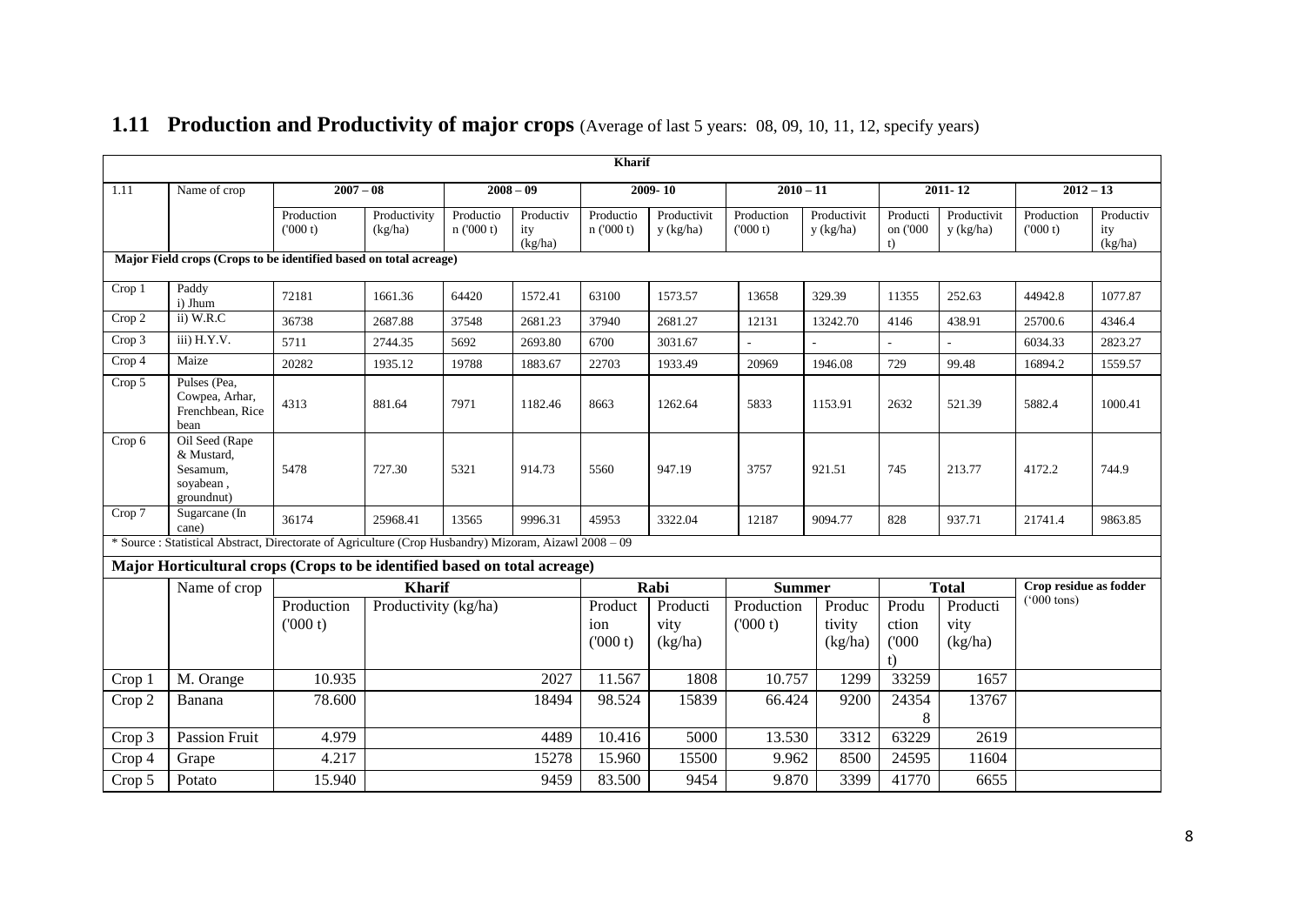| Crop 6 | l'urmeric | 10.074 | 19298 | 57.010 | 20000 | 39.862 | 4141  | 13343 | 9316  |  |
|--------|-----------|--------|-------|--------|-------|--------|-------|-------|-------|--|
|        |           |        |       |        |       |        |       |       |       |  |
| Crop 7 | Ginger    | 55.432 | 16179 | 26.418 | 15893 | 34.290 | 3299  | 14673 | 8430  |  |
|        |           |        |       |        |       |        |       |       |       |  |
| Crop 8 | Chow chow | 16.769 | 36723 |        | 37000 | 48.000 | 15000 | 91187 | 20871 |  |

| 1.12 | Sowing window for 5<br>major field crops<br>(start and end of normal<br>sowing period) | Paddy                                                                                  | 2. Maize                                | 3 Frenchbean,                   | 4. cowpea                       | 5. Sugarcane   |
|------|----------------------------------------------------------------------------------------|----------------------------------------------------------------------------------------|-----------------------------------------|---------------------------------|---------------------------------|----------------|
|      | Kharif-Rainfed                                                                         | 1st week of April to 2nd<br>week of May (Jhum paddy)                                   | March to Middle of<br>May               | April to june                   | April-June                      | March to April |
|      | Kharif-Irrigated                                                                       | Mid March to 1st week of<br>May (Kharif Paddy $-$<br><b>Wetland Rice Cultivation</b> ) | Mid March to 1st<br>week of May         | Mid March to 1st<br>week of May | Mid March to 1st<br>week of May |                |
|      | Rabi-Rainfed                                                                           | <b>NA</b>                                                                              | 1st week of Sept to<br>2nd week of Oct. | Last week of Sept to<br>October | Last week of Sept<br>to October | NA             |
|      | Rabi-Irrigated                                                                         | <b>NA</b>                                                                              | Last week of October<br>to November     | $Sept - Oct -$                  | Oct to November                 |                |
|      | Summer-irrigated                                                                       |                                                                                        |                                         |                                 |                                 |                |
|      | Summer-rainfed                                                                         |                                                                                        |                                         |                                 |                                 |                |

| 1.13 | What is the major contingency the district is prone to? (Tick mark) | Regular* | <b>Occasional</b> | <b>None</b> |
|------|---------------------------------------------------------------------|----------|-------------------|-------------|
|      | Drought                                                             |          |                   |             |
|      | Flood                                                               |          |                   |             |
|      | Cyclone                                                             |          |                   |             |
|      | Hail storm                                                          |          |                   |             |
|      | Heat wave                                                           |          |                   |             |
|      | Cold wave                                                           |          |                   |             |
|      | Frost                                                               |          |                   |             |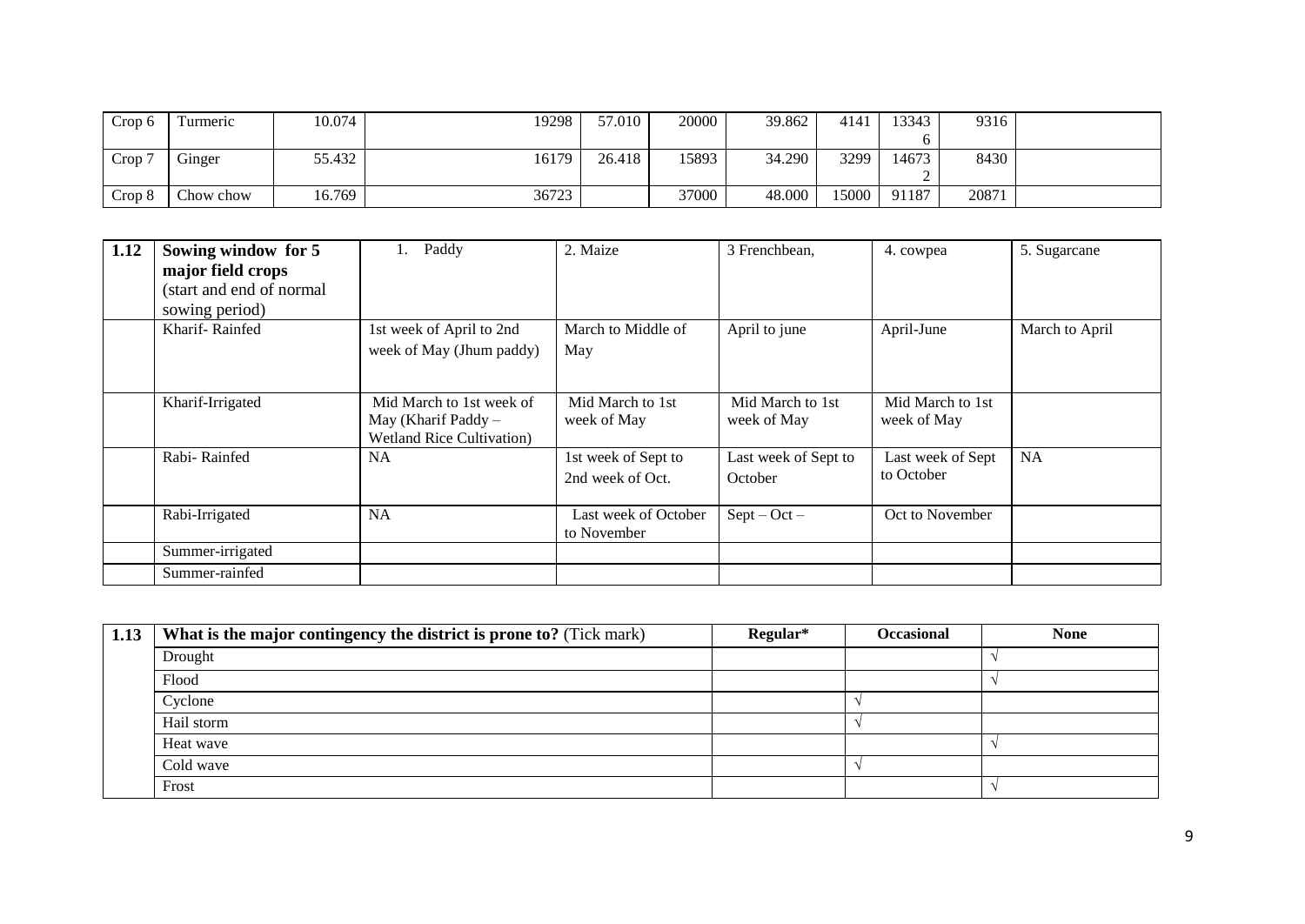|  | Sea water intrusion                    |  |  |
|--|----------------------------------------|--|--|
|  | Snowfall                               |  |  |
|  | Landslides                             |  |  |
|  | Earthquake                             |  |  |
|  | Pests and disease outbreak (specify)   |  |  |
|  | Others (like fog, cloud bursting etc.) |  |  |

\*When contingency occurs in six out of 10 years

| 1.14 | Include Digital maps of | Location map of district within State as Annexure I | Enclosed: Yes |
|------|-------------------------|-----------------------------------------------------|---------------|
|      | the district for        |                                                     |               |
|      |                         | Mean annual rainfall as Annexure 2                  | Enclosed: Yes |
|      |                         | Soil map as Annexure 3                              | Enclosed: Yes |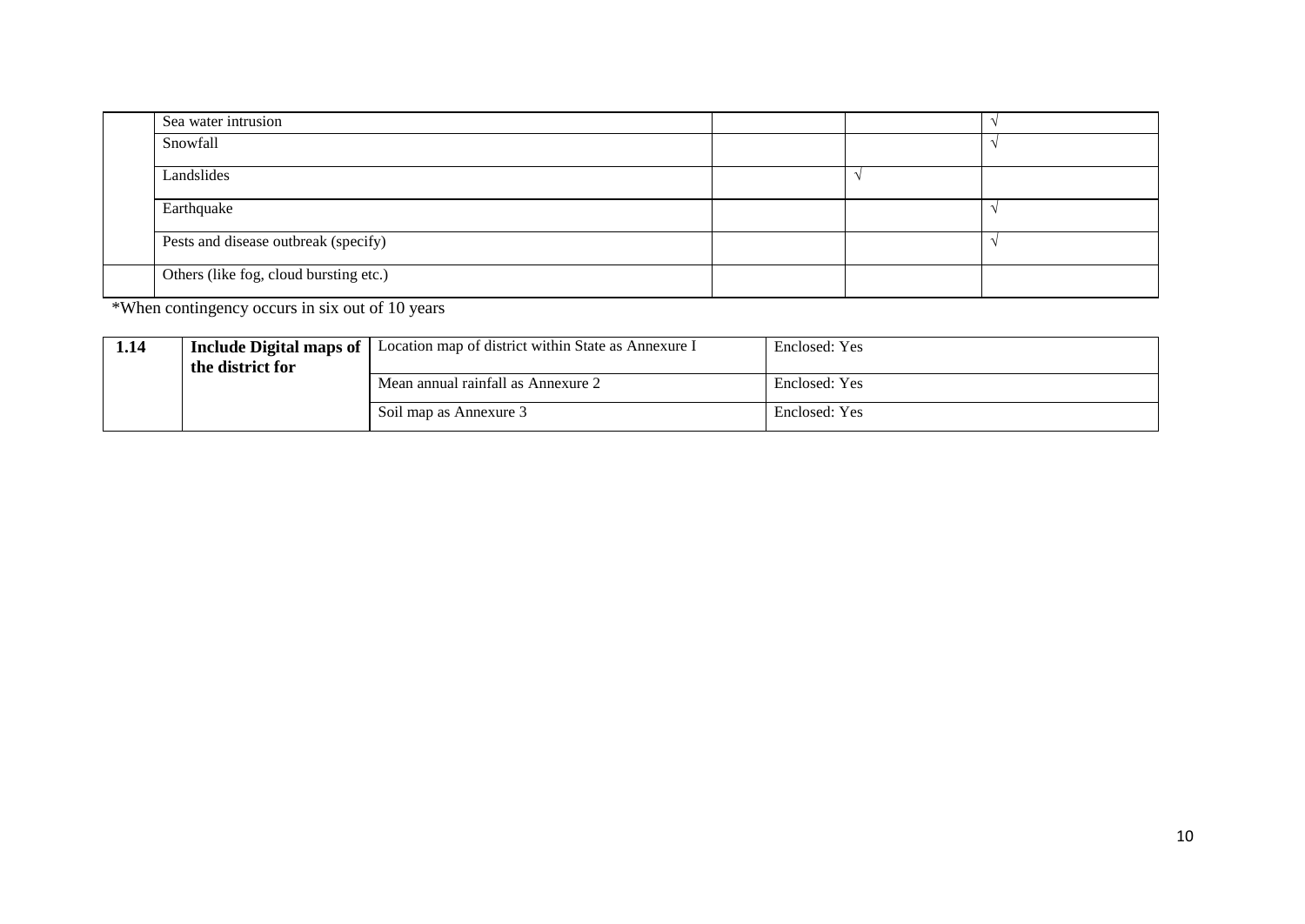**2.0 Strategies for weather related contingencies** 

- **2.1 Drought**
	- **2.1.1 Rainfed situation**
	- **2.1.2 Irrigated situation**
	- **2.2 Unusual rains**
	- **2.3 Floods**
	- **2.4 Extreme events: Heat wave/ Frost/ Hailstorm/ cyclone**
	- **2.5 Contingency strategies for livestock, Poultry & fisheries**
		- **2.5.1Livestock**
		- **2.5.2 Poultry**
		- **2.5.3 Fisheries**

### **2.1 Drought**

**2.1.1 Rainfed situation (***maintain separate rows for each cropping system***)**

| <b>2.1.1.1 Pre monsoon</b> ( $4^{\text{th}}$ week of March) |  |
|-------------------------------------------------------------|--|
|-------------------------------------------------------------|--|

| <b>Condition</b>       | <b>Suggested Contingency measures</b> |                        |                                   |                                             |                   |  |  |
|------------------------|---------------------------------------|------------------------|-----------------------------------|---------------------------------------------|-------------------|--|--|
| Early                  | <b>Major Farming</b>                  | Normal Crop/           | Change in crop /                  | Agronomic measures including soil and       | <b>Remarks</b> on |  |  |
| season                 | situation                             | <b>Cropping system</b> | cropping system including variety | water conservation, life saving irrigation, | Implementa        |  |  |
| drought                |                                       |                        |                                   | nutrient sprays, etc.                       | tion              |  |  |
| (delayed               |                                       |                        |                                   |                                             |                   |  |  |
| - of<br>onset          |                                       |                        |                                   |                                             |                   |  |  |
| monsoon)               |                                       |                        |                                   |                                             |                   |  |  |
| Delay by 2             | Early rice                            | Tai, idaw,             | No change                         | $\qquad \qquad -$                           | --                |  |  |
| weeks                  |                                       | <b>Buhsakei</b>        |                                   |                                             |                   |  |  |
| (2nd to of             |                                       |                        |                                   |                                             |                   |  |  |
| April)                 |                                       |                        |                                   |                                             |                   |  |  |
|                        |                                       |                        |                                   |                                             |                   |  |  |
|                        |                                       |                        |                                   |                                             |                   |  |  |
| Delay by 4             | Early rice                            | Tai, idaw,             | No change                         | $- -$                                       | --                |  |  |
| weeks                  |                                       | <b>Buhsakei</b>        |                                   |                                             |                   |  |  |
| (4 <sup>th</sup> week) |                                       |                        |                                   |                                             |                   |  |  |
| of April)              |                                       |                        |                                   |                                             |                   |  |  |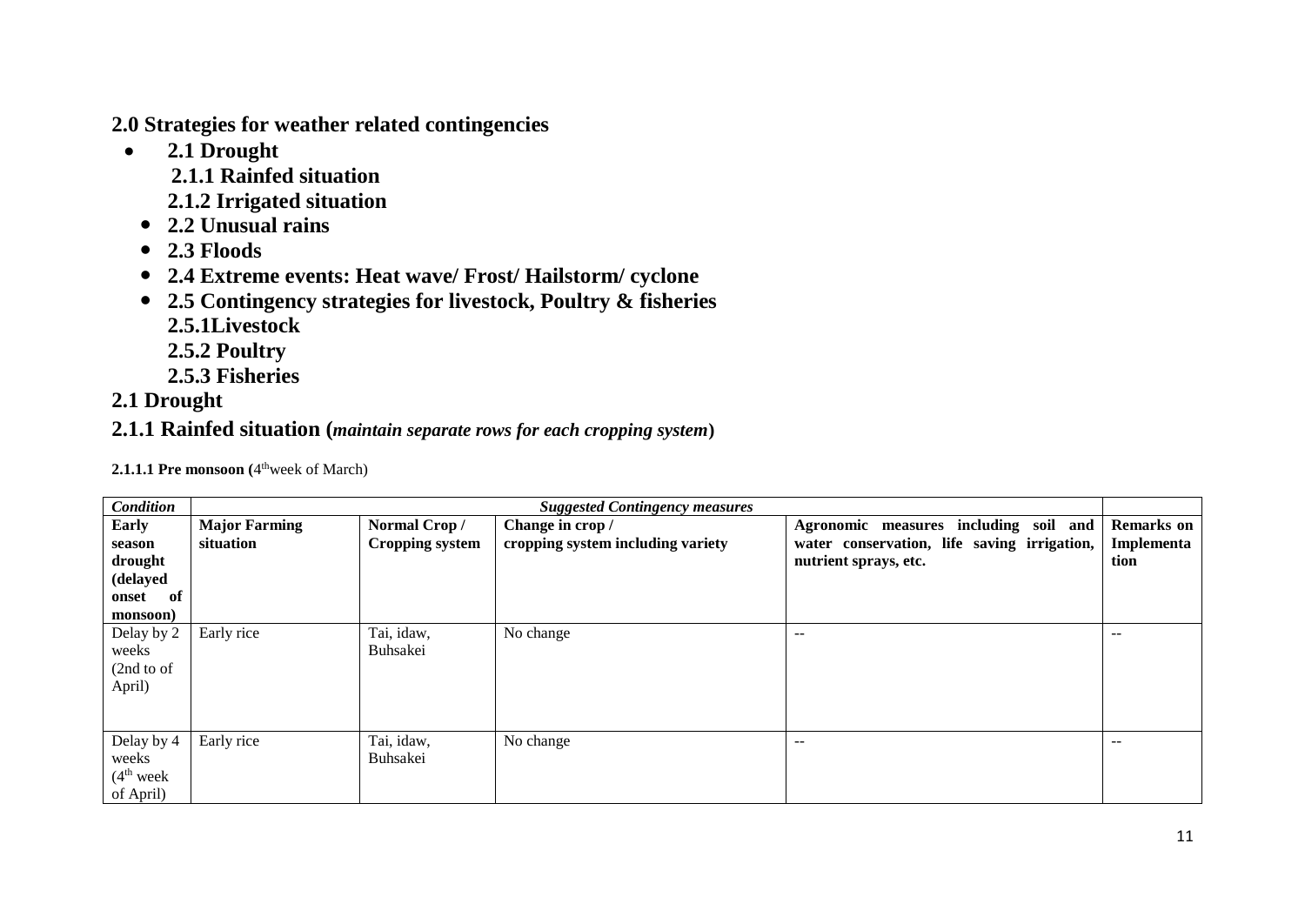| Delay by 6<br>weeks $(2nd$<br>week of                     | <b>NA</b> |
|-----------------------------------------------------------|-----------|
|                                                           |           |
|                                                           |           |
| May)                                                      |           |
|                                                           | <b>NA</b> |
|                                                           |           |
|                                                           |           |
| Delay by $8$<br>weeks $(4^{\text{th}}$<br>week of<br>May) |           |

#### **2.1.1.2 South West Monsoon (1st week of June)**

| <b>Condition</b>                                  |                                                                                                                     |                                                       |                                                                       | <b>Suggested Contingency measures</b>                                                                                                                                                                                                   |                                                          |
|---------------------------------------------------|---------------------------------------------------------------------------------------------------------------------|-------------------------------------------------------|-----------------------------------------------------------------------|-----------------------------------------------------------------------------------------------------------------------------------------------------------------------------------------------------------------------------------------|----------------------------------------------------------|
| <b>Early season</b><br>drought (delayed<br>onset) | <b>Major Farming</b><br>situation <sup>a</sup>                                                                      | <b>Normal Crop / Cropping</b><br>systemb              | Change in crop /<br>cropping system <sup>c</sup><br>including variety | Agronomic measures <sup>d</sup>                                                                                                                                                                                                         | <b>Remarks</b> on<br>Implementation <sup>e</sup>         |
| Delay by 2 weeks<br>(June $3^{\text{rd}}$ Week)*  | 1) Jhuming<br>Uneven distribution of<br>rainfall, highly acidic and<br>well drained, soil<br>erosions are prevalent | Paddy+ Ginger +Bird's eye<br>Chilli, (Mixed Cropping) | No change                                                             | Logwood bunding on sloppy<br>land.<br>Sowing can be delayed up to<br>May with anticipation of<br>rain.<br>Ridge & Furrow / Raised bed<br>sowing in plain areas and in<br>Terraces.<br><b>Dibbling</b><br>instead<br>of<br>broadcasting. | To create awareness on<br>water management<br>techniques |
|                                                   |                                                                                                                     | Ginger (sole crop)                                    | No change                                                             | Logwood bunding on sloppy<br>land,<br>Sowing can be delayed up to<br>May with anticipation of<br>rain.<br>Ridge & Furrow / Raised bed<br>sowing in plain areas and in<br>Terraces.<br><b>Dibbling</b><br>instead<br>of<br>broadcasting. |                                                          |
|                                                   |                                                                                                                     | Bird's eye chilli (sole crops)                        | No change                                                             | Logwood bunding on sloppy<br>land,<br>Sowing can be delayed up to                                                                                                                                                                       |                                                          |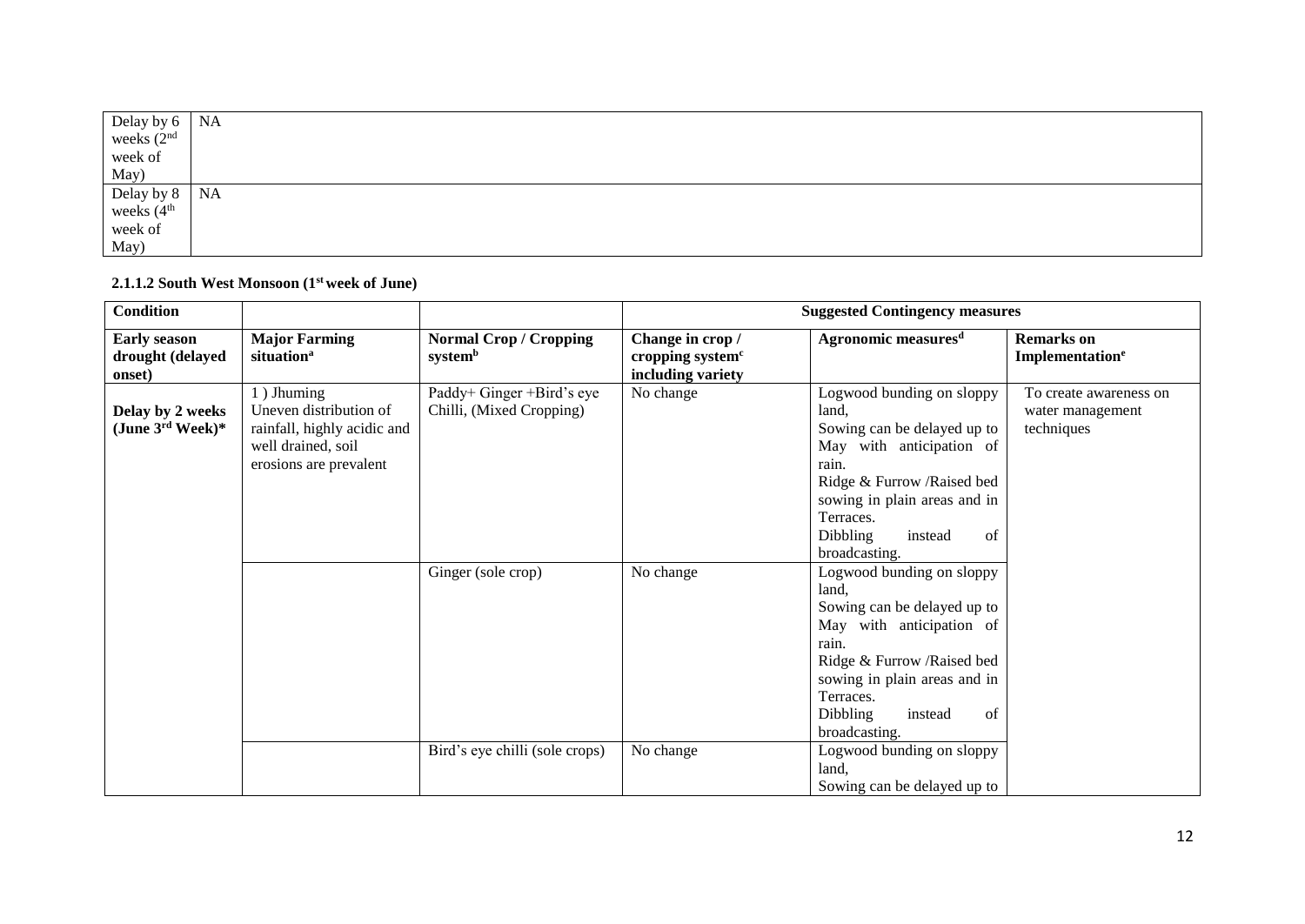| rain.<br>Ridge & Furrow / Raised bed<br>sowing in plain areas and in<br>Terraces.<br>Dibbling<br>instead<br>of<br>broadcasting.<br>Logwood bunding on sloppy<br>Maize (sole crops)<br>No change<br>land,<br>Sowing can be delayed up to<br>May with anticipation of<br>rain.<br>Ridge & Furrow / Raised bed<br>sowing in plain areas and in<br>Terraces.<br>Dibbling<br>of<br>instead<br>broadcasting.<br>Half Moon Terrace<br>Horticulture crops:<br>No change<br>Adoption of antitransparant<br>Cabbage<br>French Bean<br>Logwood bunding on sloppy<br>Cow pea<br>land,<br>Sowing can be delayed up to<br><b>Brinjal</b><br>May with anticipation of<br>rain.<br>Ridge & Furrow / Raised bed<br>sowing in plain areas and in<br>Terraces.<br>Dibbling<br>instead<br>of<br>broadcasting.<br>1.Rice<br>2) Terrace (irrigated)<br>RCM7, CAUR2,<br>Normal sowing, Logwood<br>* Promote optimal water<br>Soils are dark, highly<br>Bhalum 3,4<br>bunding on sloppy land,<br>supply system, WHS<br>Sowing can be delayed up to<br>leached and poor in<br>bases, rich in iron and<br>2. Maize<br>RCM 75, HQPM5<br>May with anticipation of<br>To create awareness on<br>rain.<br>have low pH.<br>IPM & INM<br>Ridge & Furrow /Raised bed<br>3. Soyabean<br>RCS1-1, RCS1-9, RCS1-<br>sowing in plain areas and in<br>10<br>Terraces.<br>Dibbling<br>instead<br>of<br>broadcasting. |  |  |                          |  |
|------------------------------------------------------------------------------------------------------------------------------------------------------------------------------------------------------------------------------------------------------------------------------------------------------------------------------------------------------------------------------------------------------------------------------------------------------------------------------------------------------------------------------------------------------------------------------------------------------------------------------------------------------------------------------------------------------------------------------------------------------------------------------------------------------------------------------------------------------------------------------------------------------------------------------------------------------------------------------------------------------------------------------------------------------------------------------------------------------------------------------------------------------------------------------------------------------------------------------------------------------------------------------------------------------------------------------------------------------------------------------|--|--|--------------------------|--|
|                                                                                                                                                                                                                                                                                                                                                                                                                                                                                                                                                                                                                                                                                                                                                                                                                                                                                                                                                                                                                                                                                                                                                                                                                                                                                                                                                                              |  |  | May with anticipation of |  |
|                                                                                                                                                                                                                                                                                                                                                                                                                                                                                                                                                                                                                                                                                                                                                                                                                                                                                                                                                                                                                                                                                                                                                                                                                                                                                                                                                                              |  |  |                          |  |
|                                                                                                                                                                                                                                                                                                                                                                                                                                                                                                                                                                                                                                                                                                                                                                                                                                                                                                                                                                                                                                                                                                                                                                                                                                                                                                                                                                              |  |  |                          |  |
|                                                                                                                                                                                                                                                                                                                                                                                                                                                                                                                                                                                                                                                                                                                                                                                                                                                                                                                                                                                                                                                                                                                                                                                                                                                                                                                                                                              |  |  |                          |  |
|                                                                                                                                                                                                                                                                                                                                                                                                                                                                                                                                                                                                                                                                                                                                                                                                                                                                                                                                                                                                                                                                                                                                                                                                                                                                                                                                                                              |  |  |                          |  |
|                                                                                                                                                                                                                                                                                                                                                                                                                                                                                                                                                                                                                                                                                                                                                                                                                                                                                                                                                                                                                                                                                                                                                                                                                                                                                                                                                                              |  |  |                          |  |
|                                                                                                                                                                                                                                                                                                                                                                                                                                                                                                                                                                                                                                                                                                                                                                                                                                                                                                                                                                                                                                                                                                                                                                                                                                                                                                                                                                              |  |  |                          |  |
|                                                                                                                                                                                                                                                                                                                                                                                                                                                                                                                                                                                                                                                                                                                                                                                                                                                                                                                                                                                                                                                                                                                                                                                                                                                                                                                                                                              |  |  |                          |  |
|                                                                                                                                                                                                                                                                                                                                                                                                                                                                                                                                                                                                                                                                                                                                                                                                                                                                                                                                                                                                                                                                                                                                                                                                                                                                                                                                                                              |  |  |                          |  |
|                                                                                                                                                                                                                                                                                                                                                                                                                                                                                                                                                                                                                                                                                                                                                                                                                                                                                                                                                                                                                                                                                                                                                                                                                                                                                                                                                                              |  |  |                          |  |
|                                                                                                                                                                                                                                                                                                                                                                                                                                                                                                                                                                                                                                                                                                                                                                                                                                                                                                                                                                                                                                                                                                                                                                                                                                                                                                                                                                              |  |  |                          |  |
|                                                                                                                                                                                                                                                                                                                                                                                                                                                                                                                                                                                                                                                                                                                                                                                                                                                                                                                                                                                                                                                                                                                                                                                                                                                                                                                                                                              |  |  |                          |  |
|                                                                                                                                                                                                                                                                                                                                                                                                                                                                                                                                                                                                                                                                                                                                                                                                                                                                                                                                                                                                                                                                                                                                                                                                                                                                                                                                                                              |  |  |                          |  |
|                                                                                                                                                                                                                                                                                                                                                                                                                                                                                                                                                                                                                                                                                                                                                                                                                                                                                                                                                                                                                                                                                                                                                                                                                                                                                                                                                                              |  |  |                          |  |
|                                                                                                                                                                                                                                                                                                                                                                                                                                                                                                                                                                                                                                                                                                                                                                                                                                                                                                                                                                                                                                                                                                                                                                                                                                                                                                                                                                              |  |  |                          |  |
|                                                                                                                                                                                                                                                                                                                                                                                                                                                                                                                                                                                                                                                                                                                                                                                                                                                                                                                                                                                                                                                                                                                                                                                                                                                                                                                                                                              |  |  |                          |  |
|                                                                                                                                                                                                                                                                                                                                                                                                                                                                                                                                                                                                                                                                                                                                                                                                                                                                                                                                                                                                                                                                                                                                                                                                                                                                                                                                                                              |  |  |                          |  |
|                                                                                                                                                                                                                                                                                                                                                                                                                                                                                                                                                                                                                                                                                                                                                                                                                                                                                                                                                                                                                                                                                                                                                                                                                                                                                                                                                                              |  |  |                          |  |
|                                                                                                                                                                                                                                                                                                                                                                                                                                                                                                                                                                                                                                                                                                                                                                                                                                                                                                                                                                                                                                                                                                                                                                                                                                                                                                                                                                              |  |  |                          |  |
|                                                                                                                                                                                                                                                                                                                                                                                                                                                                                                                                                                                                                                                                                                                                                                                                                                                                                                                                                                                                                                                                                                                                                                                                                                                                                                                                                                              |  |  |                          |  |
|                                                                                                                                                                                                                                                                                                                                                                                                                                                                                                                                                                                                                                                                                                                                                                                                                                                                                                                                                                                                                                                                                                                                                                                                                                                                                                                                                                              |  |  |                          |  |
|                                                                                                                                                                                                                                                                                                                                                                                                                                                                                                                                                                                                                                                                                                                                                                                                                                                                                                                                                                                                                                                                                                                                                                                                                                                                                                                                                                              |  |  |                          |  |
|                                                                                                                                                                                                                                                                                                                                                                                                                                                                                                                                                                                                                                                                                                                                                                                                                                                                                                                                                                                                                                                                                                                                                                                                                                                                                                                                                                              |  |  |                          |  |
|                                                                                                                                                                                                                                                                                                                                                                                                                                                                                                                                                                                                                                                                                                                                                                                                                                                                                                                                                                                                                                                                                                                                                                                                                                                                                                                                                                              |  |  |                          |  |
|                                                                                                                                                                                                                                                                                                                                                                                                                                                                                                                                                                                                                                                                                                                                                                                                                                                                                                                                                                                                                                                                                                                                                                                                                                                                                                                                                                              |  |  |                          |  |
|                                                                                                                                                                                                                                                                                                                                                                                                                                                                                                                                                                                                                                                                                                                                                                                                                                                                                                                                                                                                                                                                                                                                                                                                                                                                                                                                                                              |  |  |                          |  |
|                                                                                                                                                                                                                                                                                                                                                                                                                                                                                                                                                                                                                                                                                                                                                                                                                                                                                                                                                                                                                                                                                                                                                                                                                                                                                                                                                                              |  |  |                          |  |
|                                                                                                                                                                                                                                                                                                                                                                                                                                                                                                                                                                                                                                                                                                                                                                                                                                                                                                                                                                                                                                                                                                                                                                                                                                                                                                                                                                              |  |  |                          |  |
|                                                                                                                                                                                                                                                                                                                                                                                                                                                                                                                                                                                                                                                                                                                                                                                                                                                                                                                                                                                                                                                                                                                                                                                                                                                                                                                                                                              |  |  |                          |  |
|                                                                                                                                                                                                                                                                                                                                                                                                                                                                                                                                                                                                                                                                                                                                                                                                                                                                                                                                                                                                                                                                                                                                                                                                                                                                                                                                                                              |  |  |                          |  |
|                                                                                                                                                                                                                                                                                                                                                                                                                                                                                                                                                                                                                                                                                                                                                                                                                                                                                                                                                                                                                                                                                                                                                                                                                                                                                                                                                                              |  |  |                          |  |
|                                                                                                                                                                                                                                                                                                                                                                                                                                                                                                                                                                                                                                                                                                                                                                                                                                                                                                                                                                                                                                                                                                                                                                                                                                                                                                                                                                              |  |  |                          |  |
|                                                                                                                                                                                                                                                                                                                                                                                                                                                                                                                                                                                                                                                                                                                                                                                                                                                                                                                                                                                                                                                                                                                                                                                                                                                                                                                                                                              |  |  |                          |  |
|                                                                                                                                                                                                                                                                                                                                                                                                                                                                                                                                                                                                                                                                                                                                                                                                                                                                                                                                                                                                                                                                                                                                                                                                                                                                                                                                                                              |  |  |                          |  |
|                                                                                                                                                                                                                                                                                                                                                                                                                                                                                                                                                                                                                                                                                                                                                                                                                                                                                                                                                                                                                                                                                                                                                                                                                                                                                                                                                                              |  |  |                          |  |
|                                                                                                                                                                                                                                                                                                                                                                                                                                                                                                                                                                                                                                                                                                                                                                                                                                                                                                                                                                                                                                                                                                                                                                                                                                                                                                                                                                              |  |  |                          |  |
|                                                                                                                                                                                                                                                                                                                                                                                                                                                                                                                                                                                                                                                                                                                                                                                                                                                                                                                                                                                                                                                                                                                                                                                                                                                                                                                                                                              |  |  |                          |  |
|                                                                                                                                                                                                                                                                                                                                                                                                                                                                                                                                                                                                                                                                                                                                                                                                                                                                                                                                                                                                                                                                                                                                                                                                                                                                                                                                                                              |  |  |                          |  |
|                                                                                                                                                                                                                                                                                                                                                                                                                                                                                                                                                                                                                                                                                                                                                                                                                                                                                                                                                                                                                                                                                                                                                                                                                                                                                                                                                                              |  |  |                          |  |
|                                                                                                                                                                                                                                                                                                                                                                                                                                                                                                                                                                                                                                                                                                                                                                                                                                                                                                                                                                                                                                                                                                                                                                                                                                                                                                                                                                              |  |  |                          |  |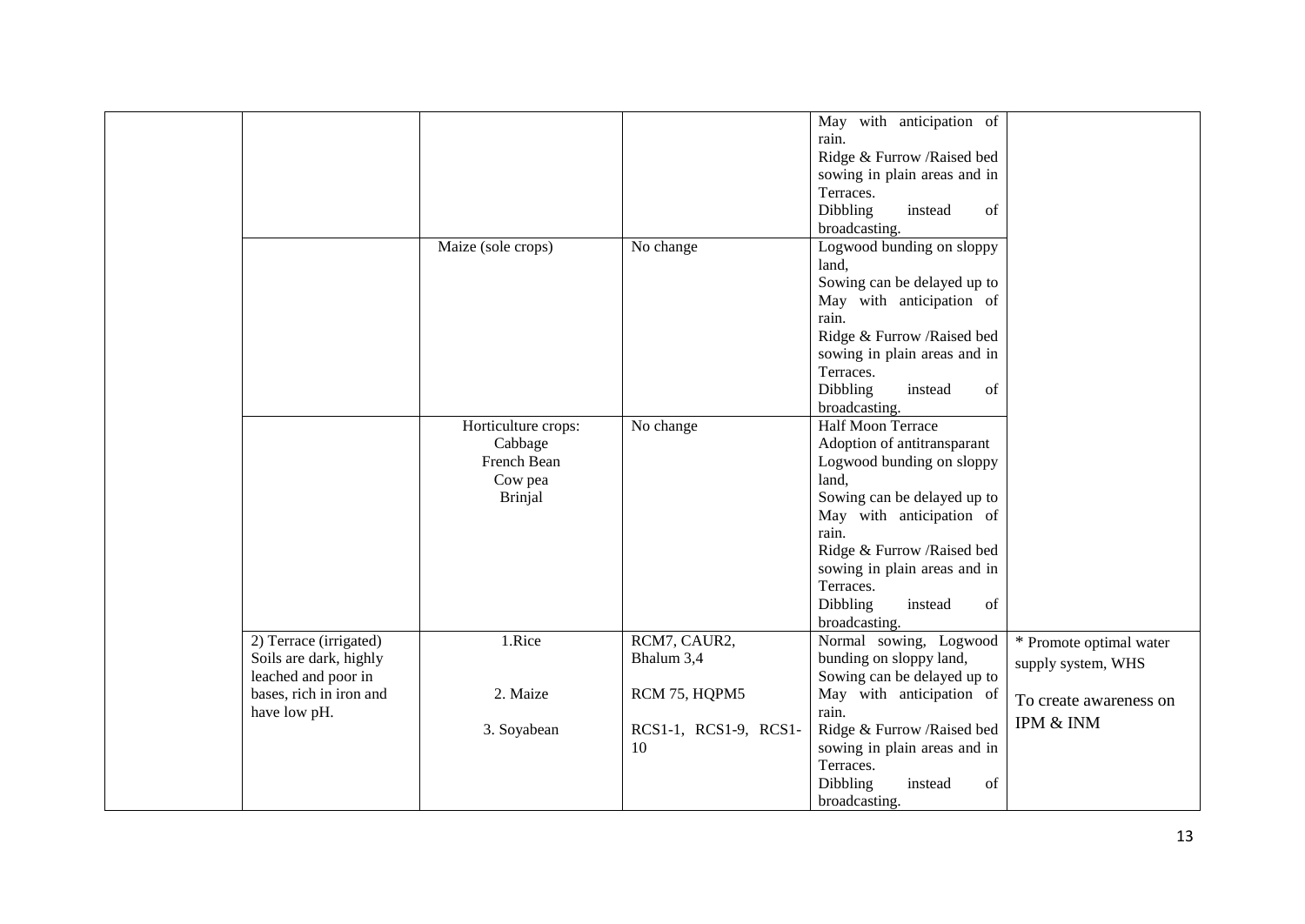| <b>Condition</b>                                                |                                                                                                                                                                                                               | Horticulture crops:<br><b>Passion Fruit</b><br>Pineapple<br>Banana<br>M. Orange | No change<br>Intorduction<br>High<br>of<br>Yielding/hybrid                                                                                                                            | Mulching<br>with<br>organic<br>materials, Earthing up, half<br>moon terraces. Bunding,<br>check dams, promote WHS<br><b>Suggested Contingency measures</b>                                                                                                                        |                                                                                                                                                   |
|-----------------------------------------------------------------|---------------------------------------------------------------------------------------------------------------------------------------------------------------------------------------------------------------|---------------------------------------------------------------------------------|---------------------------------------------------------------------------------------------------------------------------------------------------------------------------------------|-----------------------------------------------------------------------------------------------------------------------------------------------------------------------------------------------------------------------------------------------------------------------------------|---------------------------------------------------------------------------------------------------------------------------------------------------|
| <b>Early season</b>                                             | <b>Major Farming</b>                                                                                                                                                                                          | <b>Normal Crop/cropping</b>                                                     | Change in crop/cropping                                                                                                                                                               | Agronomic measures <sup>d</sup>                                                                                                                                                                                                                                                   | <b>Remarks</b> on                                                                                                                                 |
| drought (delayed                                                | situation <sup>a</sup>                                                                                                                                                                                        | systemb                                                                         | system <sup>c</sup>                                                                                                                                                                   |                                                                                                                                                                                                                                                                                   | Implementation <sup>e</sup>                                                                                                                       |
| onset)                                                          |                                                                                                                                                                                                               |                                                                                 |                                                                                                                                                                                       |                                                                                                                                                                                                                                                                                   |                                                                                                                                                   |
| Delay by 4 weeks<br>$(\text{July } 2^{\text{nd}} \text{ Week})$ | 1) Jhumming $-$ The<br>surface soil of hilly<br>terrains are dark.<br>highly leached and<br>poor in bases, rich in<br>iron and have low pH<br>ranging from 4.5 to<br>5.5 (highly acidic) and<br>well drained. | Rice based Rice + Maize +<br>Cucumber                                           | Rice: local short duration<br>var. Idaw, tai, Buhsakei,<br>CAU R1<br>Maize: Local sticky maize,<br>HQPM, RCM-75,<br>Cucumber: Var. Local, Pusa<br>Sanyog, Pant Khiraa-1<br>Local vegs | Late sowing,<br>Sowing by dibbling,<br>Interculture<br>operations,<br>Mulching<br>Earthing up,<br>Log/bamboo bunding to<br>conserve run $\text{-off}$ water &<br>top soil, Spraying of 0.2<br>% Urea spraying of 0.2 %<br>Potash. Application of<br>Lime & FYM Contour<br>Farming | To promote optimal<br>irrgation technique and<br>Soil Testing to farmers<br>before sowing of crops.<br>Planting of more Legumes<br>as cover crops |
|                                                                 |                                                                                                                                                                                                               | Ginger                                                                          | Local<br>Thingpui,<br>var.<br>Thinglaidum, & Thingria,                                                                                                                                | Mulching<br>with organic<br>materials,<br>Earthing up,<br>Spraying of 0.2 % Urea<br>spraying of 0.2 % Potash                                                                                                                                                                      |                                                                                                                                                   |
|                                                                 |                                                                                                                                                                                                               | Bird's eye chilli                                                               | Local variety                                                                                                                                                                         | Mulching, Spraying of 0.2<br>% Urea spraying of 0.2 %<br>Potash                                                                                                                                                                                                                   |                                                                                                                                                   |
|                                                                 |                                                                                                                                                                                                               | Perennial crops<br>Pineapple, Banan, M. Orange                                  | No change                                                                                                                                                                             | Mulching, Application of<br>slaked lime & organic<br>manure                                                                                                                                                                                                                       |                                                                                                                                                   |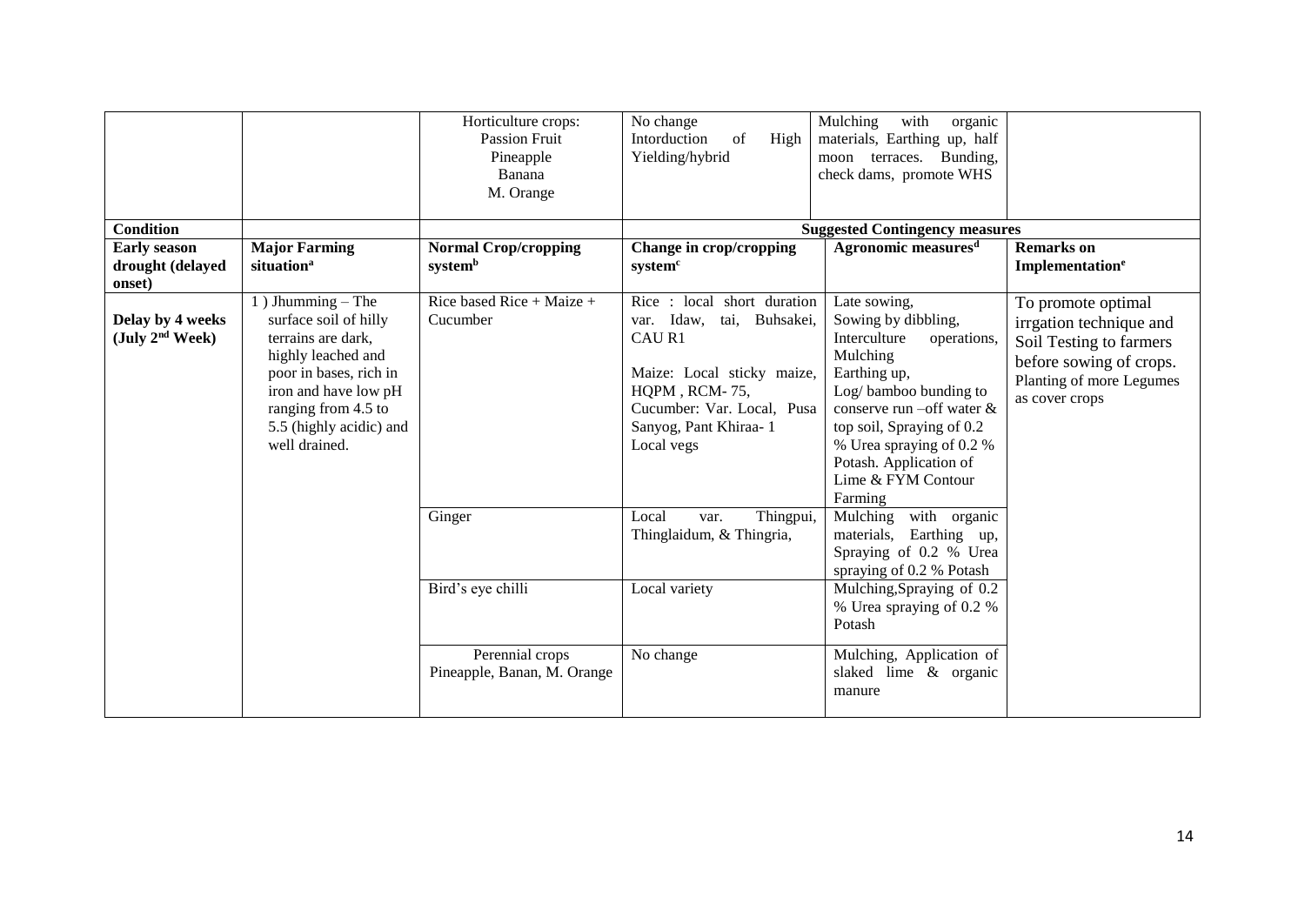| 2. Terrace – The hill<br>slopes and valleys<br>have the soil order of<br><b>Ultisols and Entisols</b><br>respectively while<br>Inceptisols are<br>commonly found both<br>in hills and valleys.<br>They are rich in<br>organic carbon, low in<br>available phosphate<br>and high in available<br>Potash. | Rice & Maize                                                              | $\bullet$            | Early varieties as<br>above<br>Tolerant/resistant<br>varieties                                                                                                                                                                                                                                                                                        | Late sowing,<br>Application of slaked<br>lime & organic manure,<br>Mulching with available<br>bio-mass,<br>inter-culture<br>Frequent<br>operations, Spraying of<br>0.2 % Urea spraying of<br>0.2 % Potash                             | • . Making of Contour<br>Trench<br>• Mulching<br>Acid-tolerant crops |
|---------------------------------------------------------------------------------------------------------------------------------------------------------------------------------------------------------------------------------------------------------------------------------------------------------|---------------------------------------------------------------------------|----------------------|-------------------------------------------------------------------------------------------------------------------------------------------------------------------------------------------------------------------------------------------------------------------------------------------------------------------------------------------------------|---------------------------------------------------------------------------------------------------------------------------------------------------------------------------------------------------------------------------------------|----------------------------------------------------------------------|
|                                                                                                                                                                                                                                                                                                         | Horticulture crops<br>Cabbage<br>French Bean<br>Cow pea<br><b>Brinjal</b> | 2.<br>3.<br>4.<br>5. | Broccoli var. KTS-<br>1, Solan Big Head,<br>Palam Samridhi<br>Cabbage<br>var.<br>Golden<br>Ryozeki,<br>Acre,<br>French Bean var.<br>Local, Arka Anoop,<br>Arka Komal, Arka<br><b>Sharat</b><br>Cow pea var. Local,<br>Kashi<br>Kanchan,<br>Arka Garima Pusa<br>Kumal, PKM-1<br>Brinjal var. Arka<br>Kesav, Arka Neidhi,<br>Arka Anand, Pusa<br>Kranti | bunding<br>Logwood<br>on<br>sloppy land,<br>Sowing can be delayed up<br>to May with anticipation<br>of rain.<br>Ridge & Furrow /Raised<br>bed sowing in plain areas<br>and in Terraces.<br>Dibbling<br>instead<br>of<br>broadcasting. |                                                                      |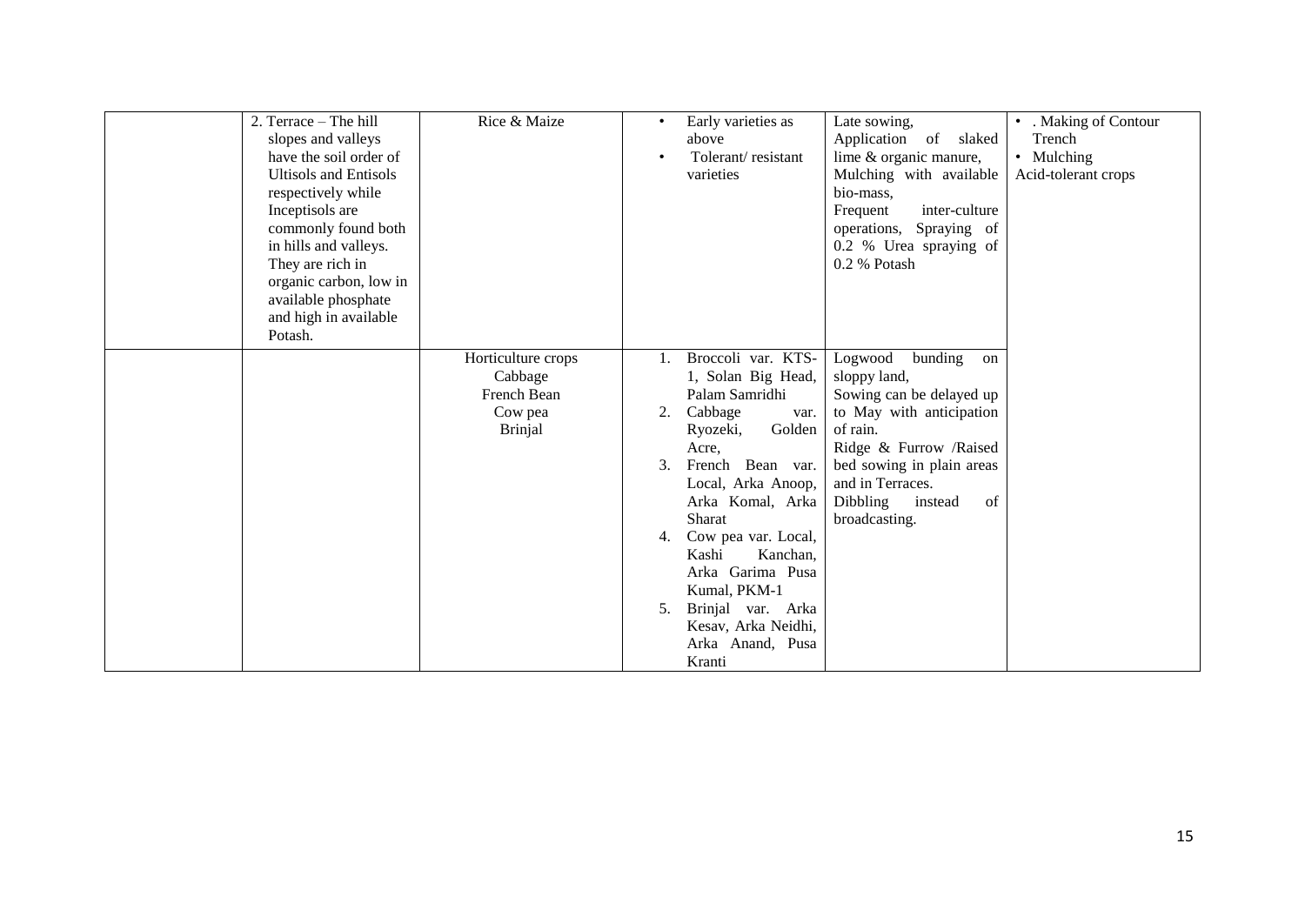| <b>Condition</b>                                  |                                                |                                        | <b>Suggested Contingency measures</b>       |                                 |                                                  |  |
|---------------------------------------------------|------------------------------------------------|----------------------------------------|---------------------------------------------|---------------------------------|--------------------------------------------------|--|
| <b>Early season</b><br>drought<br>(delayed onset) | <b>Major Farming</b><br>situation <sup>a</sup> | <b>Normal Crop/cropping</b><br>systemb | Change in crop/cropping system <sup>c</sup> | Agronomic measures <sup>d</sup> | <b>Remarks</b> on<br>Implementation <sup>e</sup> |  |
| Delay by 6<br>weeks (July<br>$3rd$ week))         | <b>NA</b>                                      |                                        |                                             |                                 |                                                  |  |
|                                                   | <b>NA</b>                                      |                                        |                                             |                                 |                                                  |  |

| <b>Condition</b>                                  |                                                |                                        | <b>Suggested Contingency measures</b>       |                                 |                                                  |  |
|---------------------------------------------------|------------------------------------------------|----------------------------------------|---------------------------------------------|---------------------------------|--------------------------------------------------|--|
| <b>Early season</b><br>drought<br>(delayed onset) | <b>Major Farming</b><br>situation <sup>a</sup> | <b>Normal Crop/cropping</b><br>systemb | Change in crop/cropping system <sup>c</sup> | Agronomic measures <sup>d</sup> | <b>Remarks</b> on<br>Implementation <sup>e</sup> |  |
| Delay by 8<br>weeks (August<br>$1st$ week)        | <b>NA</b>                                      |                                        |                                             |                                 |                                                  |  |
|                                                   | <b>NA</b>                                      |                                        |                                             |                                 |                                                  |  |

Source: Strategic Research and Extension Plan, Aizawl District, Mizoram, 2006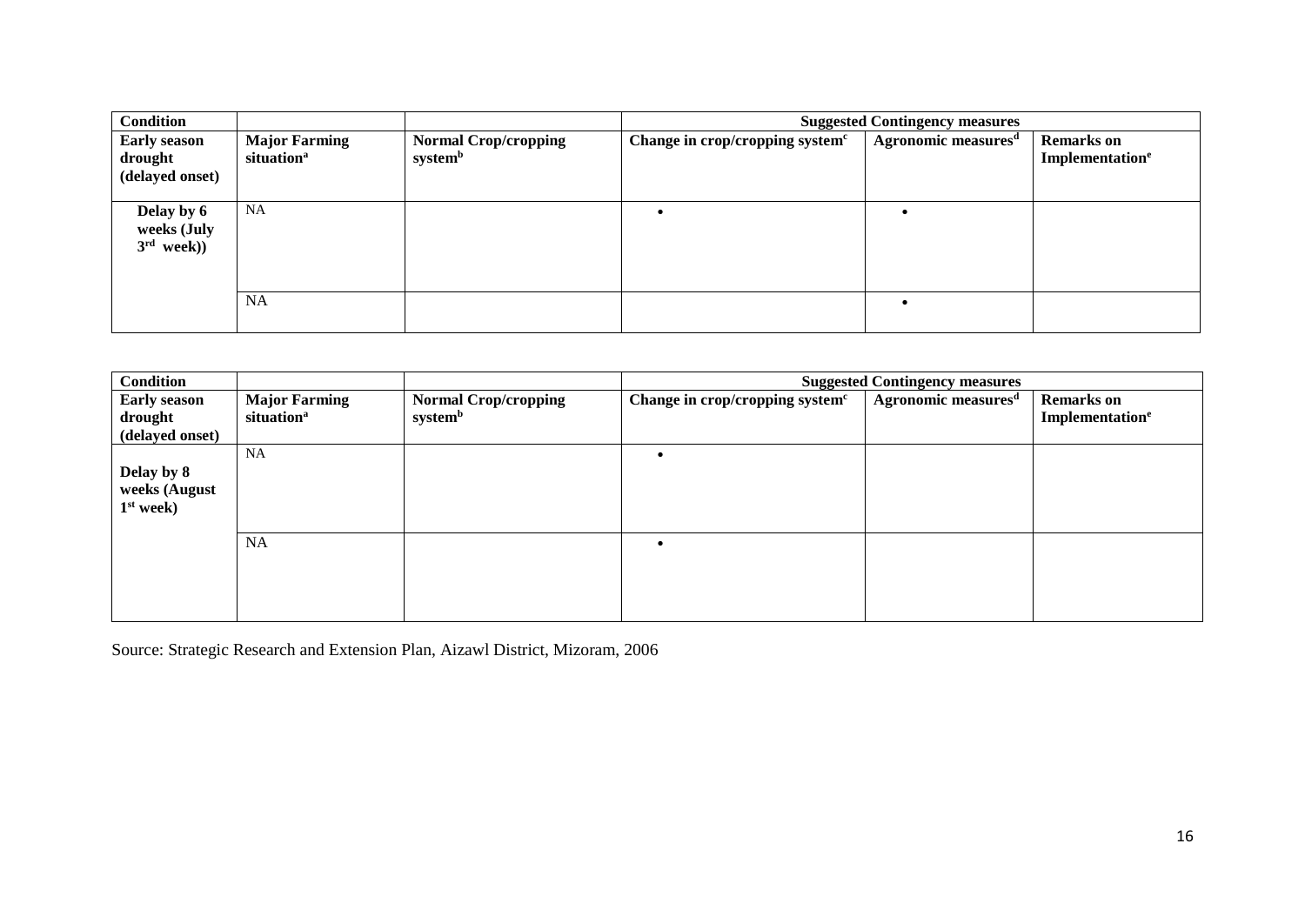**\*Matrix for specifying condition of early season drought due to delayed onset of monsoon (2, 4, 6 & 8 weeks) compared to normal onset (2.1.1)**

| Normal onset     | Month and week for specifying condition of early season drought due to delayed onset of monsoon |                              |                         |                        |  |  |  |  |
|------------------|-------------------------------------------------------------------------------------------------|------------------------------|-------------------------|------------------------|--|--|--|--|
| (Month and week) |                                                                                                 | Delay in onset of monsoon by |                         |                        |  |  |  |  |
|                  | 2 wks                                                                                           | 4 wks                        | 6 wks                   | 8 wks                  |  |  |  |  |
| June $1st$ wk    | June $3^{\text{rd}}$ wk                                                                         | July $1st$ wk                | July $3^{\text{rd}}$ wk | Aug $1st$ wk           |  |  |  |  |
| June $2nd$ wk    | June 4 <sup>th</sup> wk                                                                         | July $2nd$ wk                | July $4th$ wk           | Aug $2nd$ wk           |  |  |  |  |
| June 3rd wk      | July $1st$ wk                                                                                   | July 3rd wk                  | Aug $1st$ wk            | Aug $3^{\text{rd}}$ wk |  |  |  |  |
| June $4th$ wk    | July $2nd$ wk                                                                                   | July $4^{\text{th}}$ wk      | Aug $2nd$ wk            | Aug $4th$ wk           |  |  |  |  |
| July $1st$ wk    | July $3^{\text{rd}}$ wk                                                                         | Aug $1st$ wk                 | Aug $3^{\text{rd}}$ wk  | Sep $1st$ wk           |  |  |  |  |
| July $2nd$ wk    | July $4^{th}$ wk                                                                                | Aug $2^{nd}$ wk              | Aug $4^{\text{th}}$ wk  | Sep $2nd$ wk           |  |  |  |  |

| <b>Condition</b>                                                                    |                                             |                                                 |                                                                                                      | <b>Suggested Contingency measures</b>                                                    |                                                       |
|-------------------------------------------------------------------------------------|---------------------------------------------|-------------------------------------------------|------------------------------------------------------------------------------------------------------|------------------------------------------------------------------------------------------|-------------------------------------------------------|
| Early season drought<br>(Normal onset)                                              | <b>Major Farming situation</b> <sup>a</sup> | <b>Normal Crop/cropping</b><br>systemb          | Crop management $c$                                                                                  | Soil nutrient & moisture<br>conservation measues <sup>d</sup>                            | <b>Remarks</b> on<br>Implementation <sup>e</sup>      |
| <b>Normal onset</b><br>followed by 15-20                                            | 1. Jhumming                                 | Mix cropping Without<br>proper spacing          | Resowing of crops.<br>Cultivation of cover crops                                                     | Mulching with<br>straw, grasses                                                          | To promote soil $\&$<br>water resources<br>management |
| days dry spell after<br>sowing leading to<br>poor<br>germination/crop<br>stand etc. |                                             | Rice based<br>Ginger<br>Bird's eye chilli<br>3. | Weeding<br>Gap filling<br>Plant protection measures<br>Use of drought resistant variety<br>local var | Wood log/bamboo<br>bunding<br>Mulching<br>Earthing up,<br>Optimum irigation<br>technique |                                                       |
|                                                                                     | 2. Terrace                                  | Intercropping & Sole<br>Cropping                | Resowing of crops.<br>Thinning of plant<br>population<br>Protective irrigation<br>Delaying           | Mulching<br>Weed control<br>Water<br>harvesting in<br>Situ.                              |                                                       |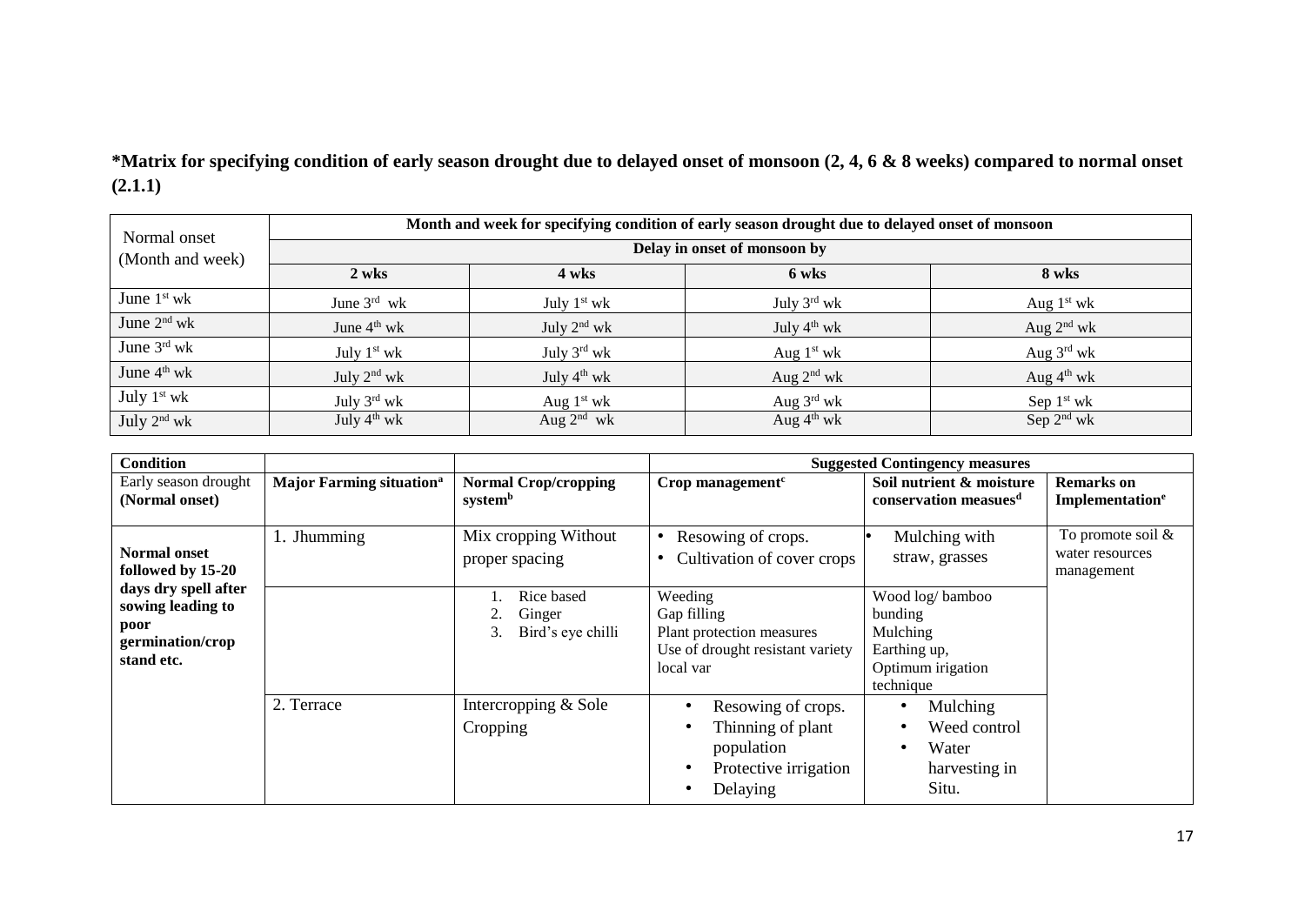|                           | Transplanting of<br>Paddy with the<br>receipt of rains               |                                                                                                                      |
|---------------------------|----------------------------------------------------------------------|----------------------------------------------------------------------------------------------------------------------|
| 1. Rice<br>2. Fruit crops | Intercultural operations<br>Gap filling<br>Plant protection measures | Aplication of<br>organic<br>manure,<br>Mulching with biomass,<br>Earthing up<br>Half moon terracing for<br>M. Orange |

| <b>Condition</b>                                                                                       |                                                |                                        |                                                                                                     | <b>Suggested Contingency measures</b>                         |                                                                             |
|--------------------------------------------------------------------------------------------------------|------------------------------------------------|----------------------------------------|-----------------------------------------------------------------------------------------------------|---------------------------------------------------------------|-----------------------------------------------------------------------------|
| Mid season<br>drought (long<br>dry spell,<br>consecutive 2<br>weeks rainless<br>$(>2.5$ mm)<br>period) | <b>Major Farming</b><br>situation <sup>a</sup> | <b>Normal Crop/cropping</b><br>systemb | Crop management $c$                                                                                 | Soil nutrient & moisture<br>conservation measues <sup>d</sup> | Remarks on Implementation <sup>e</sup>                                      |
| At vegetative<br>stage                                                                                 | Jhumming<br>1.                                 | Mix cropping                           | Weeding, mulching<br>with locally<br>available organic<br>materials<br>Plant protection<br>measures | Stone terracing<br>Mulching<br>Life saving<br>irrigation      | Provision of Antitranspirants<br>Stubble mulching<br>Life Saving irrigation |
|                                                                                                        |                                                | Rice based                             | Weeding, mulching<br>with locally<br>available organic<br>materials<br>Plant protection<br>measures | Efficient use of store water<br>for life saving irrigation.   |                                                                             |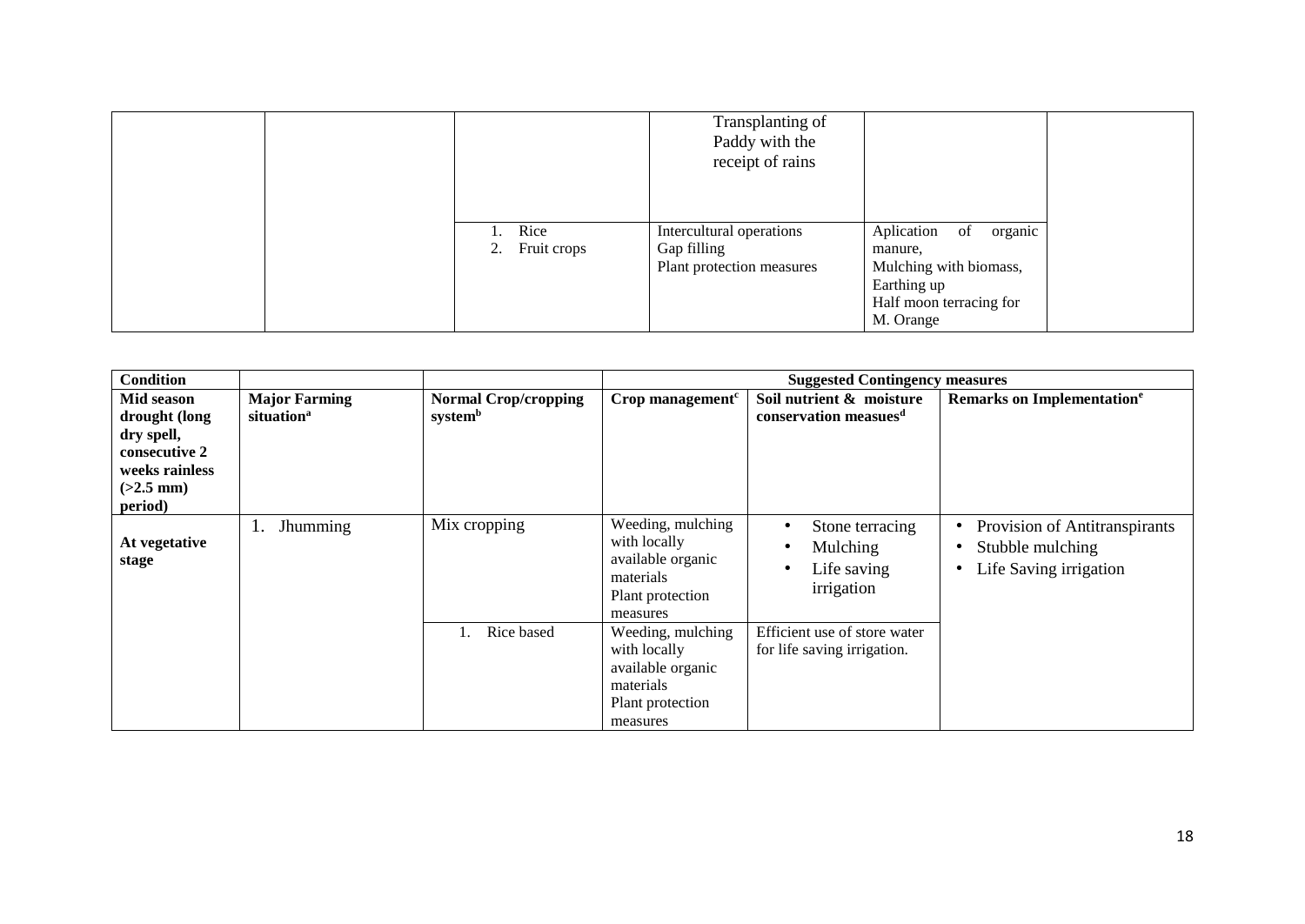|                                           |                                                | $2.$ Ginger<br>Bird's eye chilli<br>3.              | Weeding, mulching<br>with locally<br>available organic<br>materials<br>PP measures<br>Weeding, mulching | Mulching with locally<br>available organic materials<br>Earthing up<br>Mulching with bio mass                                         |                                                                   |
|-------------------------------------------|------------------------------------------------|-----------------------------------------------------|---------------------------------------------------------------------------------------------------------|---------------------------------------------------------------------------------------------------------------------------------------|-------------------------------------------------------------------|
|                                           |                                                |                                                     | with locally<br>available organic<br>material<br>Thinning<br>PP Measures                                | Earthing up                                                                                                                           |                                                                   |
|                                           | 2. Terrace                                     | Intercropping & Sole<br>Cropping                    |                                                                                                         | Contour bunding<br>$\bullet$<br>Use of farm ponds<br>$\bullet$<br>Life saving irrigation<br>$\bullet$<br>Bench terracing<br>$\bullet$ |                                                                   |
|                                           |                                                | Rice                                                | Weeding<br>PP Measures<br>Dripping & Wetting<br>method                                                  | Earthing up up<br>Mulching with locally<br>available organic materials                                                                |                                                                   |
|                                           |                                                | Fruit crops -<br>Pineapple,<br>Banana, M.<br>Orange | Weeding<br>PP Measures<br>Dripping & Wetting<br>method                                                  | Earthing up up,<br>Mulching with available<br>biomass, use of cover<br>crops. Half /fullmoon<br>terrace.                              |                                                                   |
| <b>Condition</b>                          |                                                |                                                     |                                                                                                         | <b>Suggested Contingency measures</b>                                                                                                 |                                                                   |
| Mid season<br>drought (long<br>dry spell) | <b>Major Farming</b><br>situation <sup>a</sup> | <b>Normal Crop/cropping</b><br>systemb              | Crop management $c$                                                                                     | Soil nutrient & moisture<br>conservation measues <sup>d</sup>                                                                         | Remarks on Implementation <sup>e</sup>                            |
| At flowering/<br>fruiting stage           | 1.<br><b>Jhumming</b>                          | Mix cropping                                        | Tolerant/resistant<br>varieties Plant<br>protection measures                                            | Earthing up, mulching with<br>locally available materials                                                                             | Provision of<br>$\bullet$<br>Antitranspirants<br>Stubble mulching |
|                                           |                                                | Rice based<br>1.                                    | Tolerant/resistant<br>varieties Plant<br>protection measures                                            | Earthing up, mulching with<br>locally available materials                                                                             | Life Saving irrigation                                            |
|                                           |                                                | Ginger<br>2.                                        | Weeding<br>PP measures                                                                                  | Mulching with bio mass<br>Earthing up                                                                                                 |                                                                   |
|                                           |                                                | 3. Bird's eye chilli                                | Weeding                                                                                                 | Mulching with bio mass                                                                                                                |                                                                   |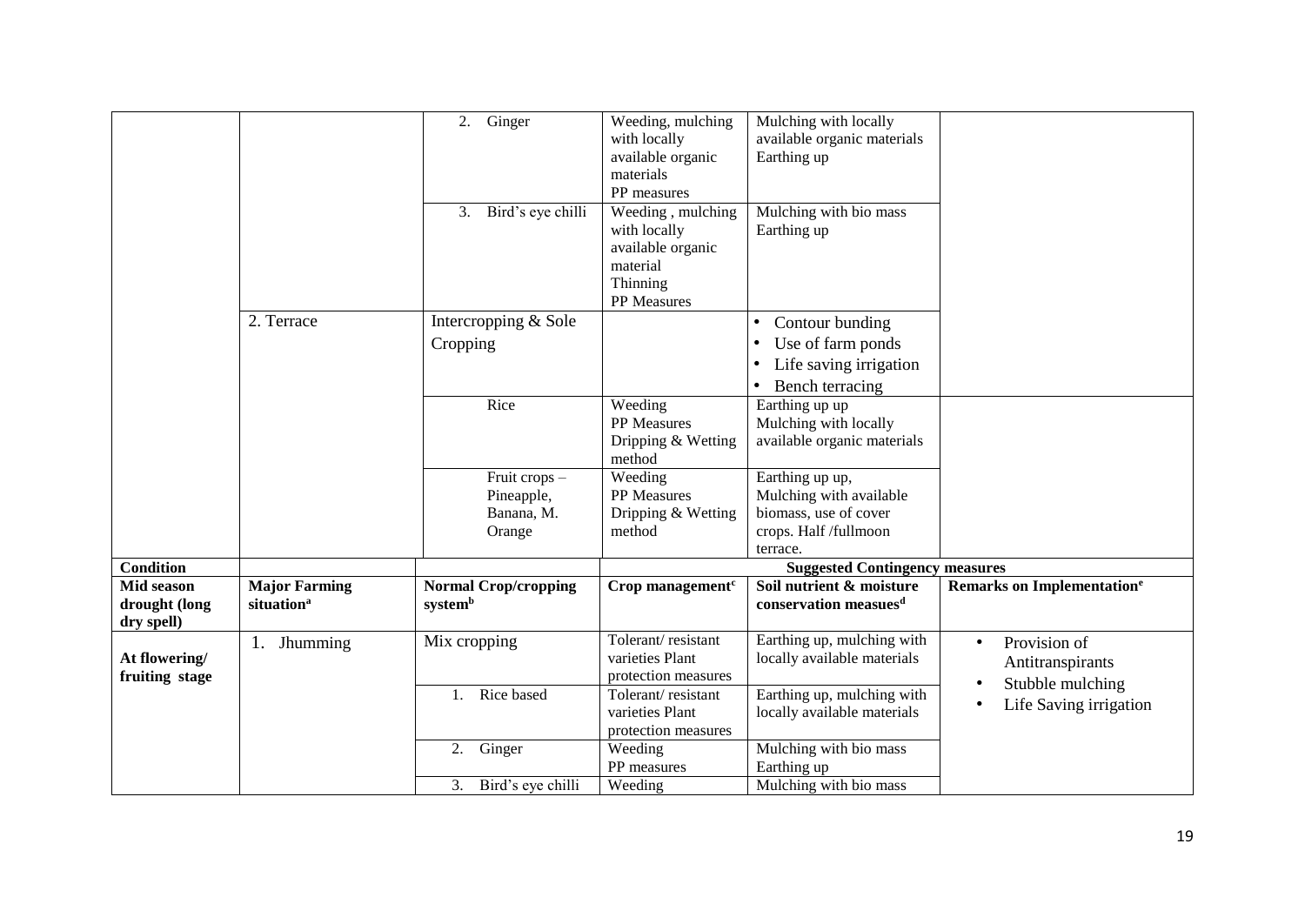|            |               | <b>PP</b> Measures | Earthing up             |
|------------|---------------|--------------------|-------------------------|
| 2. Terrace | Rice          | <b>PP</b> Measures | Earthing up             |
|            |               | Dripping & Wetting | Mulching with available |
|            |               | method             | biomass                 |
|            | Fruit crops - | <b>PP</b> Measures | Earthing up             |
|            | Pineapple,    | Dripping & Wetting | Mulching with available |
|            | Banana, M.    | method             | biomass                 |
|            | Orange        |                    |                         |
|            |               |                    |                         |

| <b>Condition</b>                                            |                                                |                                               |                                                 | <b>Suggested Contingency measures</b>                                |                                                  |
|-------------------------------------------------------------|------------------------------------------------|-----------------------------------------------|-------------------------------------------------|----------------------------------------------------------------------|--------------------------------------------------|
| <b>Terminal drought</b><br>(Early withdrawal<br>of monsoon) | <b>Major Farming</b><br>situation <sup>a</sup> | Normal Crop/cropping system <sup>b</sup>      | Crop management $c$                             | Rabi Crop planning <sup>d</sup>                                      | <b>Remarks</b> on<br>Implementation <sup>e</sup> |
|                                                             | Jhumming<br>-1.                                | Mix crop                                      | * Early harvesting of<br>vegetables             |                                                                      |                                                  |
|                                                             |                                                | Rice based                                    | Plant protection measures                       | Cole crops, tomato, leafy<br>mustard, French bean,<br>Onion, garlic, |                                                  |
|                                                             |                                                | 2.<br>Ginger                                  | Weeding<br>PP measures                          | <b>NA</b>                                                            |                                                  |
|                                                             |                                                | Bird's eye chilli<br>3.                       | Weeding<br>PP Measures                          | NA                                                                   |                                                  |
|                                                             | 2. Terrace                                     | Inter crop                                    | Rabi seeding from early<br>September            | Protective irrigation                                                |                                                  |
|                                                             |                                                | Rice                                          | <b>PP</b> Measures<br>Dripping & Wetting method | French bean, soybean,<br>groundnut, maize,                           |                                                  |
|                                                             |                                                | Fruit crops - Pineapple,<br>Banana, M. Orange | <b>PP</b> Measures<br>Dripping & Wetting method | NA                                                                   |                                                  |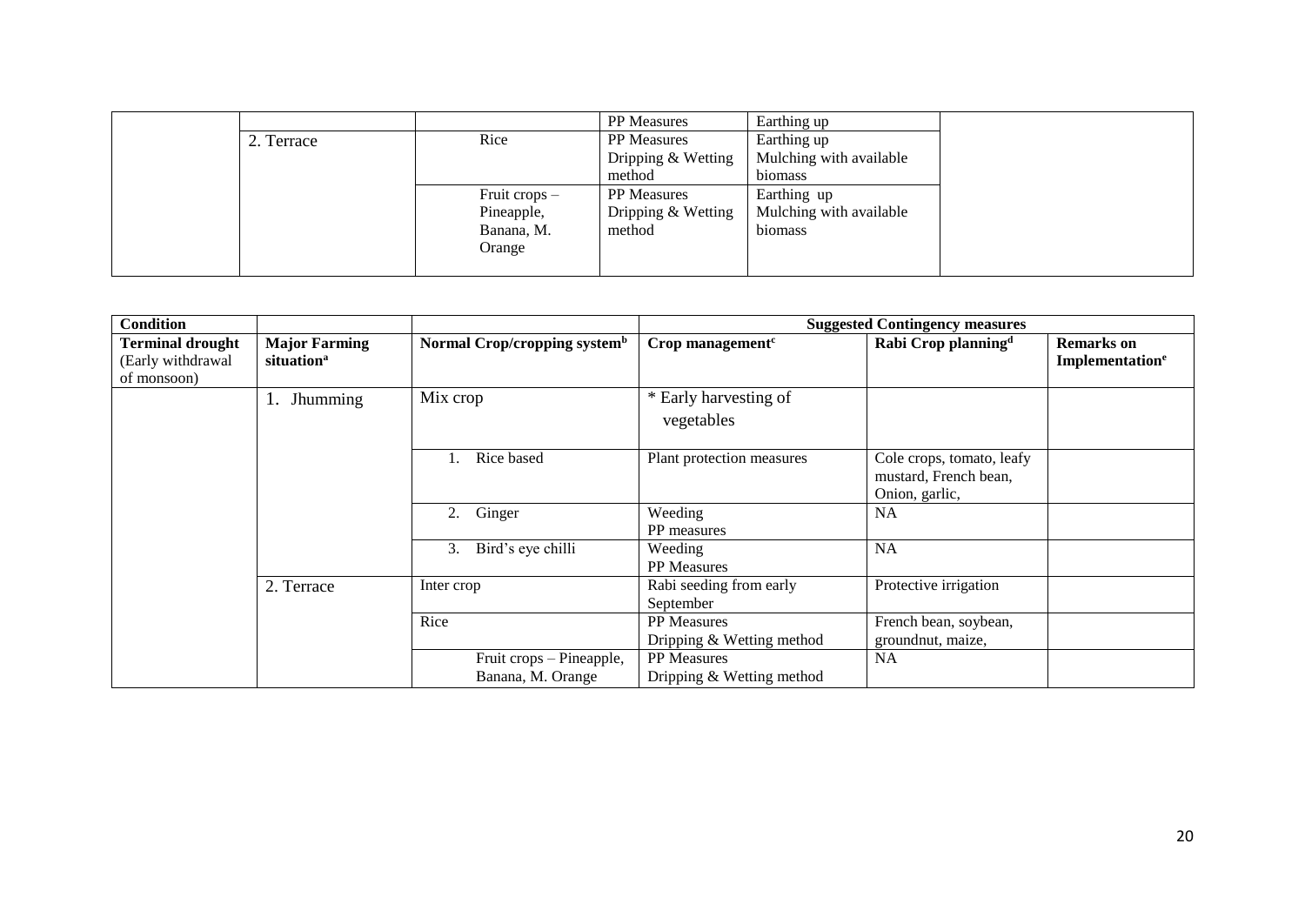| <b>Condition</b>    |                                                                                                                             |                                          |                                                | <b>Suggested Contingency measures</b> |                                                  |
|---------------------|-----------------------------------------------------------------------------------------------------------------------------|------------------------------------------|------------------------------------------------|---------------------------------------|--------------------------------------------------|
|                     | <b>Major Farming</b><br>situationf                                                                                          | Normal Crop/cropping system <sup>g</sup> | Change in crop/cropping<br>system <sup>h</sup> | Agronomic measures <sup>i</sup>       | <b>Remarks</b> on<br>Implementation <sup>j</sup> |
| Delayed release of  | 1) Farming situation:                                                                                                       | Cropping system 1:                       |                                                |                                       |                                                  |
| water in canals due | Mention source of<br>irrigation, topography                                                                                 | Cropping system 2:                       |                                                |                                       |                                                  |
| to low rainfall     | (upland/lowland) and soil<br>colour & depth Eg; canal<br>irrigated shallow red soils;<br>tankfed medium deep<br>black soils | Cropping system 3:                       |                                                |                                       |                                                  |
|                     | 2) Farming situation:                                                                                                       | Cropping system 1:                       |                                                |                                       |                                                  |
|                     |                                                                                                                             | Cropping system 2:                       |                                                |                                       |                                                  |
|                     |                                                                                                                             | Cropping system 3:                       |                                                |                                       |                                                  |
|                     |                                                                                                                             |                                          |                                                |                                       |                                                  |

## **2.1.2 Drought - Irrigated situation**

| <b>Condition</b>    |                                                                                                                                                                            |                                                    |                                    | <b>Suggested Contingency measures</b> |                                                  |
|---------------------|----------------------------------------------------------------------------------------------------------------------------------------------------------------------------|----------------------------------------------------|------------------------------------|---------------------------------------|--------------------------------------------------|
|                     | <b>Major Farming</b><br>situation                                                                                                                                          | <b>Normal Crop/cropping</b><br>system <sup>g</sup> | Change in crop/cropping<br>systemh | Agronomic measures <sup>i</sup>       | <b>Remarks</b> on<br>Implementation <sup>j</sup> |
| Limited release of  | 1) Farming                                                                                                                                                                 | Cropping system 1:                                 | <b>NA</b>                          |                                       |                                                  |
| water in canals due | situation:                                                                                                                                                                 | Cropping system 2:                                 |                                    |                                       |                                                  |
| to low rainfall     | Mention source of<br>irrigation, topography<br>(upland/lowland) and soil<br>colour & depth Eg; canal<br>irrigated shallow red<br>soils; tankfed medium<br>deep black soils | Cropping system 3:                                 |                                    |                                       |                                                  |
|                     | 2) Farming<br>situation:                                                                                                                                                   | Cropping system 1:                                 |                                    |                                       |                                                  |
|                     |                                                                                                                                                                            | Cropping system 2:                                 |                                    |                                       |                                                  |
|                     |                                                                                                                                                                            | Cropping system 3:                                 |                                    |                                       |                                                  |
|                     |                                                                                                                                                                            |                                                    |                                    |                                       |                                                  |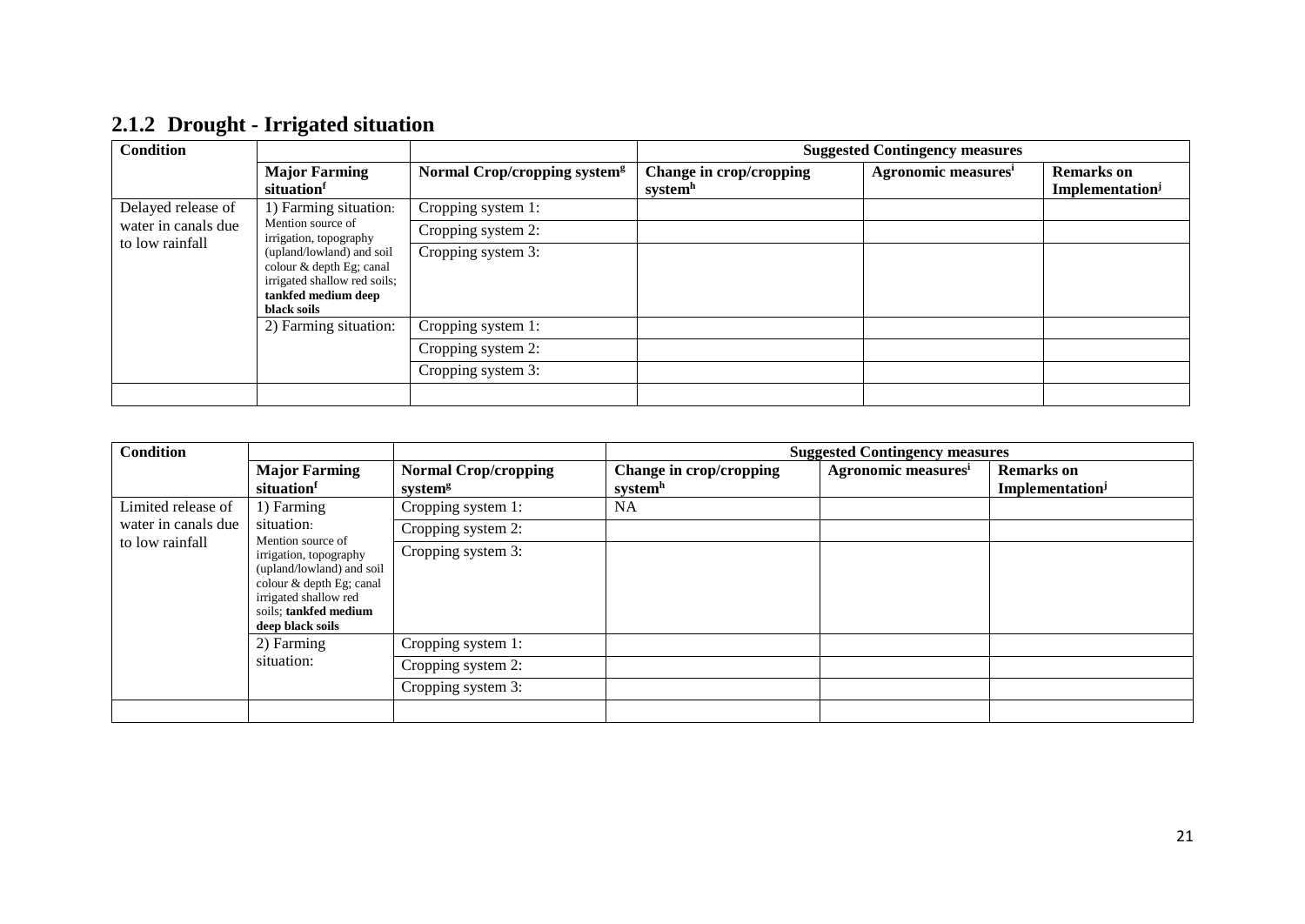| <b>Condition</b>                                  |                                                                                                         |                                          |                         | <b>Suggested Contingency measures</b> |                                    |
|---------------------------------------------------|---------------------------------------------------------------------------------------------------------|------------------------------------------|-------------------------|---------------------------------------|------------------------------------|
|                                                   | <b>Major Farming</b><br>situation                                                                       | Normal Crop/cropping system <sup>g</sup> | Change in crop/cropping | Agronomic measures <sup>i</sup>       | <b>Remarks</b> on                  |
|                                                   |                                                                                                         |                                          | system <sup>n</sup>     |                                       | <b>Implementation</b> <sup>j</sup> |
| Non release of                                    | 1) Farming situation:                                                                                   | Cropping system 1:                       | <b>NA</b>               |                                       |                                    |
| water in canals                                   | Mention source of irrigation,<br>topography (upland/lowland)                                            | Cropping system 2:                       |                         |                                       |                                    |
| under delayed<br>onset of monsoon<br>in catchment | and soil colour & depth Eg;<br>canal irrigated shallow red<br>soils; tankfed medium deep<br>black soils | Cropping system 3:                       |                         |                                       |                                    |
|                                                   | 2) Farming situation:                                                                                   | Cropping system 1:                       |                         |                                       |                                    |
|                                                   |                                                                                                         | Cropping system 2:                       |                         |                                       |                                    |
|                                                   |                                                                                                         | Cropping system 3:                       |                         |                                       |                                    |
|                                                   |                                                                                                         |                                          |                         |                                       |                                    |

| <b>Condition</b>                                                                                                                                             |                                                              |                                                    |                                    | <b>Suggested Contingency measures</b> |                                     |
|--------------------------------------------------------------------------------------------------------------------------------------------------------------|--------------------------------------------------------------|----------------------------------------------------|------------------------------------|---------------------------------------|-------------------------------------|
|                                                                                                                                                              | <b>Major Farming</b><br>situation                            | <b>Normal Crop/cropping</b><br>system <sup>g</sup> | Change in crop/cropping<br>systemh | Agronomic measures <sup>i</sup>       | <b>Remarks</b> on<br>Implementation |
| Lack of inflows                                                                                                                                              | 1) Farming situation:                                        | Cropping system 1:                                 | <b>NA</b>                          |                                       |                                     |
| into tanks due to                                                                                                                                            | Mention source of irrigation,<br>topography (upland/lowland) | Cropping system 2:                                 |                                    |                                       |                                     |
| insufficient<br>and soil colour & depth Eg;<br>/delayed onset of<br>canal irrigated shallow red<br>soils; Tube well irrigated<br>monsoon<br>medium red soils | Cropping system 3:                                           |                                                    |                                    |                                       |                                     |
|                                                                                                                                                              | 2) Farming situation:                                        | Cropping system 1:                                 |                                    |                                       |                                     |
|                                                                                                                                                              |                                                              | Cropping system 2:                                 |                                    |                                       |                                     |
|                                                                                                                                                              |                                                              | Cropping system 3:                                 |                                    |                                       |                                     |
| Insufficiency of<br>surface water for<br>irrigation                                                                                                          |                                                              |                                                    | <b>NA</b>                          |                                       |                                     |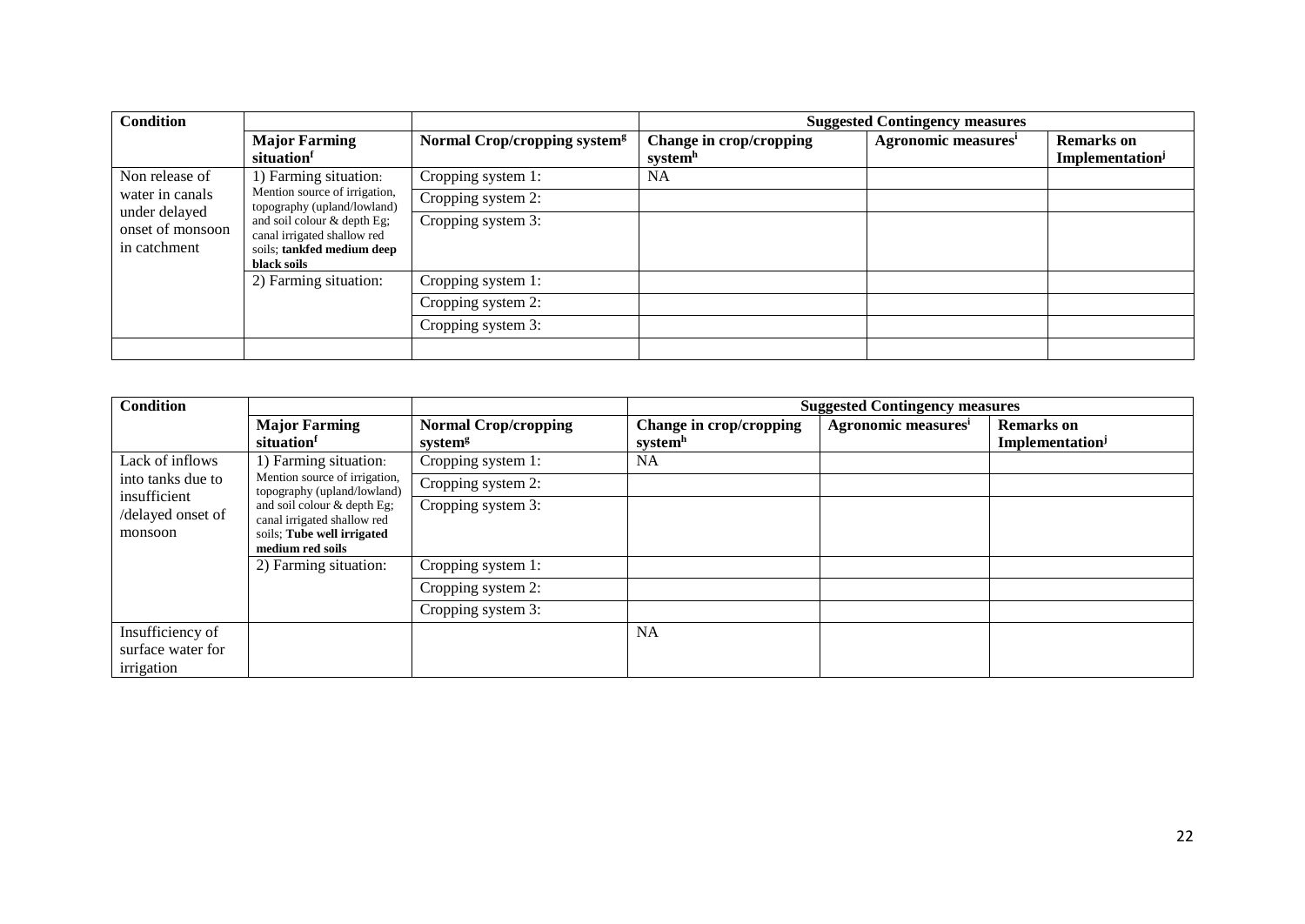| Condition                       |                                                                                                                             |                                          |                                    | <b>Suggested Contingency measures</b> |                                     |
|---------------------------------|-----------------------------------------------------------------------------------------------------------------------------|------------------------------------------|------------------------------------|---------------------------------------|-------------------------------------|
|                                 | <b>Major Farming</b><br>situationf                                                                                          | Normal Crop/cropping system <sup>g</sup> | Change in crop/cropping<br>systemh | Agronomic measures <sup>i</sup>       | <b>Remarks</b> on<br>Implementation |
| Insufficient                    | 1) Farming situation:                                                                                                       | Cropping system 1:                       | NA                                 |                                       |                                     |
| groundwater                     | Mention source of<br>irrigation, topography                                                                                 | Cropping system 2:                       |                                    |                                       |                                     |
| recharge due to low<br>rainfall | (upland/lowland) and soil<br>colour & depth Eg; canal<br>irrigated shallow red soils;<br>tankfed medium deep<br>black soils | Cropping system 3:                       |                                    |                                       |                                     |
|                                 | 2) Farming situation:                                                                                                       | Cropping system 1:                       |                                    |                                       |                                     |
|                                 |                                                                                                                             | Cropping system 2:                       |                                    |                                       |                                     |
|                                 |                                                                                                                             | Cropping system 3:                       |                                    |                                       |                                     |
| Any other condition             |                                                                                                                             |                                          |                                    |                                       |                                     |
| (specify)                       |                                                                                                                             |                                          |                                    |                                       |                                     |
|                                 |                                                                                                                             |                                          |                                    |                                       |                                     |

### **Notes:**

<sup>f</sup>Describe such as uplands, medium and low lands and source of irrigation such as tank fed medium or deep black/loamy/red soils, tube well irrigated red soils, canal irrigated red soils, well irrigated black soils etc.,

 $\epsilon$ The normal crop or cropping systems grown in a given irrigated situation

<sup>h</sup> Suggested change in the crop, variety or cropping system in view of delay in release of irrigation water, less water availability etc.,

<sup>I</sup> All agronomic measures like improved methods of irrigation (skip row etc.), micro irrigation (drip/sprinkler/sub-surface), deficit irrigation, limited area irrigation, mulching etc, that improve water use efficiency and make best use of limited water including methods of ground water recharge and sharing.

<sup>j</sup> Comments on source of availability of seed of the alternate crop or variety, any constraints in marketing of alternative crop implications for livestock and dairy sectors and details of state or central schemes like National Rural Employment Guarantee Scheme (NREGS), Rashtriya Krishi Vikas Yojana (RKVY), National Food Security Mission (NFSM), Integrated Scheme on Oilseeds, Pulses, Oilpalm and Maize (ISOPOM), National Horticulture Mission (NHM) etc., which facilitate implementation of the agronomic measures suggested.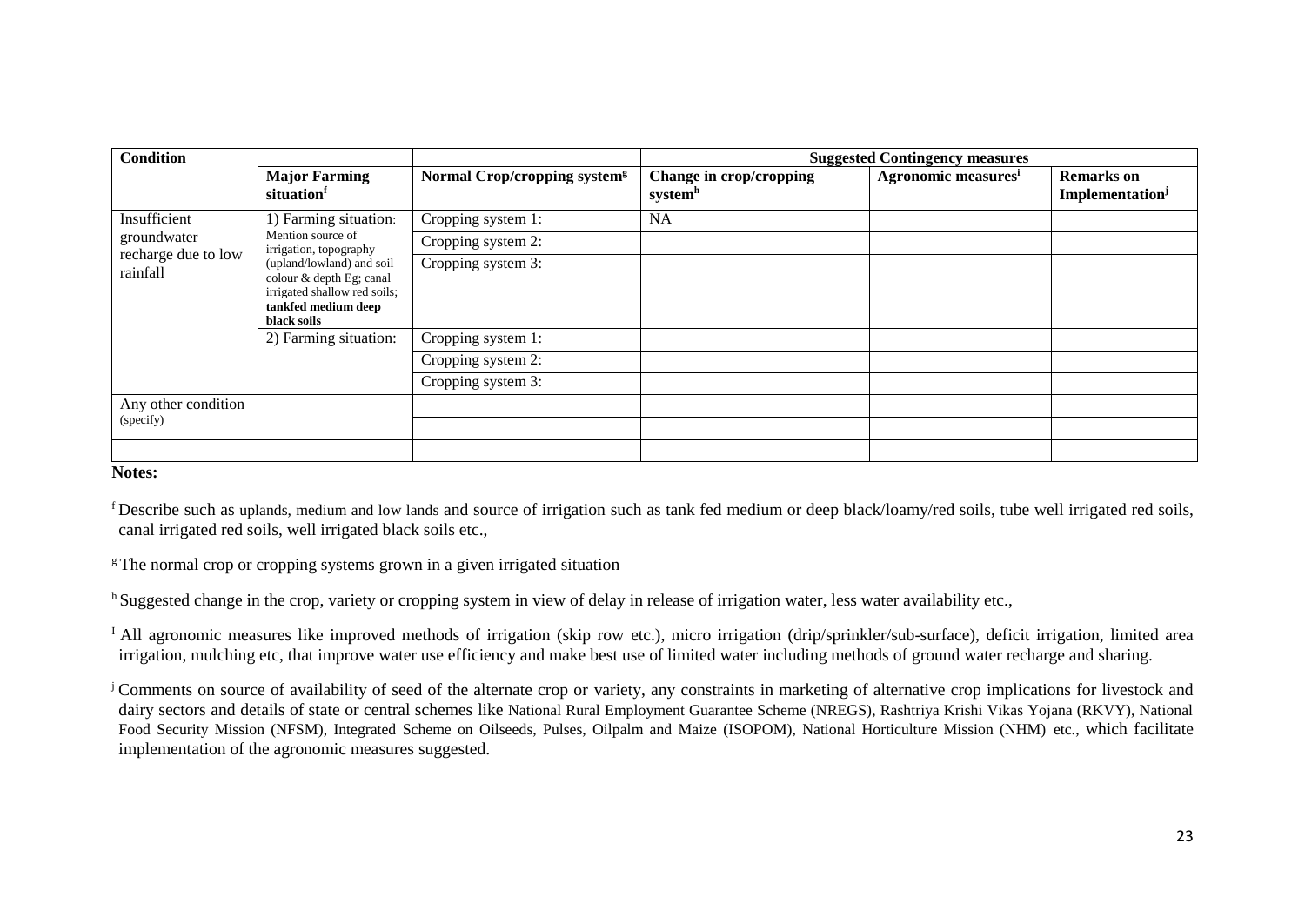## **2.2 Unusual rains (untimely, unseasonal etc)** (for both rainfed and irrigated situations)

| <b>Condition</b>                                                        | <b>Suggested contingency measure</b>                                                                                                            |                                                                                                                                                         |                                                                                               |                                                                        |  |
|-------------------------------------------------------------------------|-------------------------------------------------------------------------------------------------------------------------------------------------|---------------------------------------------------------------------------------------------------------------------------------------------------------|-----------------------------------------------------------------------------------------------|------------------------------------------------------------------------|--|
| Continuous high rainfall in a<br>short span leading to water<br>logging | <b>Vegetative stage</b>                                                                                                                         | <b>Flowering stage</b>                                                                                                                                  | Crop maturity stage                                                                           | <b>Post-harvest</b>                                                    |  |
| Paddy                                                                   | Improve drainage system.<br>Stone terracing to help in<br>conserving soil in hill slope.<br>strip cropping.                                     | Drain out excess water.<br>Application of hormones/nutrient<br>sprays to prevent flower drop or<br>promote quick flowering/fruiting                     | Drain out excess water. Lodge panicle<br>may be harvested at physiological<br>maturity state. | Dry and safe well<br>ventilated storage place                          |  |
| Maize                                                                   | Ridge planting, proper drainage.<br>Improve drainage system.<br>Stone terracing to help in<br>conserving soil in hill slope.<br>strip cropping. | Proper drainage to avoid water<br>logging.<br>Application of hormones/nutrient<br>sprays to prevent flower drop or<br>promote quick flowering/fruiting  | Proper drainage, PP measures                                                                  | Dry and safe well<br>ventilated storage place                          |  |
| Bird's eye chilli                                                       | Ridge planting, Improve<br>drainage system.<br>Stone terracing to help in<br>conserving soil in hill slope.<br>strip cropping.                  | Proper drainage to avoid water<br>logging.<br>Application of hormones/nutrient<br>sprays to prevent flower drop or<br>promote quick flowering/fruiting  | Proper drainage, PP measures                                                                  | Sun drying after<br>harvest. Provision for<br>good storage facilities. |  |
| Pineapple                                                               | Proper drainage, need based PP<br>measures                                                                                                      | Proper drainage, need based PP<br>measures.<br>Application of hormones/nutrient<br>sprays to prevent flower drop or<br>promote quick flowering/fruiting | Proper drainage, need based PP measures                                                       | Stored in a dry place                                                  |  |
| Banana                                                                  | Proper drainage, need based PP<br>measures                                                                                                      | Proper drainage, need based PP<br>measures. Application of<br>hormones/nutrient sprays to<br>prevent flower drop or promote<br>quick flowering/fruiting | Proper drainage, need based PP measures                                                       | Stored in a dry place                                                  |  |
| Grapes                                                                  | Proper drainage, need based PP<br>measures                                                                                                      | Proper drainage, need based PP<br>measures. Application of<br>hormones/nutrient sprays to                                                               | Proper drainage, need based PP measures                                                       | Stored in a dry place                                                  |  |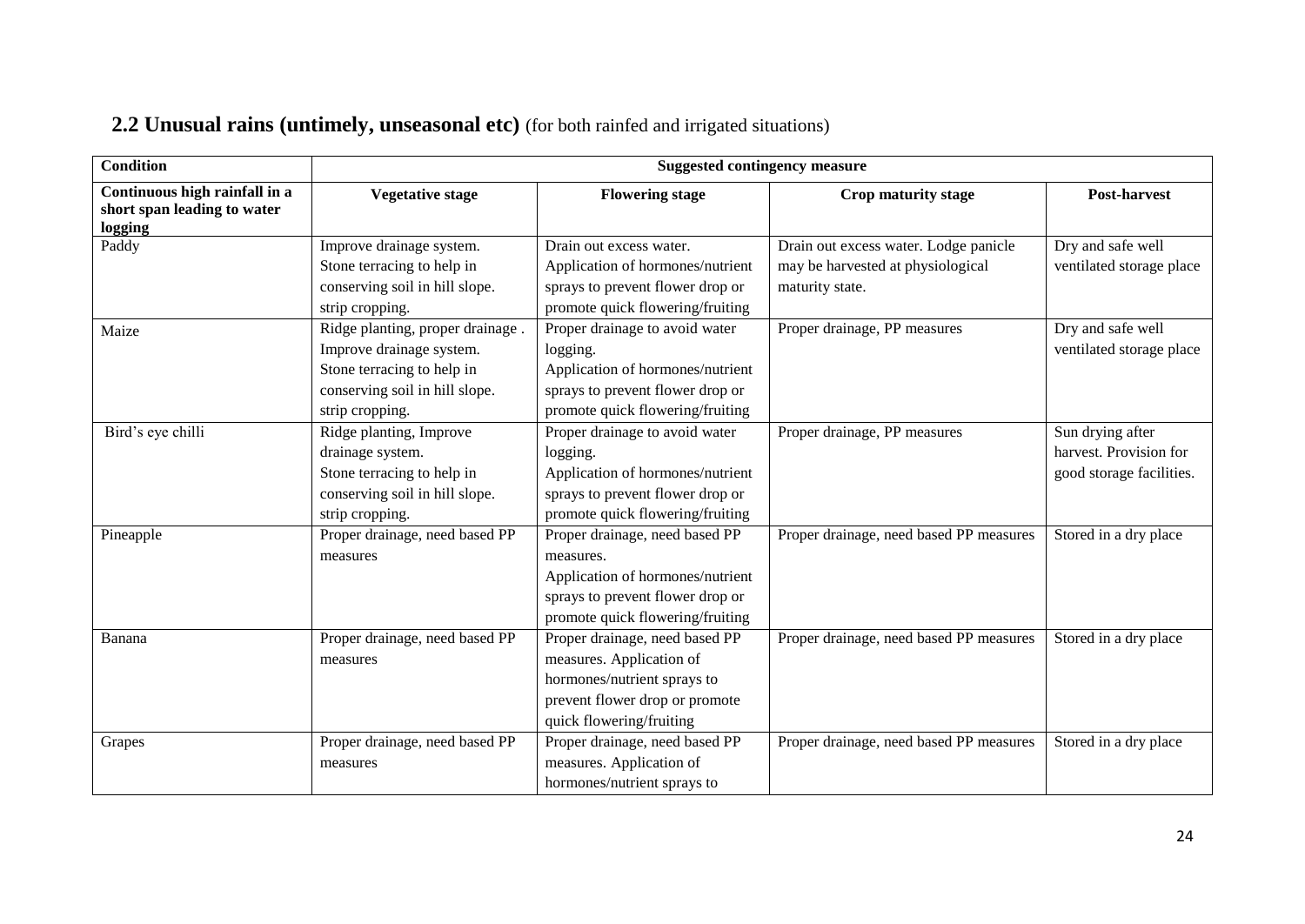|                                          |                                  | prevent flower drop or promote |                                         |                           |
|------------------------------------------|----------------------------------|--------------------------------|-----------------------------------------|---------------------------|
|                                          |                                  | quick flowering/fruiting       |                                         |                           |
| M. Orange                                | Proper drainage, need based PP   | Proper drainage, need based PP | Proper drainage, need based PP measures | Stored in a dry place     |
|                                          | measures                         | measures. Application of       |                                         |                           |
|                                          |                                  | hormones/nutrient sprays to    |                                         |                           |
|                                          |                                  | prevent flower drop or promote |                                         |                           |
|                                          |                                  | quick flowering/fruiting       |                                         |                           |
| Ginger                                   | Proper drainage, need based PP   | Proper drainage, need based PP | Proper drainage, need based PP measures | Stored in a dry place     |
|                                          | measures                         | measures                       |                                         |                           |
| Vegetables                               | Proper drainage, need based PP   | Proper drainage, need based PP | Proper drainage, need based PP measures | Proper storage facilities |
|                                          | measures                         | measures                       |                                         |                           |
| Heavy rainfall with high                 |                                  |                                |                                         |                           |
| speed winds in a short span <sup>2</sup> |                                  |                                |                                         |                           |
|                                          |                                  |                                |                                         |                           |
| Paddy                                    | Drain out excess water.          | Drain out excess water.        | Drain out excess water.                 | Dry and safe storage      |
|                                          | Provide wind break.              |                                |                                         | place                     |
| Maize                                    | Ridge planting, proper drainage, | Proper drainage to avoid water | Proper drainage, PP measures            | Dry and safe storage      |
|                                          | provide wind break, support with | logging.                       |                                         | place                     |
|                                          | bamboo.                          |                                |                                         |                           |
| Bird's eye chilli                        | Ridge planting, proper drainage, | Proper drainage to avoid water | Proper drainage, PP measures            | Sun drying after          |
|                                          | provide wind break, support with | logging.                       |                                         | harvest. Provision for    |
|                                          | bamboo.                          |                                |                                         | good storage facilities.  |
|                                          |                                  |                                |                                         |                           |
| Pineapple                                | Proper drainage, need based PP   | Proper drainage, need based PP | Proper drainage, need based PP measures | Stored in a dry place     |
|                                          | measures, provide wind break,    | measures                       |                                         |                           |
|                                          | support with bamboo.             |                                |                                         |                           |
| Banana                                   | Proper drainage, need based PP   | Proper drainage, need based PP | Proper drainage, need based PP measures | Stored in a dry place     |
|                                          | measures                         | measures                       |                                         |                           |
| Grapes                                   | Proper drainage, need based PP   | Proper drainage, need based PP | Proper drainage, need based PP measures | Stored in a dry place     |
|                                          | measures                         | measures                       |                                         |                           |
| M. Orange                                | Proper drainage, need based PP   | Proper drainage, need based PP | Proper drainage, need based PP measures | Stored in a dry place     |
|                                          | measures, provide wind break,    | measures                       |                                         |                           |
|                                          | support with bamboo.             |                                |                                         |                           |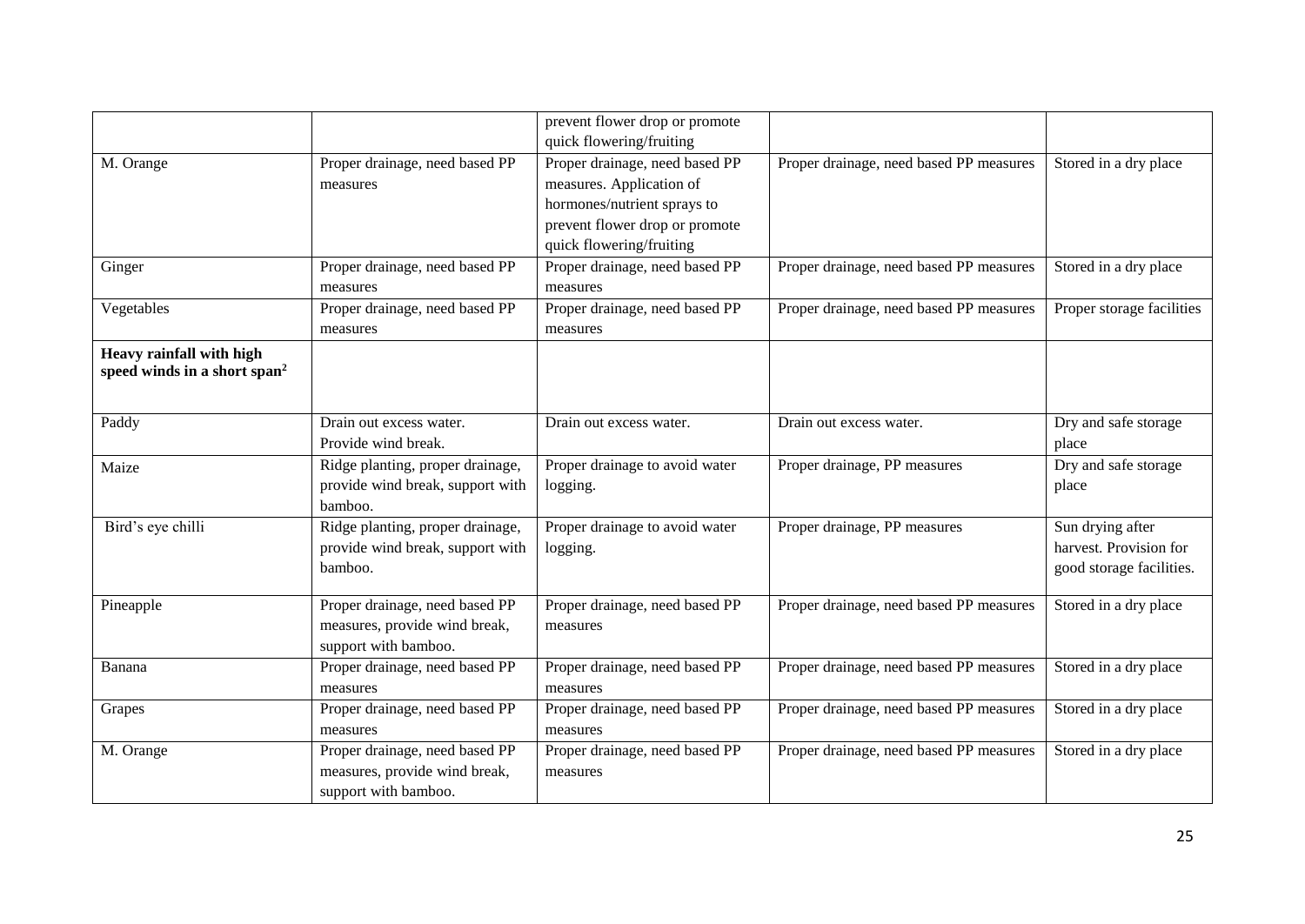| Ginger                                                       | Proper drainage, need based PP    | Proper drainage, need based PP     | Proper drainage, need based PP measures | Stored in a dry place   |
|--------------------------------------------------------------|-----------------------------------|------------------------------------|-----------------------------------------|-------------------------|
|                                                              | measures                          | measures                           |                                         |                         |
|                                                              |                                   |                                    |                                         |                         |
| Outbreak of pests and<br>diseases due to unseasonal<br>rains | <b>NA</b>                         | <b>NA</b>                          | <b>NA</b>                               | <b>NA</b>               |
| Paddy                                                        | Spray tricyclazole against blast, | Spray tricyclazole against blast,  | Malathionspray against Gundhi bug at    | Proper winnowing and    |
|                                                              | Chloropyriphos, Regent against    | Chloropyriphos against stem        | the time of grain filling stage/milking | sun drying of grains.   |
|                                                              | stem borer, Monocrotophos         | borer, Monocrotophos against       | stage.                                  | Fumigation/disinfection |
|                                                              | against Swarming caterpillar      | Swarming caterpillar & leaf folder |                                         | of storage bin/bags     |
|                                                              |                                   |                                    |                                         | including store house.  |
| <b>Horticulture</b>                                          |                                   |                                    |                                         |                         |
| Pineapple                                                    | Need based PP measures            | Need based PP measures             | Need based PP measures                  | <b>NA</b>               |
| Banana                                                       | Need based PP measures            | Need based PP measures             | Need based PP measures                  |                         |
| Grapes                                                       | Need based PP measures            | Need based PP measures             | Need based PP measures                  |                         |
| M. Orange                                                    | Need based PP measures            | Need based PP measures             | Need based PP measures                  |                         |
| Ginger                                                       | Need based PP measures            | Need based PP measures             | Need based PP measures                  |                         |

k Such as drainage in black soils, indicate taking up need based inter-culture operations, outbreak of pests/diseases along with their management etc.

<sup>1</sup> Such as drainage in black soils, application of hormones/nutrient sprays to prevent flower drop or promote quick flowering/fruiting and indicate possibility of pest/disease outbreak with need based prophylactic / curative management etc.

m Such as drainage in black soils, measures for preventing seed germination etc and Indicate possibility of harvesting at physiological maturity immediately and shifting produce to safer place and protection against pest/disease damage in storage etc.

<sup>n</sup> Such as shifting of produce to safer place for drying and maintaining the quality of grain/fodder and protection against pest/disease damage in storage etc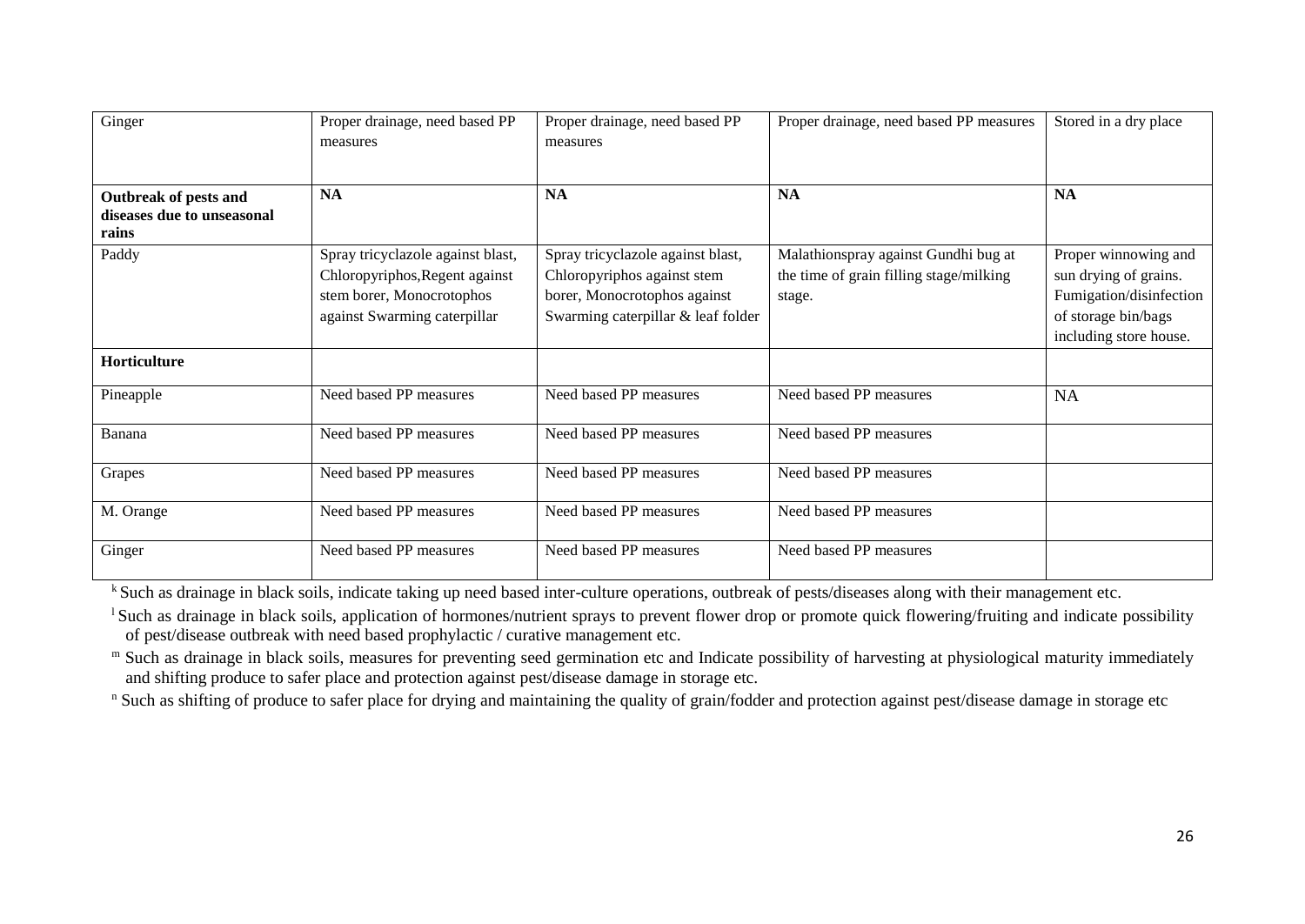## **2.3 Floods: NA**

| <b>Condition</b>                                                         | Suggested contingency measure $^0$ |                  |                           |            |  |
|--------------------------------------------------------------------------|------------------------------------|------------------|---------------------------|------------|--|
| Transient water logging/ partial<br>inundation <sup>1</sup>              | Seedling / nursery stage           | Vegetative stage | <b>Reproductive stage</b> | At harvest |  |
| Crop1 (specify)                                                          |                                    |                  |                           |            |  |
| $\mbox{Crop2}$                                                           |                                    |                  |                           |            |  |
| Crop3                                                                    |                                    |                  |                           |            |  |
| $\mathrm{Crop}4$                                                         |                                    |                  |                           |            |  |
| Crop5                                                                    |                                    |                  |                           |            |  |
| <b>Horticulture /Plantation crops</b>                                    |                                    |                  |                           |            |  |
| Crop1 (specify)                                                          |                                    |                  |                           |            |  |
| $\mbox{Crop2}$                                                           |                                    |                  |                           |            |  |
| Crop3                                                                    |                                    |                  |                           |            |  |
| $\operatorname{Crop} 4$                                                  |                                    |                  |                           |            |  |
| Crop $5\,$                                                               |                                    |                  |                           |            |  |
| $\begin{array}{ll} \textbf{Continuous }\textbf{submergence} \end{array}$ |                                    |                  |                           |            |  |
| for more than $2 \;{\rm days^2}$                                         |                                    |                  |                           |            |  |
| Crop1                                                                    |                                    |                  |                           |            |  |
| $\mbox{Crop2}$                                                           |                                    |                  |                           |            |  |
| Crop3                                                                    |                                    |                  |                           |            |  |
| $\mathrm{Crop}4$                                                         |                                    |                  |                           |            |  |
| Crop5                                                                    |                                    |                  |                           |            |  |
| Horticulture / Plantation crops                                          |                                    |                  |                           |            |  |
| Crop1 (specify)                                                          |                                    |                  |                           |            |  |
| Crop2                                                                    |                                    |                  |                           |            |  |
| Crop3                                                                    |                                    |                  |                           |            |  |
| $\operatorname{Crop} 4$                                                  |                                    |                  |                           |            |  |
| $\operatorname{Crop} 5$                                                  |                                    |                  |                           |            |  |
| Sea water intrusion <sup>3</sup>                                         |                                    |                  |                           |            |  |
| Crop1                                                                    |                                    |                  |                           |            |  |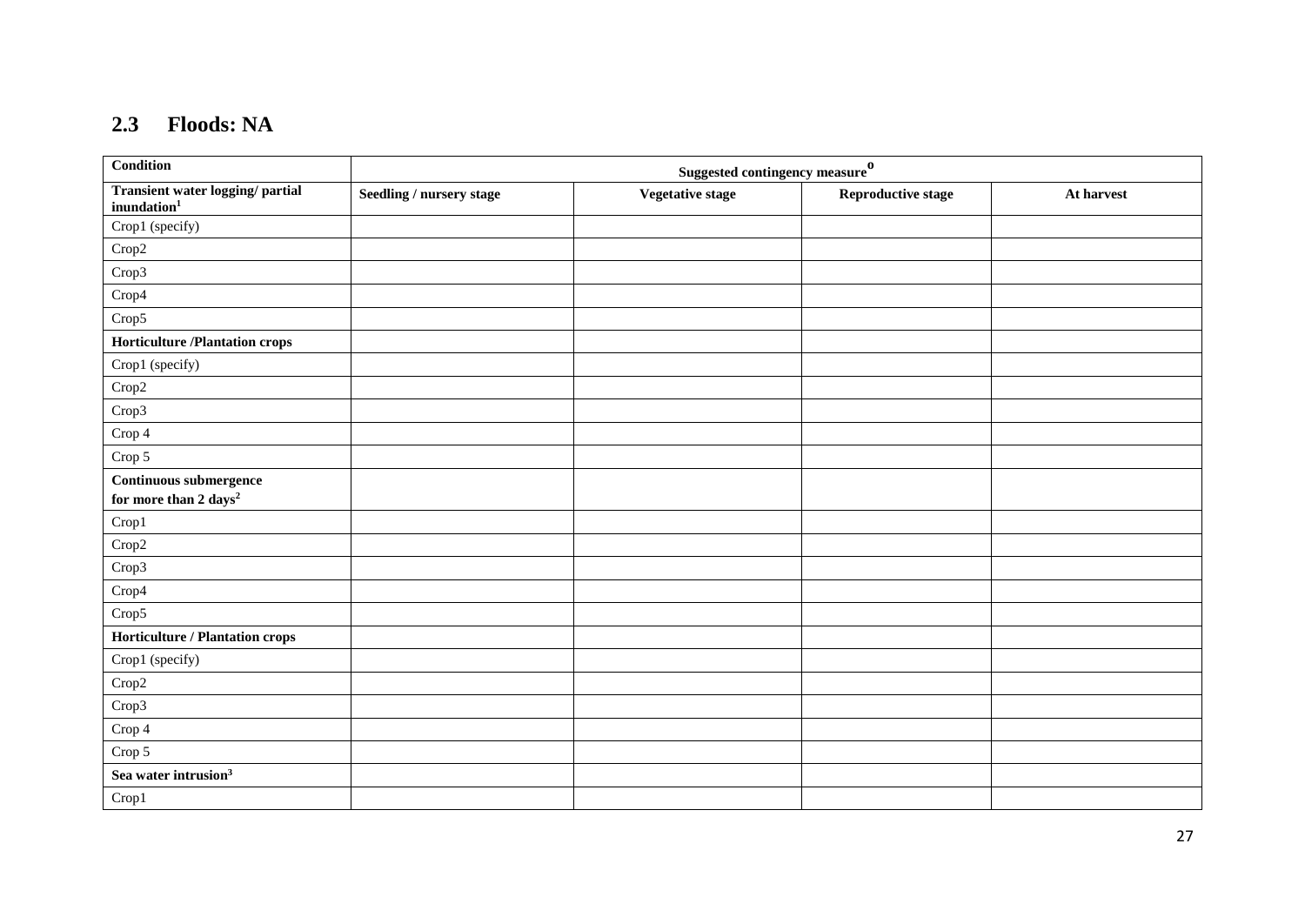| Crop2 |  |  |
|-------|--|--|
| Crop3 |  |  |
| Crop4 |  |  |
| Crop5 |  |  |

#### **Notes:**

Flood situation could arise during early season (eg. summer season) or in the main season; Accordingly contingency measures could be suggested

<sup>1</sup> Water logging due to heavy rainfall, poor drainage in vertisols, flash floods in streams and rivers due to high rainfall, breach of embankments

<sup>2</sup> If the water remains in the field due to continuous rains, poor infiltration and push back effect

<sup>3</sup> Entry of sea water into cultivated fields in coastal districts due to tidal wave during cyclones or tsunami; intrusion of seawater into groundwater in coastal districts

<sup>o</sup> Crop/field management depends on nature of material (sand or silt) deposited during floods. In sand deposited crop fields/ fallows indicate ameliorative measures such as early removal of sand for facilitating *rabi* crop or next kharif. In silt deposited indo-gangetic plains, indicate early *rabi* crop plan in current cropped areas and current fallow lands. Indicate drainage of stagnating water and strengthening of field bunds etc. In diara land areas indicate crop plans for receding situations. Usually rice cropped areas are flood prone causing loss of nurseries, delayed transplanting or damage to the already transplanted fields etc. Indicate community nursery raising, scheduling bushenings, re-transplanting in damaged fields and transplanting new areas or direct seeding including seed availability so that the season is not lost. Indicate steps for preventing pre-mature germination of submerged crop at maturity or harvested produce.

### **2.4 Extreme events: Heat wave/Cold wave/Frost/Hailstorm/Cyclone**

| <b>Condition</b>                                                        | <b>Suggested contingency measure</b>                                                                        |                                                                                                                                     |                                                                                                |                                               |  |  |
|-------------------------------------------------------------------------|-------------------------------------------------------------------------------------------------------------|-------------------------------------------------------------------------------------------------------------------------------------|------------------------------------------------------------------------------------------------|-----------------------------------------------|--|--|
| Continuous high rainfall in a<br>short span leading to water<br>logging | <b>Vegetative stage</b>                                                                                     | <b>Flowering stage</b>                                                                                                              | Crop maturity stage                                                                            | <b>Post-harvest</b>                           |  |  |
| Paddy                                                                   | Improve drainage system.<br>Stone terracing to help in<br>conserving soil in hill slope.<br>strip cropping. | Drain out excess water.<br>Application of hormones/nutrient<br>sprays to prevent flower drop or<br>promote quick flowering/fruiting | Drain out excess water. Lodge panicle<br>may be harvested at physiological<br>maturity state., | Dry and safe well<br>ventilated storage place |  |  |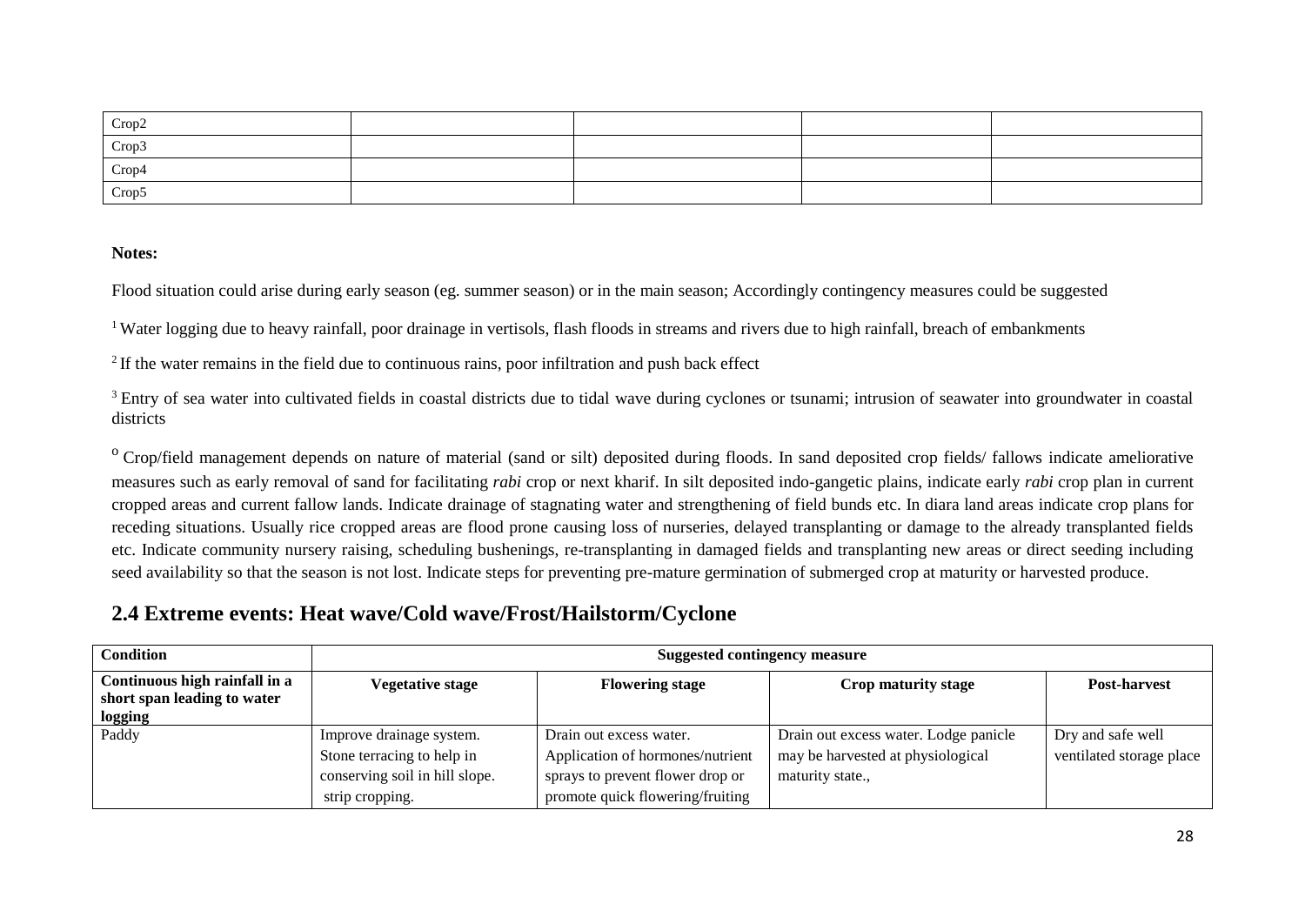| Maize<br>Bird's eye chilli | Ridge planting, proper drainage.<br>Improve drainage system.<br>Stone terracing to help in<br>conserving soil in hill slope.<br>strip cropping.<br>Ridge planting, Improve<br>drainage system.<br>Stone terracing to help in<br>conserving soil in hill slope.<br>strip cropping. | Proper drainage to avoid water<br>logging.<br>Application of hormones/nutrient<br>sprays to prevent flower drop or<br>promote quick flowering/fruiting<br>Proper drainage to avoid water<br>logging.<br>Application of hormones/nutrient<br>sprays to prevent flower drop or<br>promote quick flowering/fruiting | Proper drainage, PP measures<br>Proper drainage, PP measures | Dry and safe well<br>ventilated storage place<br>Sun drying after<br>harvest. Provision for<br>good storage facilities. |
|----------------------------|-----------------------------------------------------------------------------------------------------------------------------------------------------------------------------------------------------------------------------------------------------------------------------------|------------------------------------------------------------------------------------------------------------------------------------------------------------------------------------------------------------------------------------------------------------------------------------------------------------------|--------------------------------------------------------------|-------------------------------------------------------------------------------------------------------------------------|
| Pineapple                  | Proper drainage, need based PP<br>measures                                                                                                                                                                                                                                        | Proper drainage, need based PP<br>measures.<br>Application of hormones/nutrient<br>sprays to prevent flower drop or<br>promote quick flowering/fruiting                                                                                                                                                          | Proper drainage, need based PP measures                      | Stored in a dry place                                                                                                   |
| Banana                     | Proper drainage, need based PP<br>measures                                                                                                                                                                                                                                        | Proper drainage, need based PP<br>measures. Application of<br>hormones/nutrient sprays to<br>prevent flower drop or promote<br>quick flowering/fruiting                                                                                                                                                          | Proper drainage, need based PP measures                      | Stored in a dry place                                                                                                   |
| Grapes                     | Proper drainage, need based PP<br>measures                                                                                                                                                                                                                                        | Proper drainage, need based PP<br>measures. Application of<br>hormones/nutrient sprays to<br>prevent flower drop or promote<br>quick flowering/fruiting                                                                                                                                                          | Proper drainage, need based PP measures                      | Stored in a dry place                                                                                                   |
| M. Orange                  | Proper drainage, need based PP<br>measures                                                                                                                                                                                                                                        | Proper drainage, need based PP<br>measures. Application of<br>hormones/nutrient sprays to<br>prevent flower drop or promote<br>quick flowering/fruiting                                                                                                                                                          | Proper drainage, need based PP measures                      | Stored in a dry place                                                                                                   |
| Ginger                     | Proper drainage, need based PP<br>measures                                                                                                                                                                                                                                        | Proper drainage, need based PP<br>measures                                                                                                                                                                                                                                                                       | Proper drainage, need based PP measures                      | Stored in a dry place                                                                                                   |
| Vegetables                 | Proper drainage, need based PP                                                                                                                                                                                                                                                    | Proper drainage, need based PP                                                                                                                                                                                                                                                                                   | Proper drainage, need based PP measures                      | Proper storage facilities                                                                                               |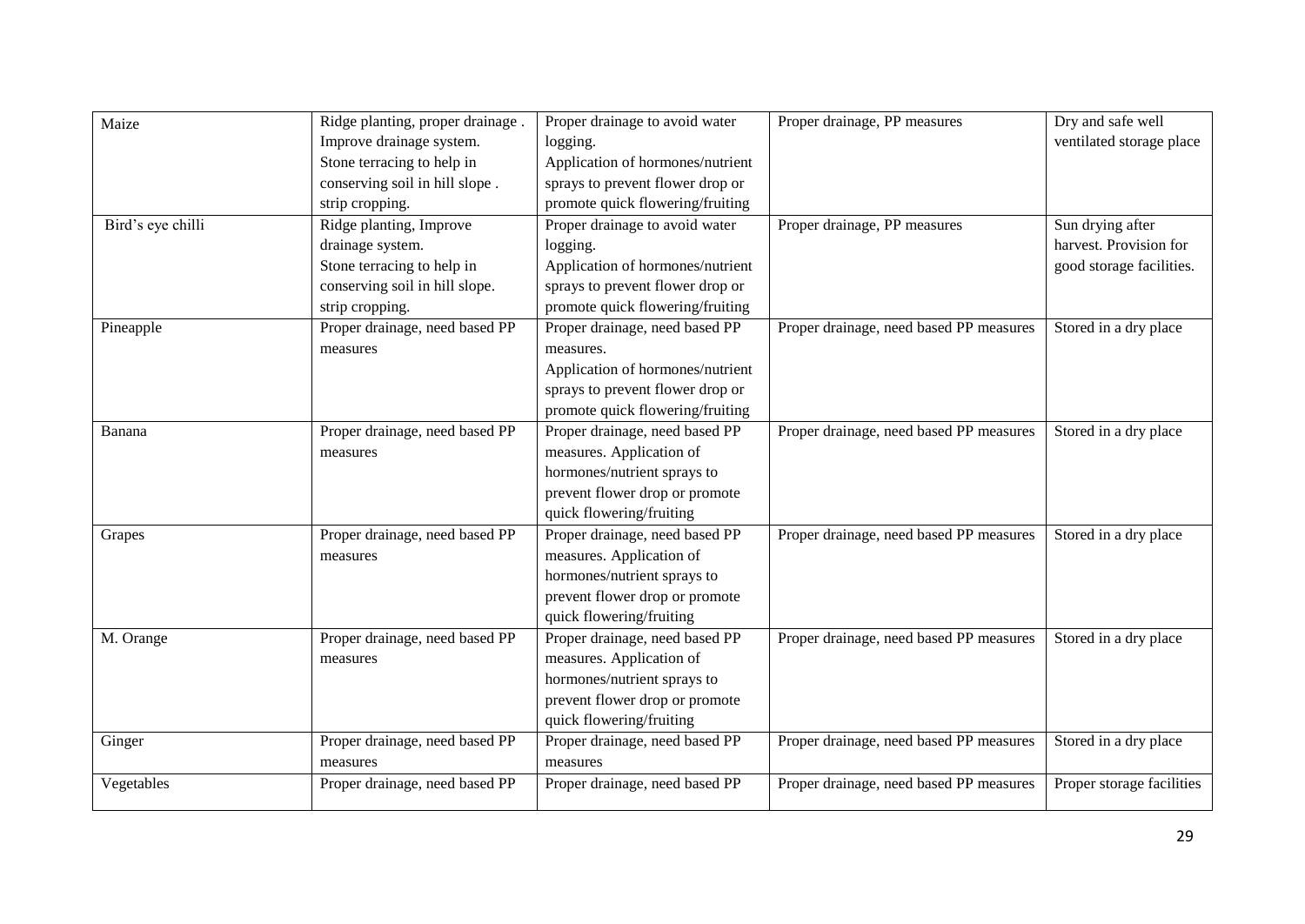|                                                                      | measures                                                                                | measures                                   |                                         |                                                                        |
|----------------------------------------------------------------------|-----------------------------------------------------------------------------------------|--------------------------------------------|-----------------------------------------|------------------------------------------------------------------------|
| Heavy rainfall with high<br>speed winds in a short span <sup>2</sup> |                                                                                         |                                            |                                         |                                                                        |
| Paddy                                                                | Drain out excess water.<br>Provide wind break.                                          | Drain out excess water.                    | Drain out excess water.                 | Dry and safe storage<br>place                                          |
| Maize                                                                | Ridge planting, proper drainage,<br>provide wind break, support with<br>bamboo.         | Proper drainage to avoid water<br>logging. | Proper drainage, PP measures            | Dry and safe storage<br>place                                          |
| Bird's eye chilli                                                    | Ridge planting, proper drainage,<br>provide wind break, support with<br>bamboo.         | Proper drainage to avoid water<br>logging. | Proper drainage, PP measures            | Sun drying after<br>harvest. Provision for<br>good storage facilities. |
| Pineapple                                                            | Proper drainage, need based PP<br>measures, provide wind break,<br>support with bamboo. | Proper drainage, need based PP<br>measures | Proper drainage, need based PP measures | Stored in a dry place                                                  |
| Banana                                                               | Proper drainage, need based PP<br>measures                                              | Proper drainage, need based PP<br>measures | Proper drainage, need based PP measures | Stored in a dry place                                                  |
| Grapes                                                               | Proper drainage, need based PP<br>measures                                              | Proper drainage, need based PP<br>measures | Proper drainage, need based PP measures | Stored in a dry place                                                  |
| M. Orange                                                            | Proper drainage, need based PP<br>measures, provide wind break,<br>support with bamboo. | Proper drainage, need based PP<br>measures | Proper drainage, need based PP measures | Stored in a dry place                                                  |
| Ginger                                                               | Proper drainage, need based PP<br>measures                                              | Proper drainage, need based PP<br>measures | Proper drainage, need based PP measures | Stored in a dry place                                                  |
| Outbreak of pests and<br>diseases due to unseasonal<br>rains         | <b>NA</b>                                                                               | <b>NA</b>                                  | <b>NA</b>                               | <b>NA</b>                                                              |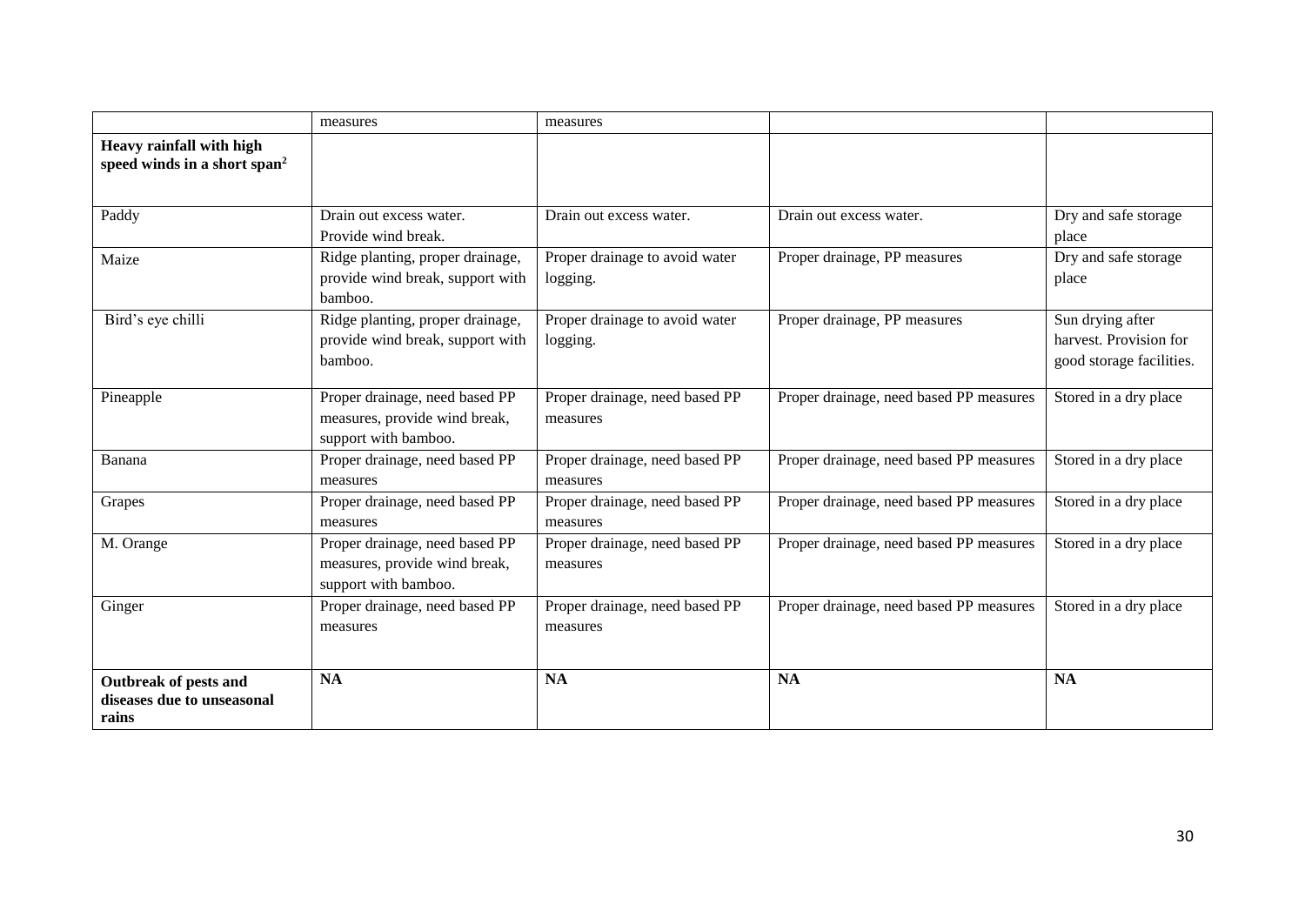| Paddy               | Spray tricyclazole against blast,<br>Chloropyriphos, Regent against<br>stem borer, Monocrotophos<br>against Swarming caterpillar | Spray tricyclazole against blast,<br>Chloropyriphos against stem<br>borer, Monocrotophos against<br>Swarming caterpillar & leaf folder | Malathionspray against Gundhi bug at<br>the time of grain filling stage/milking<br>stage. | Proper winnowing and<br>sun drying of grains.<br>Fumigation/disinfection<br>of storage bin/bags<br>including store house. |
|---------------------|----------------------------------------------------------------------------------------------------------------------------------|----------------------------------------------------------------------------------------------------------------------------------------|-------------------------------------------------------------------------------------------|---------------------------------------------------------------------------------------------------------------------------|
| <b>Horticulture</b> |                                                                                                                                  |                                                                                                                                        |                                                                                           |                                                                                                                           |
| Pineapple           | Need based PP measures                                                                                                           | Need based PP measures                                                                                                                 | Need based PP measures                                                                    | <b>NA</b>                                                                                                                 |
| Banana              | Need based PP measures                                                                                                           | Need based PP measures                                                                                                                 | Need based PP measures                                                                    |                                                                                                                           |
| Grapes              | Need based PP measures                                                                                                           | Need based PP measures                                                                                                                 | Need based PP measures                                                                    |                                                                                                                           |
| M. Orange           | Need based PP measures                                                                                                           | Need based PP measures                                                                                                                 | Need based PP measures                                                                    |                                                                                                                           |
| Ginger              | Need based PP measures                                                                                                           | Need based PP measures                                                                                                                 | Need based PP measures                                                                    |                                                                                                                           |

Notes:

<sup>p</sup> In regions where the normal maximum temperature is more than  $40^{\circ}$ C, if the day temperature exceeds  $3^{\circ}$ Cabove normal for 5 days it is defined as heat wave. Similarly, in regions where the normal temperature is less than  $40^{\circ}$ C, if the day temperature remains  $5^{\circ}$ C above normal for 5 days, it is defined as heat wave.

<sup>q</sup> In regions where normal minimum temperature remains  $10^{0}$ C or above, if the minimum temperature remains  $5^{0}$ C lower than normal continuously for 3 days or more it is considered as cold wave. Similarly in regions with normal minimum temperature is less than  $10^{\circ}$ C, if the minimum temperature remains  $3^{\circ}$ C lower than normal it is considered as cold wave

<sup>r</sup> Indicate appropriate crop/soil management measures depending upon the crop and its stage for alleviating the specified stress.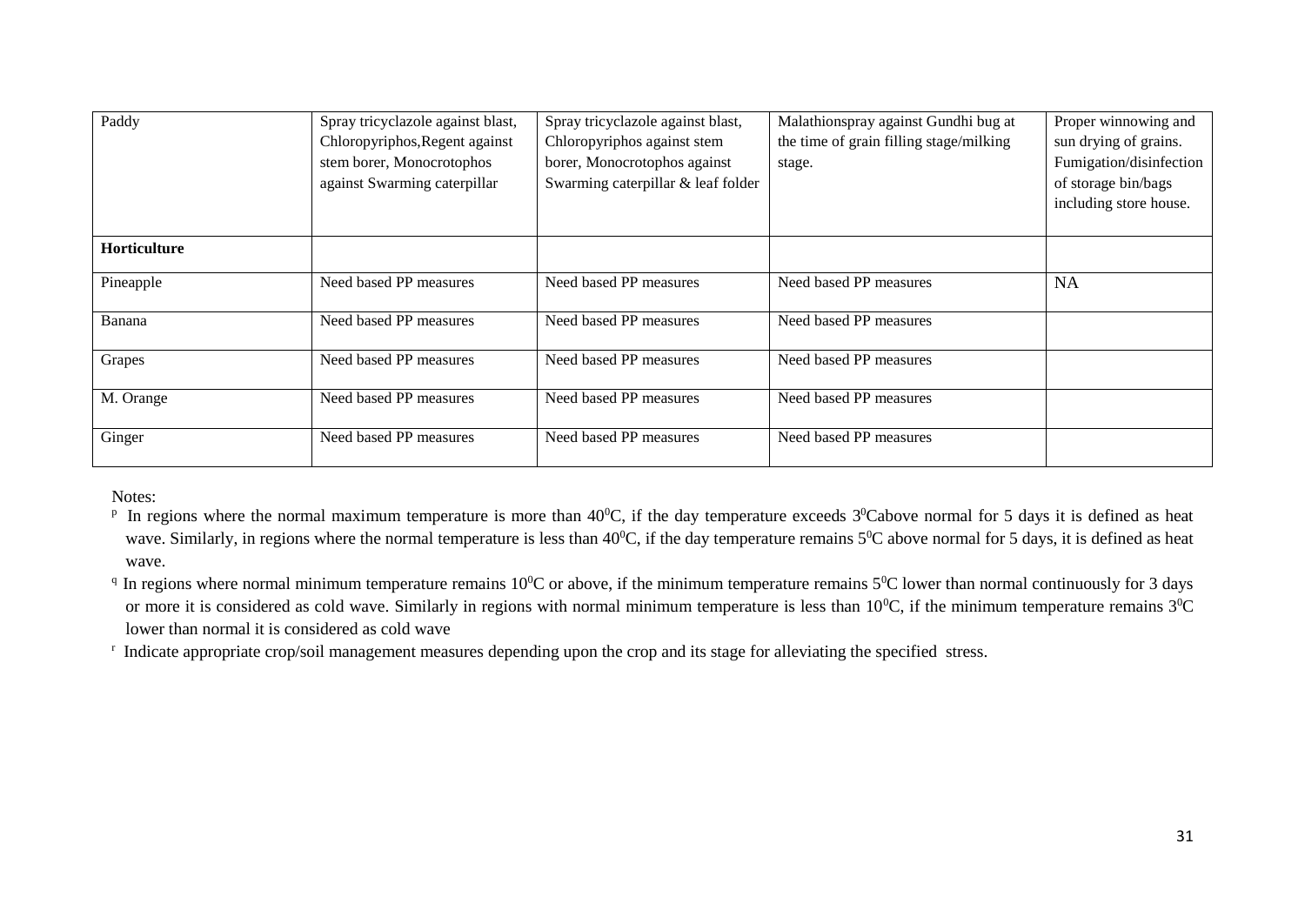# **2.5 Contingent strategies for Livestock, Poultry & Fisheries**

### **2.5.1 Livestock**

|                               |                                                                                                                                                                                                                                                                                     | <b>Suggested contingency measures</b>                                                                                                                                                     |                                                                                                                                                                                                       |  |  |
|-------------------------------|-------------------------------------------------------------------------------------------------------------------------------------------------------------------------------------------------------------------------------------------------------------------------------------|-------------------------------------------------------------------------------------------------------------------------------------------------------------------------------------------|-------------------------------------------------------------------------------------------------------------------------------------------------------------------------------------------------------|--|--|
|                               | Before the event <sup>s</sup>                                                                                                                                                                                                                                                       | During the event                                                                                                                                                                          | After the event                                                                                                                                                                                       |  |  |
| <b>Drought</b>                |                                                                                                                                                                                                                                                                                     |                                                                                                                                                                                           |                                                                                                                                                                                                       |  |  |
| Feed and fodder availability  | <b>Construction of Feed Storage</b><br>Hay/Silage making<br>Increase production of animal feed<br>blocks<br><b>Establishment of Cold Storage</b><br>Cultivation of short duration fodder<br>crops in summer/pre monsoon rains<br>like Maize, jowar, oats, bajra, etc.               | Feeding of house hold grain and<br>grain byproducts<br>Feeding of banana leave<br>Feeding of dry fodders<br>Feeding of Molasses & Grains<br>Feeding of Kitchen wastes/left<br>over feeds. | Application of Manure, fertilizers,<br>etc. to increase soil fertility and<br>enhance fodder production<br>Cultivation of short duration rabi<br>fodder crops like maize, jowar,<br>oats, bajra, etc. |  |  |
| Drinking water                | Making of Rain Water Harvesting dams<br>1)<br>Water storage Tank<br>(2)<br>Construction of Ponds.<br>3)                                                                                                                                                                             | 1) Provision for drinking adequate<br>amount of wholesome drinking water.                                                                                                                 | Construction of water storage Tank<br>1)<br>Feeding of adequate amount of<br>2)<br>drinking water.<br>Cleaning of storage tanks<br>3)                                                                 |  |  |
| Health and disease management | 1) Regular Supplementation of<br>livestock with Vitamins and<br>Minerals<br>2) Vaccination and Deworming should<br>be done regularly.<br>3) Feeding of balanced diet<br>4) Restriction of the entry into the farm<br>premises.<br>5) Isolation of diseased or suspected<br>animals. | 1) Proper disposal of Manure<br>2) Regular cleaning of sheds.<br>3) Disinfection of sheds.<br>4) Restriction of entry into the<br>farm premises<br>5) Proper disposal of dead animals.    | 1) Disinfection and sanitation of<br>all the shed<br>2) Movement other than the<br>attendant into the farm<br>premises should be restricted.<br>3) Proper disposal of dead<br>animals.                |  |  |
| Floods                        |                                                                                                                                                                                                                                                                                     |                                                                                                                                                                                           |                                                                                                                                                                                                       |  |  |
| Feed and fodder availability  |                                                                                                                                                                                                                                                                                     |                                                                                                                                                                                           |                                                                                                                                                                                                       |  |  |
| Drinking water                |                                                                                                                                                                                                                                                                                     |                                                                                                                                                                                           |                                                                                                                                                                                                       |  |  |
| Health and disease management |                                                                                                                                                                                                                                                                                     |                                                                                                                                                                                           |                                                                                                                                                                                                       |  |  |
| Cyclone                       |                                                                                                                                                                                                                                                                                     |                                                                                                                                                                                           |                                                                                                                                                                                                       |  |  |
| Feed and fodder availability  |                                                                                                                                                                                                                                                                                     |                                                                                                                                                                                           |                                                                                                                                                                                                       |  |  |
| Drinking water                |                                                                                                                                                                                                                                                                                     |                                                                                                                                                                                           |                                                                                                                                                                                                       |  |  |
| Health and disease management |                                                                                                                                                                                                                                                                                     |                                                                                                                                                                                           |                                                                                                                                                                                                       |  |  |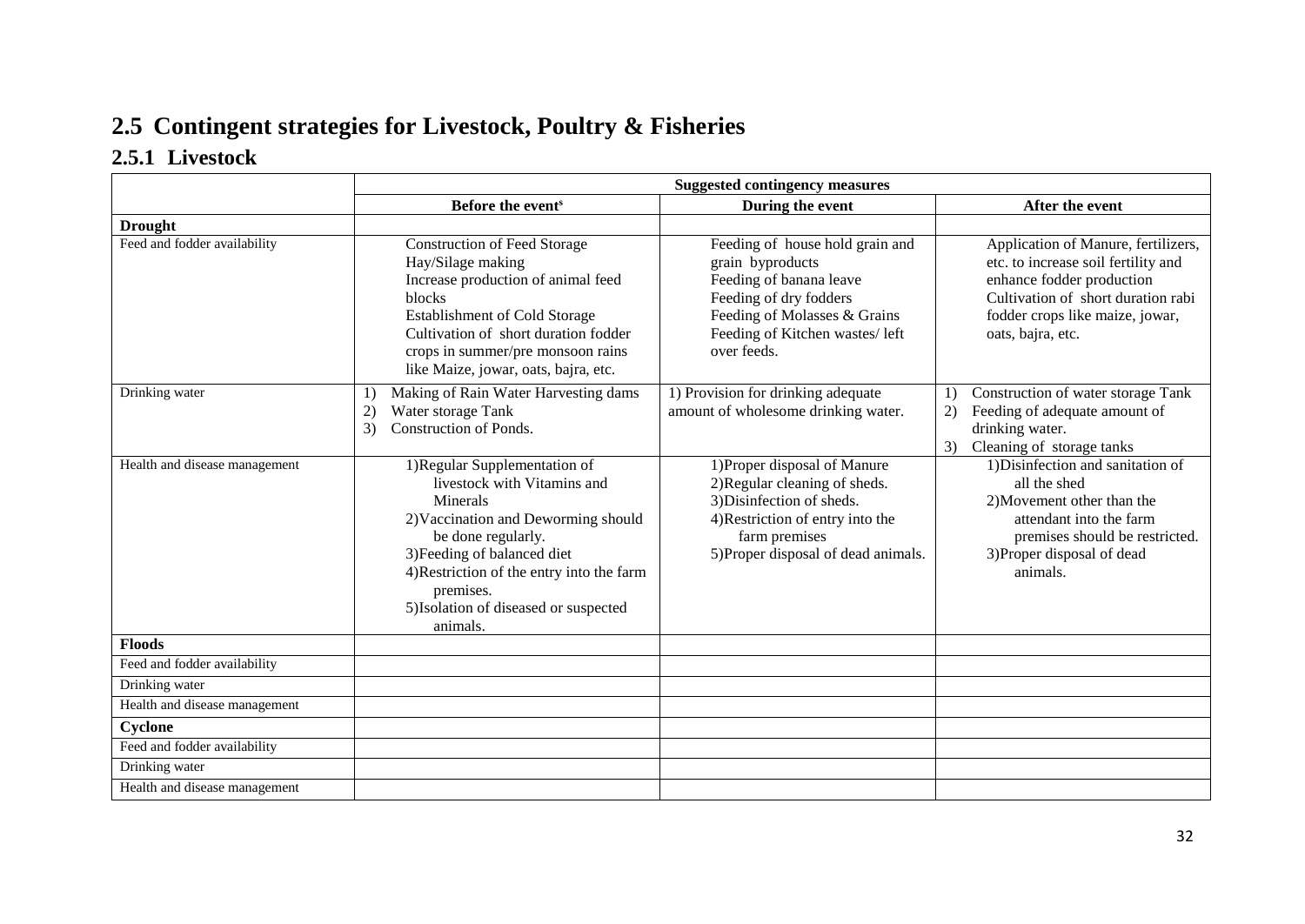| Heat wave and cold wave        | Planting of trees around shed        | In severe cases water spraying  | Routine practices can be followed |
|--------------------------------|--------------------------------------|---------------------------------|-----------------------------------|
|                                | Provision of well ventilation in the | Supplementation of minerals and |                                   |
|                                | shed                                 | vitamins                        |                                   |
| Shelter/environment management |                                      |                                 |                                   |
| Health and disease management  |                                      |                                 |                                   |
| Snowfall                       |                                      |                                 |                                   |
| Earthquake                     |                                      |                                 |                                   |
| <b>Landslides</b>              |                                      |                                 |                                   |

s based on forewarning wherever available

## **2.5.2 Poultry**

|                              | <b>Suggested contingency measures</b>                             |                                                                                                                                                                                                                                                                                                            |                                                | <b>Convergence/linkages</b><br>with ongoing programs,<br>if any |
|------------------------------|-------------------------------------------------------------------|------------------------------------------------------------------------------------------------------------------------------------------------------------------------------------------------------------------------------------------------------------------------------------------------------------|------------------------------------------------|-----------------------------------------------------------------|
|                              | Before the event <sup>a</sup>                                     | During the event                                                                                                                                                                                                                                                                                           | After the event                                |                                                                 |
|                              |                                                                   |                                                                                                                                                                                                                                                                                                            |                                                |                                                                 |
| <b>Drought</b>               |                                                                   |                                                                                                                                                                                                                                                                                                            |                                                |                                                                 |
| Shortage of feed ingredients | <b>Storage of</b><br>1)<br>household<br>grains and<br>by-products | <b>Feeding of</b><br>2)<br>broken rice<br>mixed with<br>concentrate feed<br>in the ration of<br>1:1<br><b>Feeding of</b><br>3)<br>garbage, kitchen<br>waste.<br><b>Feeding of green</b><br>4)<br>leaves and stems<br>of Spilanthus<br>Bidens pilosa,<br>Conyza<br>auriculata.<br><b>Provision of</b><br>5) | Routine<br>1)<br>manage<br>mental<br>practices |                                                                 |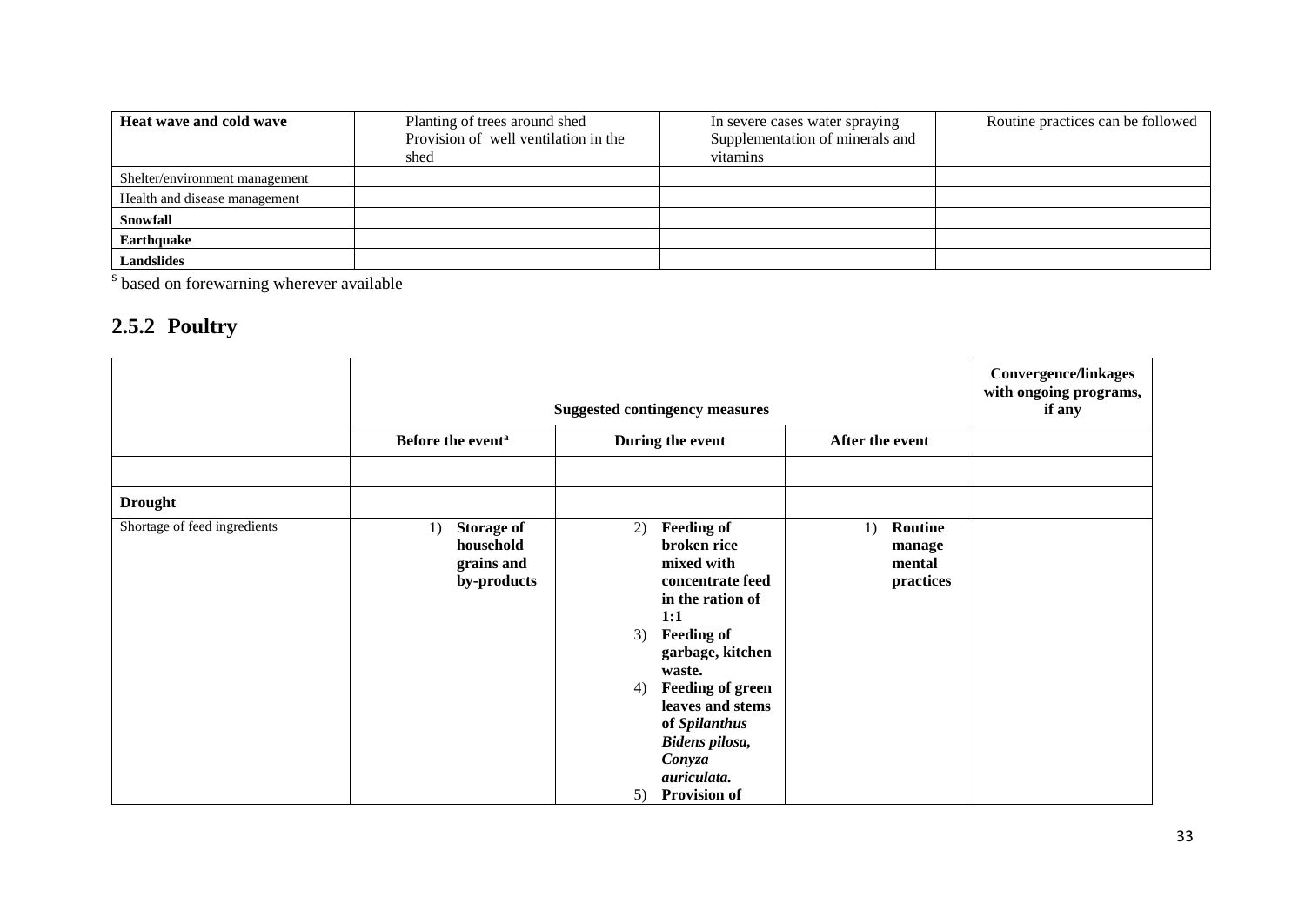| Drinking water                 | Making of Rain<br>$\bullet$<br><b>Water Harvesting</b><br>dams<br>Water storage Tank<br>Construction of<br>Ponds | wholesome<br>drinking water<br><b>Feeding of</b><br>6)<br>Vitamins &<br>Minerals.<br>Provision for drinking<br>$\bullet$<br>adequate amount of<br>wholesome drinking<br>water. | Construction of<br>$\bullet$<br>water storage<br>Tank<br>Feeding of<br>$\bullet$<br>adequate amount<br>of drinking water.<br>Cleaning of<br>$\bullet$<br>storage tanks |  |
|--------------------------------|------------------------------------------------------------------------------------------------------------------|--------------------------------------------------------------------------------------------------------------------------------------------------------------------------------|------------------------------------------------------------------------------------------------------------------------------------------------------------------------|--|
| Health and disease management  |                                                                                                                  |                                                                                                                                                                                |                                                                                                                                                                        |  |
| <b>Floods</b>                  |                                                                                                                  |                                                                                                                                                                                |                                                                                                                                                                        |  |
| Shortage of feed ingredients   |                                                                                                                  |                                                                                                                                                                                |                                                                                                                                                                        |  |
| Drinking water                 |                                                                                                                  |                                                                                                                                                                                |                                                                                                                                                                        |  |
| Health and disease management  |                                                                                                                  |                                                                                                                                                                                |                                                                                                                                                                        |  |
| Cyclone                        |                                                                                                                  |                                                                                                                                                                                |                                                                                                                                                                        |  |
| Shortage of feed ingredients   |                                                                                                                  |                                                                                                                                                                                |                                                                                                                                                                        |  |
| Drinking water                 |                                                                                                                  |                                                                                                                                                                                |                                                                                                                                                                        |  |
| Health and disease management  |                                                                                                                  |                                                                                                                                                                                |                                                                                                                                                                        |  |
| Heat wave and cold wave        |                                                                                                                  |                                                                                                                                                                                |                                                                                                                                                                        |  |
| Shelter/environment management |                                                                                                                  |                                                                                                                                                                                |                                                                                                                                                                        |  |
| Health and disease management  |                                                                                                                  |                                                                                                                                                                                |                                                                                                                                                                        |  |
| Snowfall                       |                                                                                                                  |                                                                                                                                                                                |                                                                                                                                                                        |  |
| Earthquake, Landslides etc     |                                                                                                                  |                                                                                                                                                                                |                                                                                                                                                                        |  |

<sup>a</sup> based on forewarning wherever available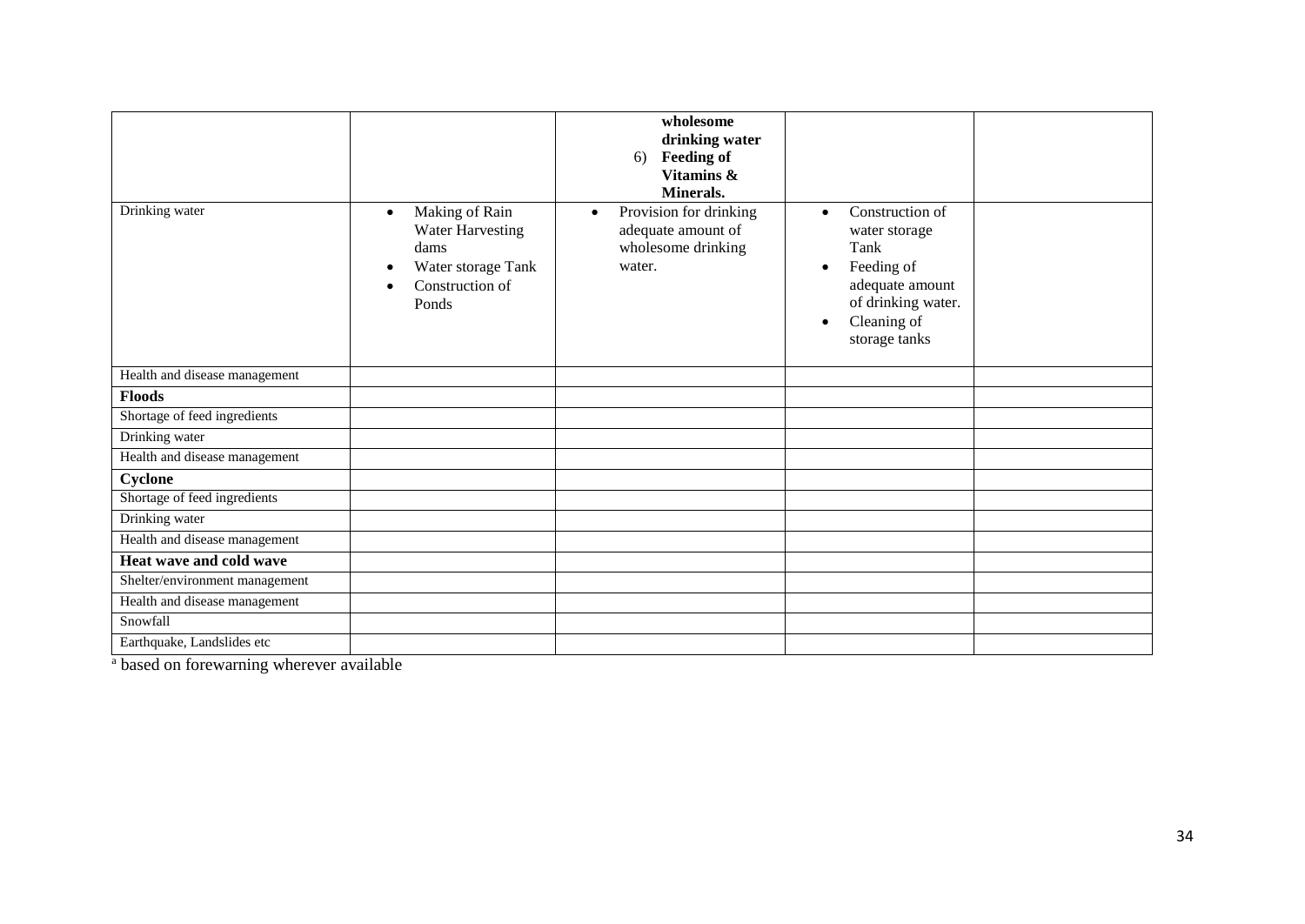## **2.5.3 Fisheries/ Aquaculture**

|                                                                         | <b>Suggested contingency measures</b>                                                                                                         |                                                                                                                                           |                                                                                                                           |  |
|-------------------------------------------------------------------------|-----------------------------------------------------------------------------------------------------------------------------------------------|-------------------------------------------------------------------------------------------------------------------------------------------|---------------------------------------------------------------------------------------------------------------------------|--|
|                                                                         | Before the event <sup>a</sup>                                                                                                                 | During the event                                                                                                                          | After the event                                                                                                           |  |
| 1) Drought                                                              |                                                                                                                                               |                                                                                                                                           |                                                                                                                           |  |
| A. Capture                                                              |                                                                                                                                               |                                                                                                                                           |                                                                                                                           |  |
| Marine                                                                  |                                                                                                                                               |                                                                                                                                           |                                                                                                                           |  |
| Inland                                                                  |                                                                                                                                               |                                                                                                                                           |                                                                                                                           |  |
| (i) Shallow water depth due to insufficient<br>rains/inflow             | Construction of dam/barrage for<br>storage of water during drought<br>period                                                                  | Fishes has to be congregate in<br>deeper water zone, if needed<br>can make arrangement of net<br>fencing to protect fish from<br>escaping | Fishes may be released to their<br>natural habitat after needful<br>prophylactic measures                                 |  |
| (ii) Changes in water quality                                           | Regular monitoring of water so<br>that it could maintain in optimum<br>cultivable limit as per limit                                          | If possible try to maintain the<br>stocking density as per water<br>depth                                                                 | If and when required treatment of<br>water within limits                                                                  |  |
| (iii) Any other                                                         |                                                                                                                                               |                                                                                                                                           |                                                                                                                           |  |
| <b>B.</b> Aquaculture                                                   |                                                                                                                                               |                                                                                                                                           |                                                                                                                           |  |
| (i) Shallow water in ponds due to<br>insufficient rains/inflow          | Renovation an reclamation of all<br>cultivable ponds have to be done<br>and maintain the water level little<br>high from normal culture level | Rather maintaining several<br>ponds, better maintain few<br>ponds by pump out water from<br>ponds                                         | It is suggested to provide<br>prophylactic treatment to the pond<br>water as well as fish biomass as<br>and when required |  |
| (ii) Impact of salt load build up in ponds /<br>change in water quality |                                                                                                                                               |                                                                                                                                           |                                                                                                                           |  |
| (iii) Any other                                                         |                                                                                                                                               |                                                                                                                                           |                                                                                                                           |  |
| 2) Floods                                                               |                                                                                                                                               |                                                                                                                                           |                                                                                                                           |  |
| A. Capture                                                              |                                                                                                                                               |                                                                                                                                           |                                                                                                                           |  |
| Marine                                                                  |                                                                                                                                               |                                                                                                                                           |                                                                                                                           |  |
| Inland                                                                  |                                                                                                                                               |                                                                                                                                           |                                                                                                                           |  |
| (i) Loss of stock                                                       |                                                                                                                                               |                                                                                                                                           |                                                                                                                           |  |
| (ii) Changes in water quality                                           |                                                                                                                                               |                                                                                                                                           |                                                                                                                           |  |
| (iii) Health and diseases                                               |                                                                                                                                               |                                                                                                                                           |                                                                                                                           |  |
| <b>B.</b> Aquaculture                                                   |                                                                                                                                               |                                                                                                                                           |                                                                                                                           |  |
| (i) Inundation with flood water                                         | Fishes from flood prone ponds<br>have to be evacuate to safer place                                                                           | Restriction of flood water to<br>fish pond and regular                                                                                    | Whenever necessary repairing or<br>renovation of pond is suggested                                                        |  |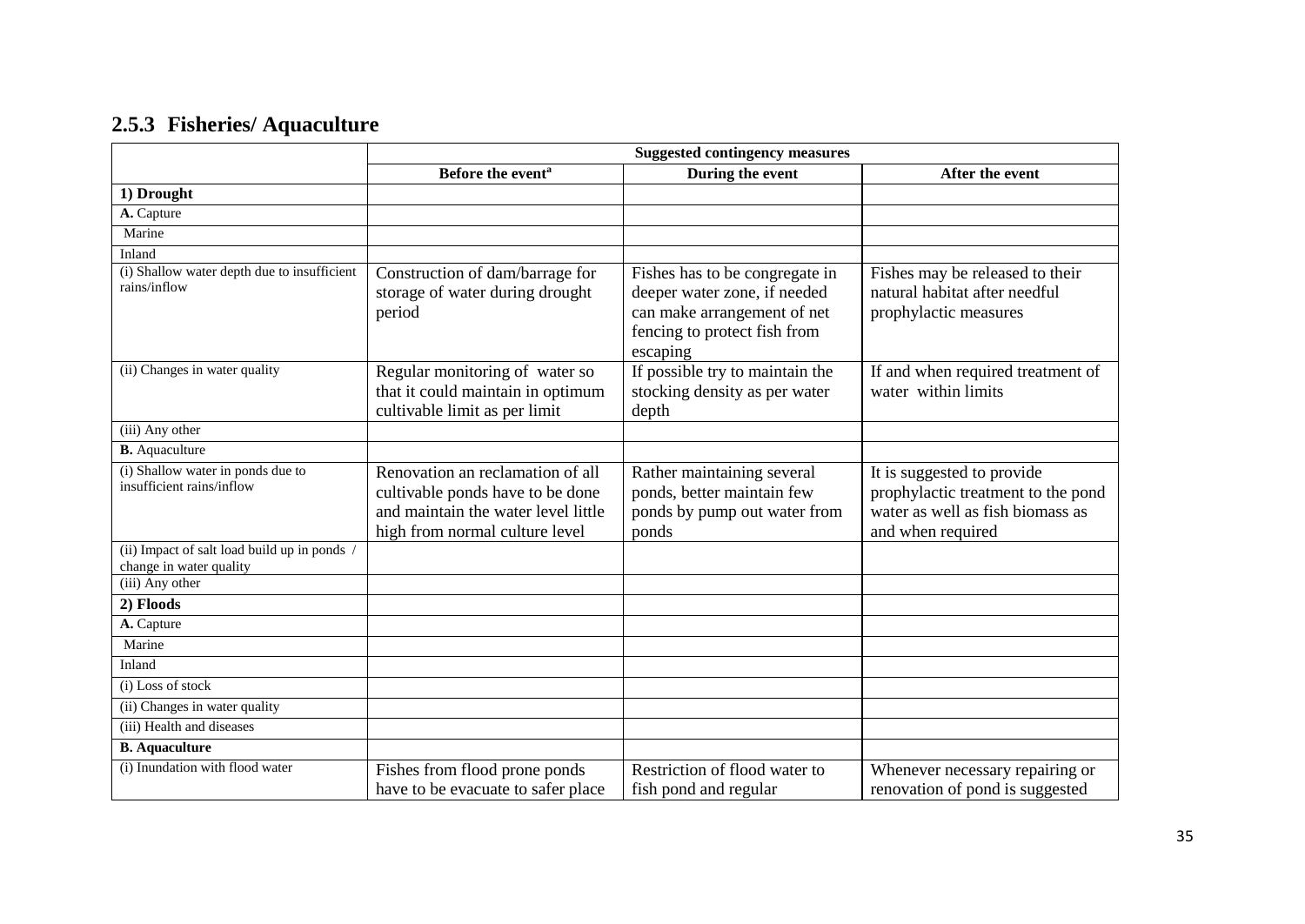|                                                                       | or flood effected ponds should be | monitoring of fenced net           |                                    |
|-----------------------------------------------------------------------|-----------------------------------|------------------------------------|------------------------------------|
|                                                                       | fenced by desired size mesh net   |                                    |                                    |
| (ii) Water contamination and changes in                               | Continuous monitoring of culture  | Fishes have to transfer from       | Have to monitor the water quality  |
| water quality                                                         | water                             | heavy turbid pond to clear water   | and if any adverse condition found |
|                                                                       |                                   | pond                               | immediate treatment is necessary   |
| (iii) Health and diseases                                             | Maintain the water quality        | Try to maintain disease free       | Mass treatment of pond water       |
|                                                                       | parameters in optimum level.      | environment by adopting            |                                    |
|                                                                       | Disease effected fish, if notice  | prophylactic measures              |                                    |
|                                                                       | have to be removed from the pond  |                                    |                                    |
| $\overline{$ (iv) Loss of stock and inputs (feed,                     | Required quantity fish culture    | Stored fish culture inputs have    | As and when required stored feeds  |
| chemicals etc)                                                        | critical inputs stored in well    | to protect from attack of moulds   | have to sun dried before use       |
|                                                                       | advanced                          | etc.                               |                                    |
| (v) Infrastructure damage (pumps,                                     | Shifting of pumps, aerators in    | If not necessary better not to use | Damage infrastructure should       |
| aerators, huts etc)                                                   | safer place. Huts have to be      | pumps etc.                         | repair immediately                 |
|                                                                       | repaired and should construct in  |                                    |                                    |
|                                                                       | flood free area                   |                                    |                                    |
| (vi) Any other                                                        |                                   |                                    |                                    |
| 3. Cyclone / Tsunami                                                  |                                   |                                    |                                    |
| A. Capture                                                            |                                   |                                    |                                    |
| Marine                                                                |                                   |                                    |                                    |
| Inland                                                                |                                   |                                    |                                    |
| <b>B.</b> Aquaculture                                                 |                                   |                                    |                                    |
| (i) Overflow / flooding of ponds                                      |                                   |                                    |                                    |
| (ii) Changes in water quality (fresh water /<br>brackish water ratio) |                                   |                                    |                                    |
| (iii) Health and diseases                                             |                                   |                                    |                                    |
| (iv) Loss of stock and inputs (feed,                                  |                                   |                                    |                                    |
| chemicals etc)                                                        |                                   |                                    |                                    |
| (v) Infrastructure damage (pumps,<br>aerators, shelters/huts etc)     |                                   |                                    |                                    |
| (vi) Any other                                                        |                                   |                                    |                                    |
| 4. Heat wave and cold wave                                            |                                   |                                    |                                    |
| A. Capture                                                            |                                   |                                    |                                    |
| Marine                                                                |                                   |                                    |                                    |
| Inland                                                                |                                   |                                    |                                    |